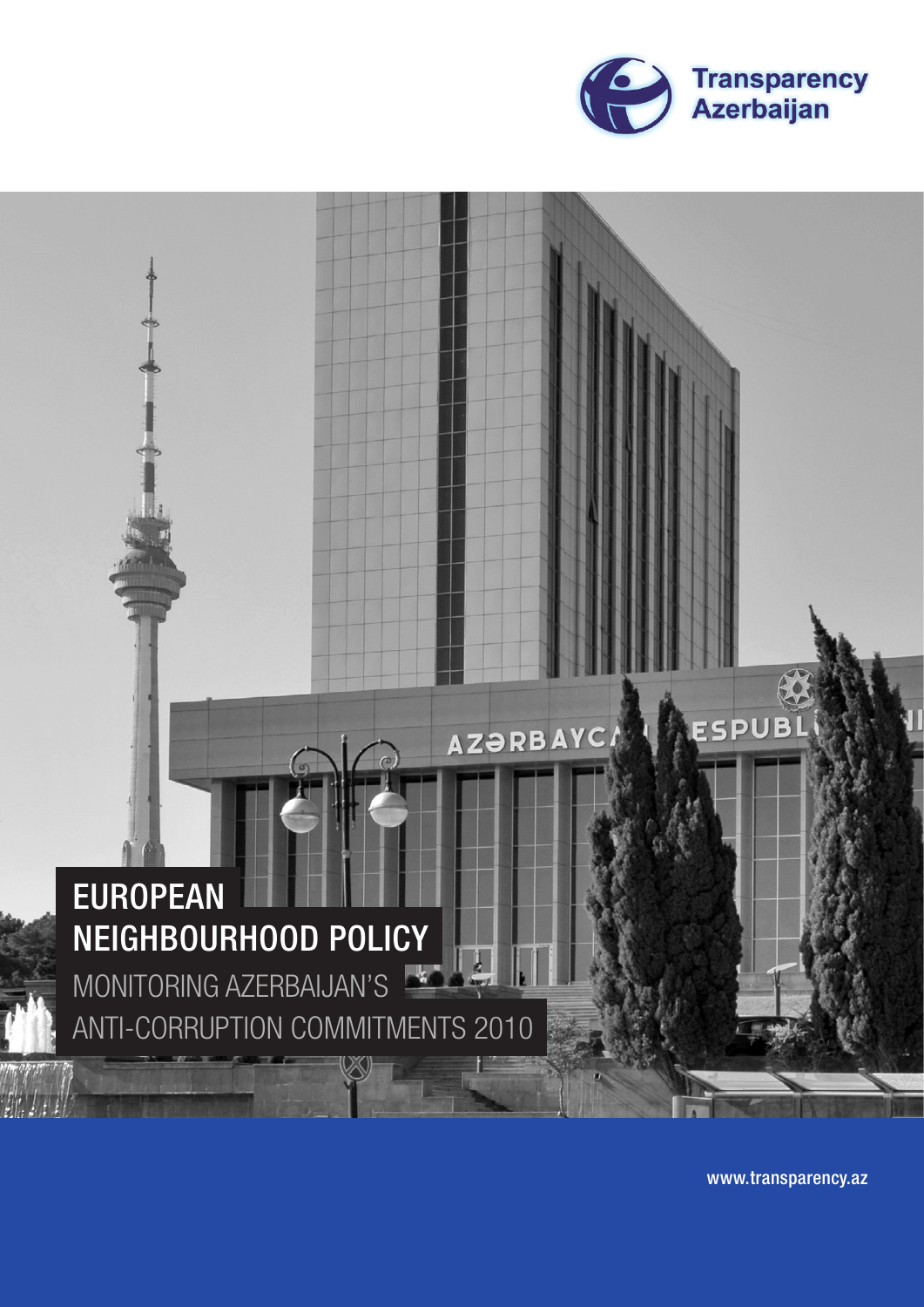#### www.transparency.az

©2011 Transparency Azerbaijan. All rights reserved.

© Cover photo: Transparency Azerbaijan

Every effort has been made to verify the accuracy of the information contained in this report. All information was believed to be correct as of April 2011. Nevertheless, Transparency Azerbaijan cannot accept responsibility for the consequences of its use for other purposes or in other contexts.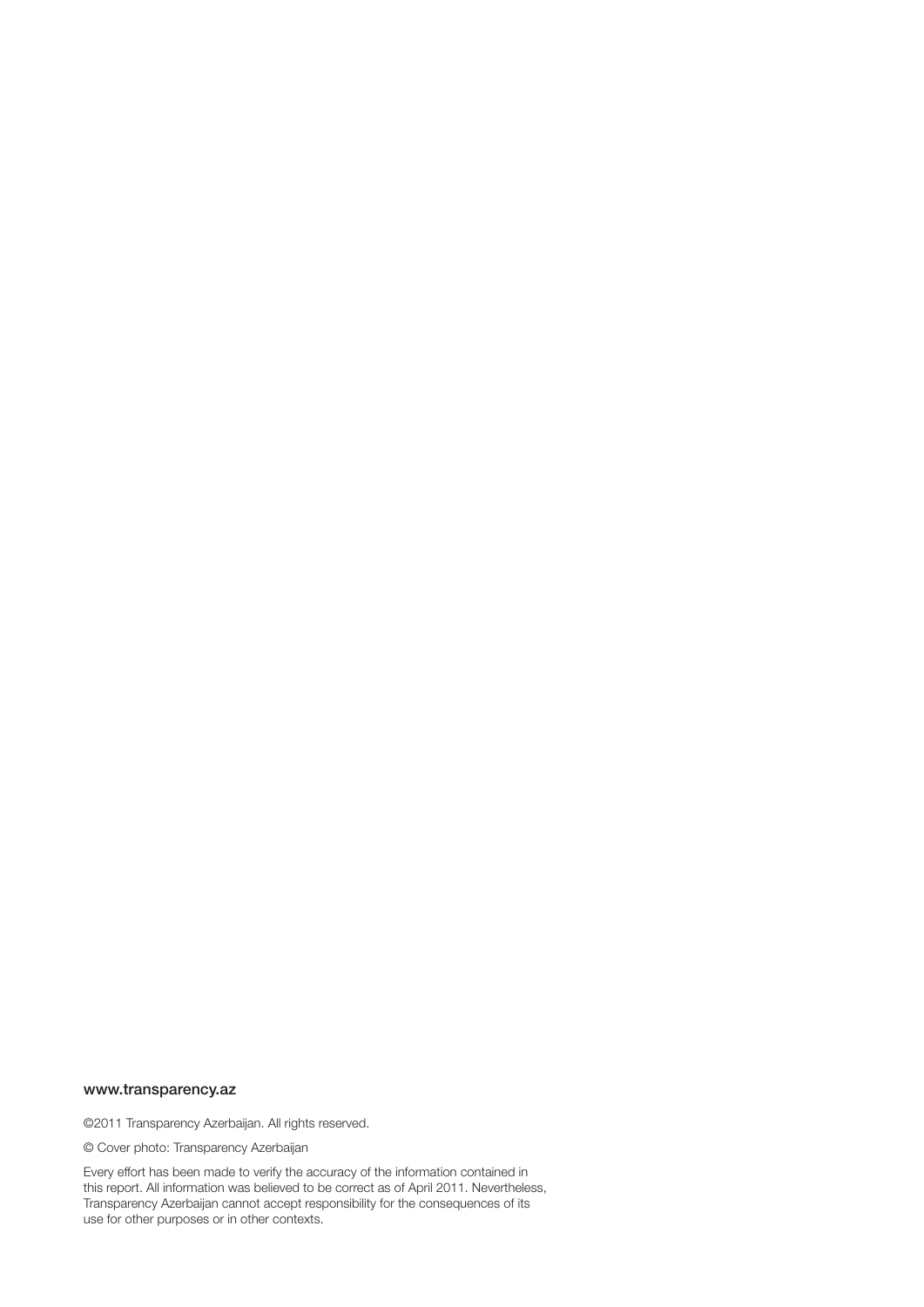# **Table of Contents**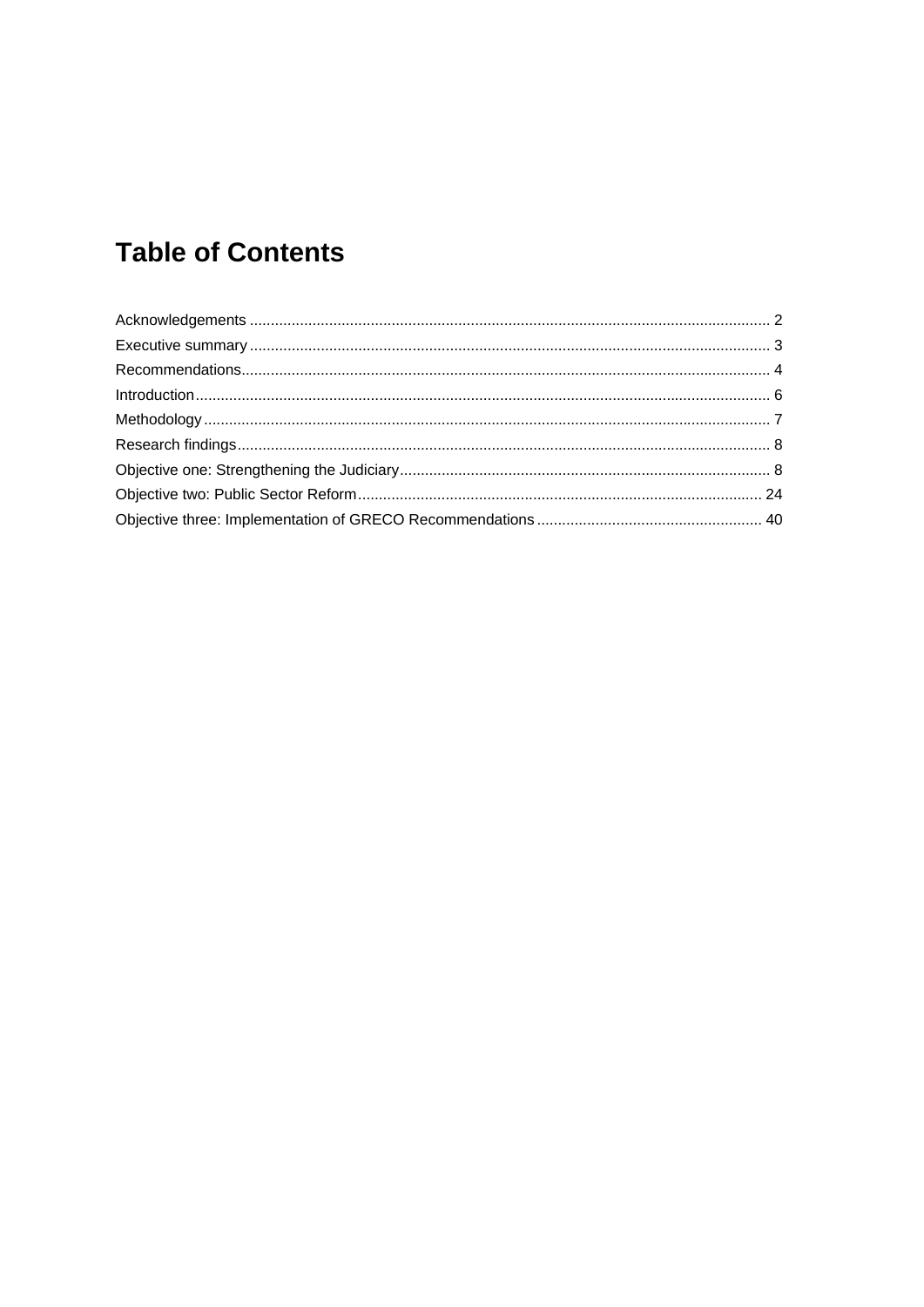# **Acknowledgements**

Transparency Azerbaijan wishes to gratefully acknowledge the valuable input of all those individuals, including representatives from governmental and non-governmental institutions, who contributed to the development of this report. The project team at TI Secretariat in Berlin and Transparency International Liaison Office to the EU in Brussels are also grateful to TI staff members in Yerevan, Baku and Tbilisi for their continuing efforts. Finally we wish to extend our appreciation to the Norwegian Ministry of Foreign Affairs who provided the financial support for this project.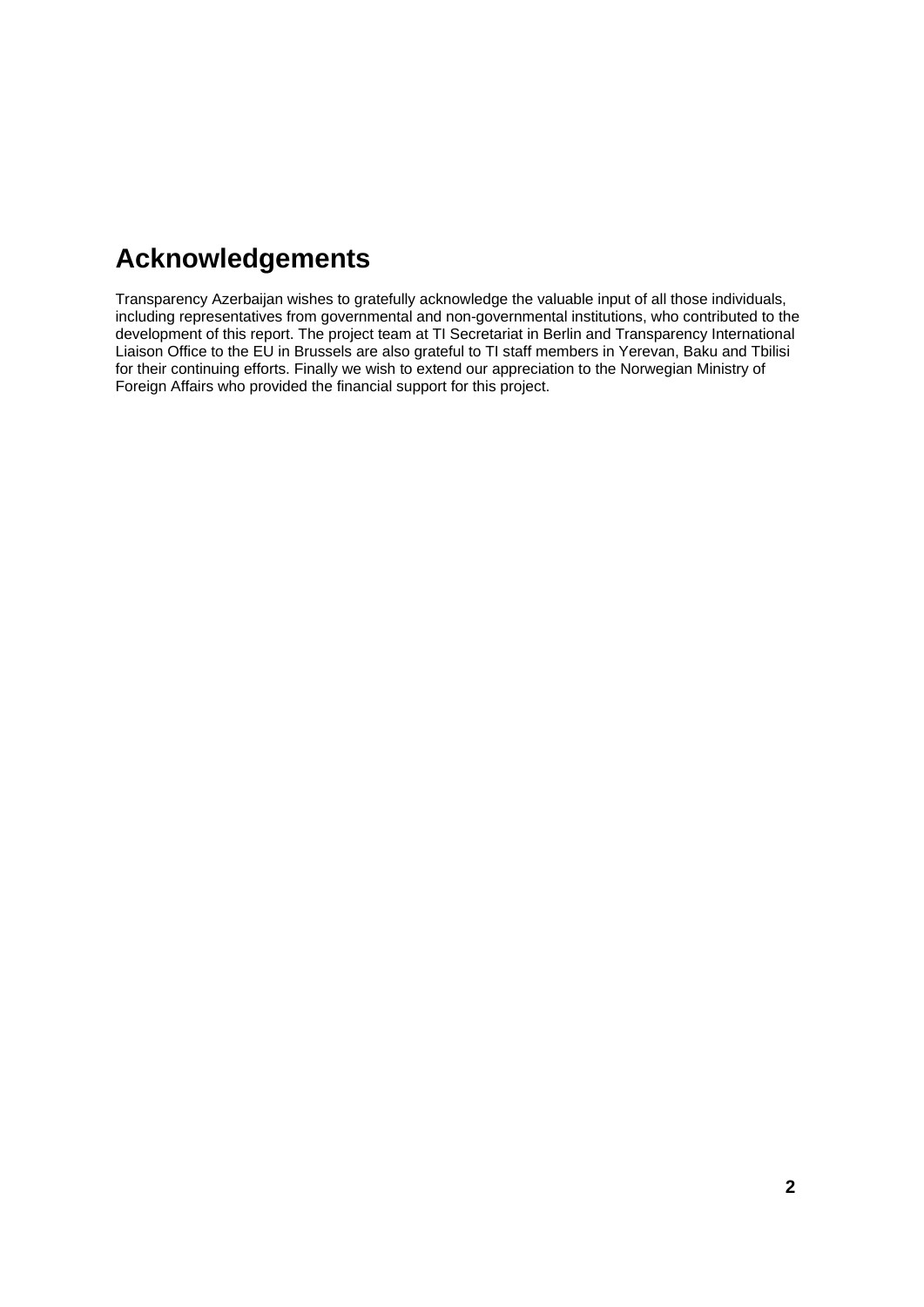# **Executive Summary**

This report is part of an ongoing process of monitoring the degree to which the Government of Azerbaijan has complied with its 2006 European Neighbourhood Policy (ENP) commitments.<sup>1</sup> It focuses on progress made during 2010 in addressing judicial reform, civil service reform and the fight against corruption, as defined by compliance with the Council of Europe Group of States against Corruption (GRECO) recommendations.<sup>2</sup> These three elements constitute the first priority area of the EU/Azerbaijan Action Plan.

|                                    | 2009 Compliance Score | 2010 Compliance Score |
|------------------------------------|-----------------------|-----------------------|
| <b>Strengthening the Judiciary</b> | 33/52(63%)            | 39/58 (67%)           |
| Civil Service Reform               | 22/50(44%)            | 28/50(56%)            |
| <b>Implementation of GRECO</b>     | 23/36 (64%)           | 24/36 (67%)           |

# **Judicial reform**

There are two programmes to support judicial reform; the first is the government supported State Program on the Development of the Justice Sector,<sup>3</sup> which has been running since 2009 and due to complete in 2013. The second is a World Bank Modernization of Justice Project running between 2006 and 2011.<sup>4</sup> Both programmes aim to modernise the judiciary and enhance the administration of justice, but despite these programmes, there was no significant progress in 2010.

As a result, the judiciary remains largely under the control of the executive branch and the laws regulating it are not supported by effective implementation or enforcement mechanisms. In addition, there are no impartial systems in place to evaluate judges' performance, leading to lack of discipline for poor performance, and enabling arbitrary decisions on promotions. The low salaries of administrative staff also contribute to weak governance and low trust in the justice system, which has been recognised by representatives of the justice system.<sup>5</sup> The execution of court decisions remain a serious challenge, including the implementation of the rulings of the European Court of Human Rights.

# **Public sector reform – civil service administration**

There has been considerable progress in recruitment practices and professional training, and training in ethics and integrity has improved and even gained momentum in 2010. There remain considerable shortcomings in managerial skills, however, and there is a lack of mechanisms to protect civil servants from the biased decisions of their superiors. Levels of remuneration for civil servants also remain low, providing incentives for poorly paid officials to take advantage of opportunities, such as corruption, to increase their incomes.

There is a need for further reform of the civil service to ensure high levels of accountability. The rules of procurement – a prime opportunity for public sector corruption – have been strengthened, but the process remains rather obscure. This means that government officials are reported to continue the

<sup>&</sup>lt;sup>1</sup> EU Azerbaijan Action Plan; available at: http://ec.europa.eu/world/enp/pdf/action\_plans/azerbaijan\_enp\_ap\_final\_en.pdf. <sup>2</sup> Joint First and Second Round Evaluation Compliance Report on Azerbaijan, dated 10 October 2008; and Addendum to the Compliance Report on Azerbaijan Joint First and Second Evaluation Round, dated 1 October 2010; available at: <u>www.coe.int</u>.<br><sup>3</sup> Interview with Minister of Justice Mr. Fikrat Mammadov, dated 16 February 2010; available at:

http://www.judicialcouncil.gov.az/e\_view\_index.php?id=23. 4 Judicial Modernization Project implemented by World Bank in the Republic of Azerbaijan; available at: http://siteresources.worldbank.org/AZERBAIJANEXTN/Resources/301913-1287044230041/Judicial.pdf.

<sup>&</sup>lt;sup>5</sup> Interview of chairman of the Supreme Court Ramiz Rizayev, dated 11 November 2010; available at: www.news.day.az.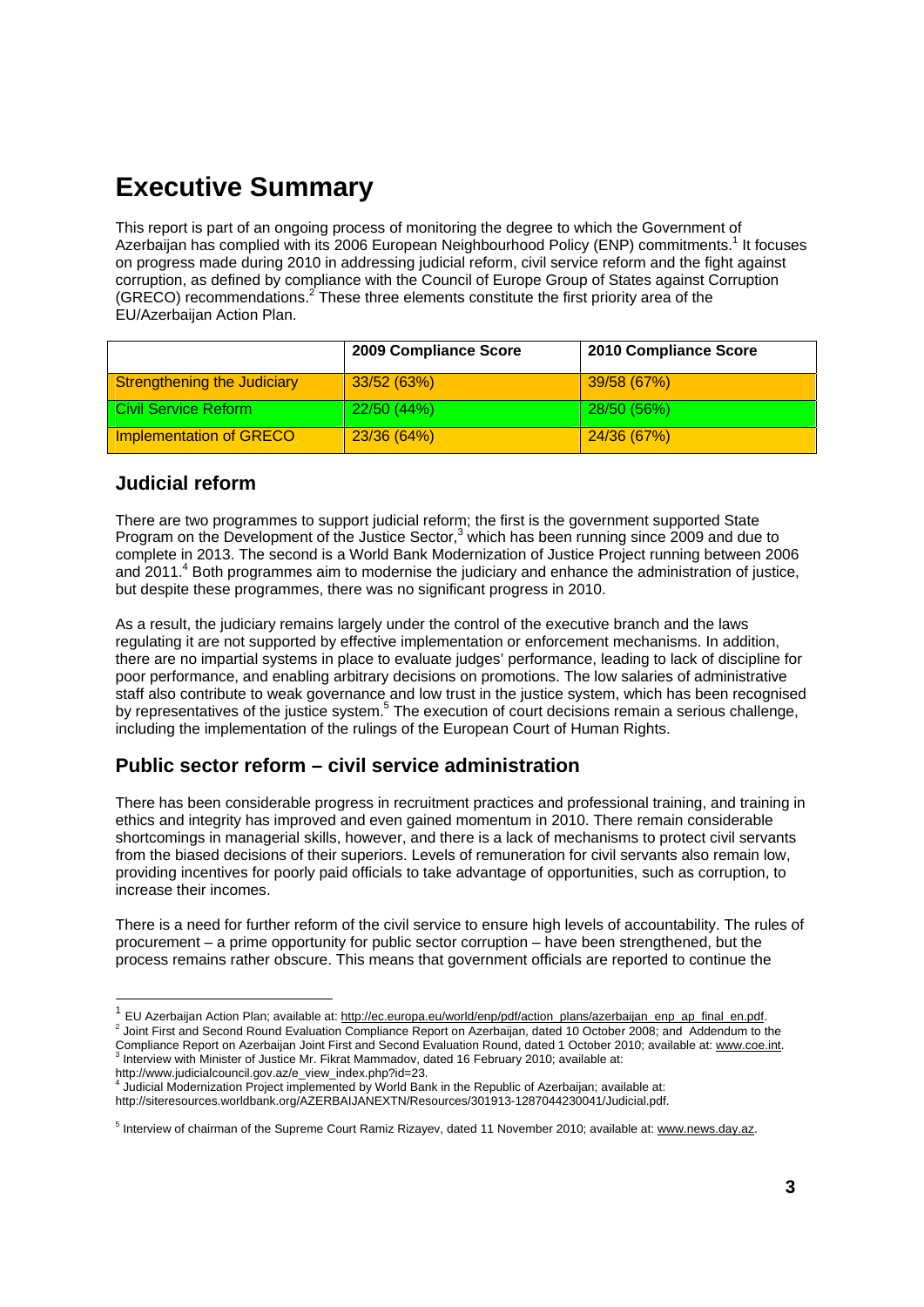practice of favouring 'well-connected' companies and individuals when awarding contracts, rather than following transparent and equitable procurement guidelines.<sup>6</sup>

# **GRECO implementation**

An analysis of the implementation of the GRECO recommendations reveals substantial progress in the fight against corruption. A National Data Base of Corruption Related Offences<sup>7</sup> has been created with analytical reports being made public through the media. The government has also made efforts to tackle money laundering, which have been commended and received international appreciation. The MONEYVAL Committee of the Council of Europe on AML/CFT has recommended the country's development as a model for the legislative system, $^8$  and has assigned Azerbaijan to evaluate systems in Moldova.<sup>9</sup> A key GRECO recommendation aimed to introduce new provisions for the confiscation of the proceeds of corruption, including assets held by third parties is present on paper, but there is little evidence of its effective implementation.

# **Recommendations**

In order to deliver on its ENP commitments, and improve governance, Transparency International encourages the government of Azerbaijan to carry out the following recommendations:

### *Judicial reform*

*Independence and accountability:* 

- Ensure that there is complete separation of powers between the judiciary and the executive, including financial independence.
- Increase the salaries of judicial clerks.

*Administration with transparency and equity:* 

- Apply a system that ensures cases are distributed evenly between judges and that this system is managed without undue influence from outside powers.
- Enhance transparency at all stages of litigation by publishing the verdicts of the lower instance courts and using modern technology to record court hearings.
- Establish a robust system of free public defence by strengthening the role of the Azerbaijan Bar Association and providing it with greater resources.
- Ensure tighter control over the implementation of court decisions through an increased emphasis on monitoring by the Ministry of Justice.

### *Training and standards:*

- Ensure that provisions allowing the bypassing of exams are stopped and all employees are fully trained and able to carry out their responsibilities.
- Create clear and transparent systems to conduct performance assessments and where standards are lacking provide follow up procedures for training and further assessment.

### *Public sector reform*

l

*Administration with transparency and equity:*

<sup>6</sup> 2010 Annual Report of State Procurement Agency of the Republic of Azerbaijan; available at: http://tender.gov.az/new/?inc=report&rep=2010.<br>7 OECD Monitoring Report; available at: http://www.oecd.org/dataoecd/8/11/44996103.pdf.

<sup>&</sup>lt;sup>8</sup> 33<sup>rd</sup> Plenary Session of MONEYVALSecretariat, September 2010. MONEYVAL is a Council of Europe Committee of Experts on the Evaluation of Anti-Money Laundering Measures and the Financing of Terrorism.

<sup>9 22&</sup>lt;sup>nd</sup> Plenary Session of the Financial Action Task Force, October 2010; available at www.fatf-gafi.org.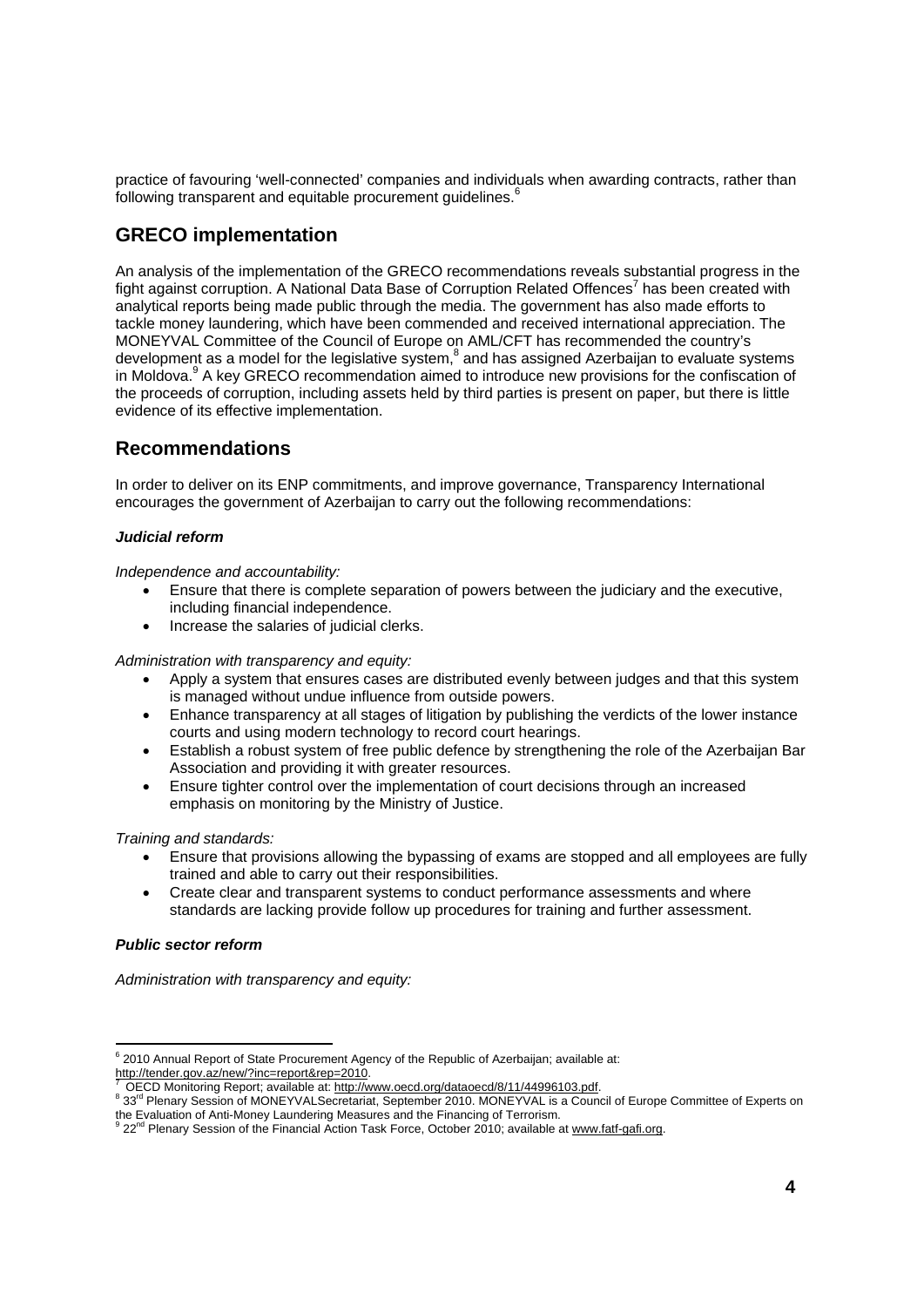- Amend the framework for civil service promotions and rotations, to ensure that the system is based on performance and ensure transparency in order to better protect civil servants from discretionary decisions by their supervisors.
- Create a system to regulate and make necessary amendments to the legislation to make public the financial declarations of civil servants.
- Introduce internal control systems to ensure the protection of whistleblowers when they report illegal practices.
- Ensure better transparency in the system of public procurement.

### *Training and capacity building:*

• Increase the capacity of the civil service by conducing regular training on managerial skills and competencies.

#### *GRECO recommendations*

#### *Legislation and institution building:*

- Introduce laws and supporting regulations to address: the criminal accountability of legal persons; the submission of financial declarations by public officials; and conflicts of interest, including withholding the right for civil servants to hold certain positions in legal entities outside the public service.
- Introduce an obligation on public servants to report suspicions of corruption, provide procedures through which they can do so, and ensure protection for whistleblowers.
- Establish an agency on Information Matters or an Information Ombudsman, with appropriate capacity and independence to inform the public of government activities.
- Apply new legislation on the confiscation of the proceeds of corruption and ensure that the implementation of such legislation is reported in the media.

#### *Training and capacity building:*

- Increase capacity building programmes for judges, judicial clerks, court executors and law enforcement officers.
- Provide support for civil society to independently monitor the implementation of newly adopted regulations.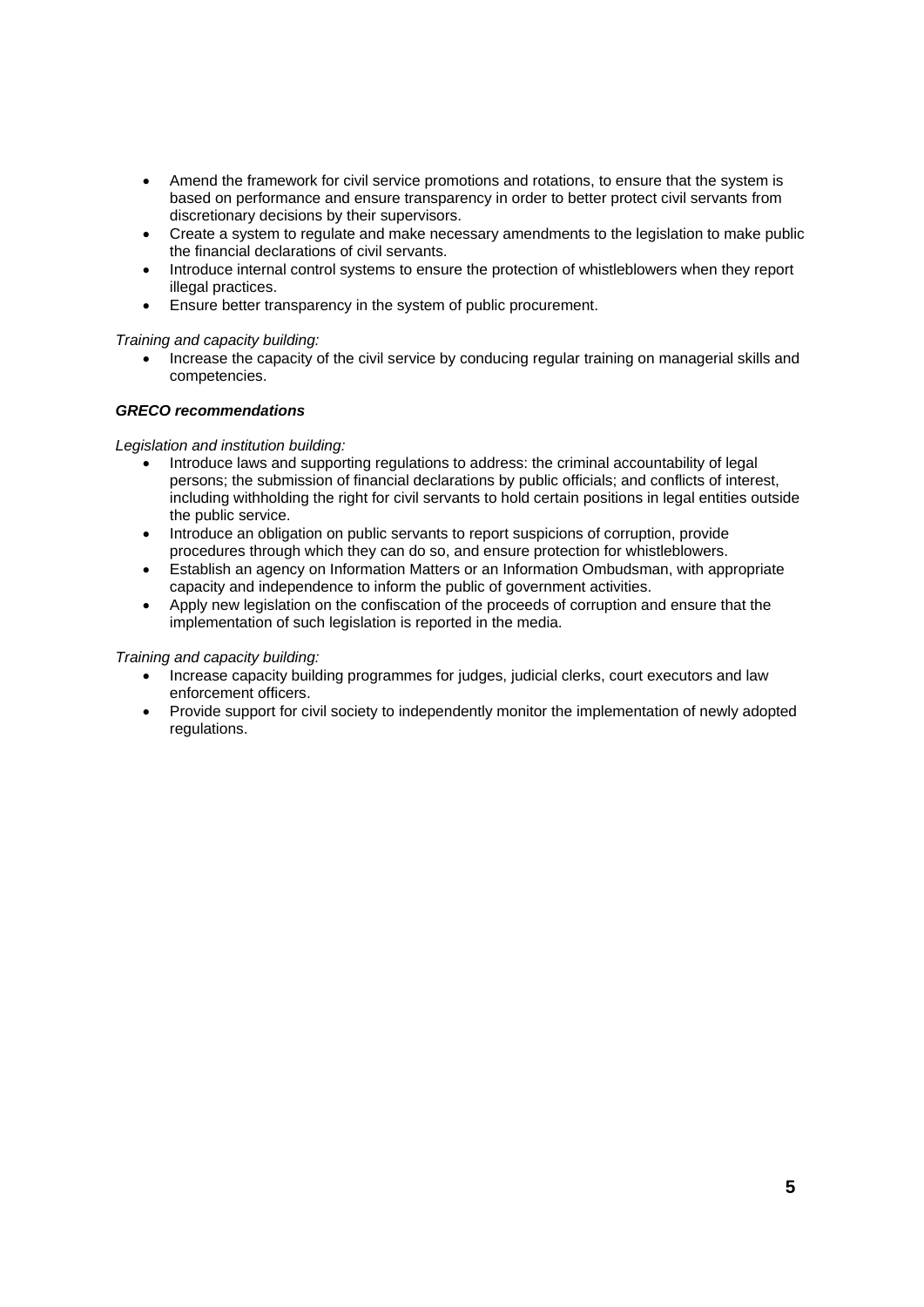# **Introduction**

The European Neighbourhood Policy (ENP) is a framework for bilateral agreements between the European Union (EU) and its neighbours to the south and east. It aim is to avoid 'the emergence of new dividing lines between the enlarged EU and our neighbours and instead strengthening the prosperity, stability and security of all concerned'. Within this framework, Action Plans are designed to outline the specific commitments of states in the context of their relationships with the EU. There are many policy areas covered by the Action Plans, but commitments to anti-corruption and good governance feature prominently.

Azerbaijan adopted its Action Plan in 2006, as a continuation of the earlier signed EU-Azerbaijan Partnership and Cooperation Agreement. It laid out a series of targeted reforms to be achieved by 2011 in order to guide Azerbaijan towards a more democratic and lawful society, with legal and economic systems pegged to European and international standards. The Action Plan sets out 10 policy areas for reform,<sup>10</sup> and a series of benchmarks against which progress can be judged. As such, a continuous assessment of Azerbaijan's implementation of the Action Plan is an essential component of the reform agenda and the ENP process. Civil society organisations (CSOs) have been at the centre of this process and in 2008 and 2009 the European Commission also published its own assessments.

This report considers the three main elements of Azerbaijan's reform agenda: judicial reform, civil service reform and the implementation of international anti-corruption conventions. It constitutes civil society independent monitoring of the process and provides recommendations for government improvements.

The first two areas are considered to be a particular source of concern in Azerbaijan. A well-functioning judiciary is vital for the promotion of democracy, human rights and economic growth. The civil service is similarly important, as it is at the core of the government's ability to deliver on its responsibilities, including social services and the protection of rights.

Finally, as corruption is a poison to any reform process, and is corrosive to efficiency and equality in public and private life, an anti-corruption strategy is central to the Action Plan. While many aspects of the government's anti-corruption strategy have been successful, it is clear that continued vigilance is essential. Therefore, the Action Plan's requirement to implement the recommendations of the Council of Europe Group of States against Corruption (GRECO) remains highly relevant.

 $10$  (1) Contribution to a peaceful solution of the Nagorno-Karabakh conflict; (2) Strengthening democracy in the country, including through a fair and transparent electoral process; (3) Strengthening the protection of human rights and of fundamental freedoms and the rule of law; (4) Improving the business and investment climate, particularly by strengthening the fight against corruption; (5) Improving the functioning of the customs' service; (6) Support balanced and sustained economic development, including protection of the environment; (7) Further convergence of economic legislation and administrative practices; (8) Strengthening EU-Azerbaijan energy bilateral cooperation, and energy and transport regional cooperation; (9) Enhancement of cooperation in the field of justice, freedom and security, including in the field of border management; (10) Strengthening regional cooperation.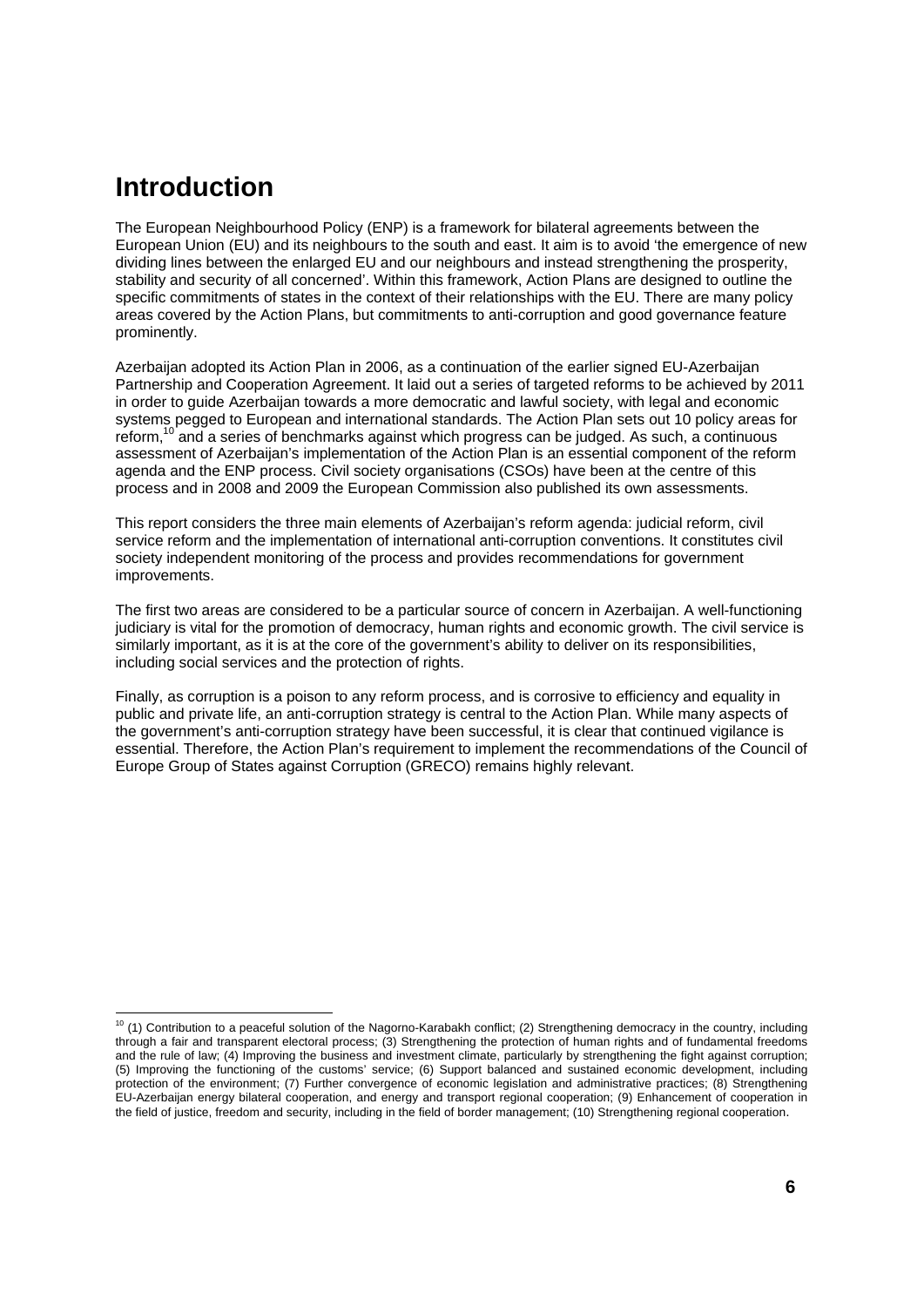# **Methodology**

The European Commission (EC) carries out periodic reviews of ENP implementation. However, many civil society organisations, including Transparency International's national chapters, also independently monitor government compliance. The impact of this work has been limited in the past, due to lack of an analytical monitoring framework, clear benchmarks and timelines. This report seeks to address these shortcomings by using an indicator-based framework to assess governance and anti-corruption activities. It is the second progress report to monitor ongoing developments and updates the first report published in May 2010.<sup>11</sup>

The indicators used in this analysis were developed by Transparency International Secretariat, in consultation with national chapters in Armenia, Azerbaijan and Georgia. This involved analysing the wording of each of the objectives of the Action Plan and identifying the elements relating to governance and anti-corruption activities. The three emerging core areas – judicial reform, public sector reform and anti-corruption activities related to the GRECO obligations – were divided into sub-categories in line with the principles of independence, transparency, accountability and integrity. Based on international standards and best practice, scoring systems were devised for each indicator, allowing for aggregation across the indicators to obtain a score for each core area, to be complemented by qualitative analysis.

The data on which the assessments were made are based on desk reviews of legislation and relevant policy documents, as well as interviews with key stakeholders conducted between February and March 2011. The report covers progress made during the calendar year 2010; thus legislation adopted in 2010, but entering into force in 2011 are not reviewed, and consequently no data was collected on its enforcement.

<sup>&</sup>lt;sup>11</sup> The report is available at: **www.transparency.az**.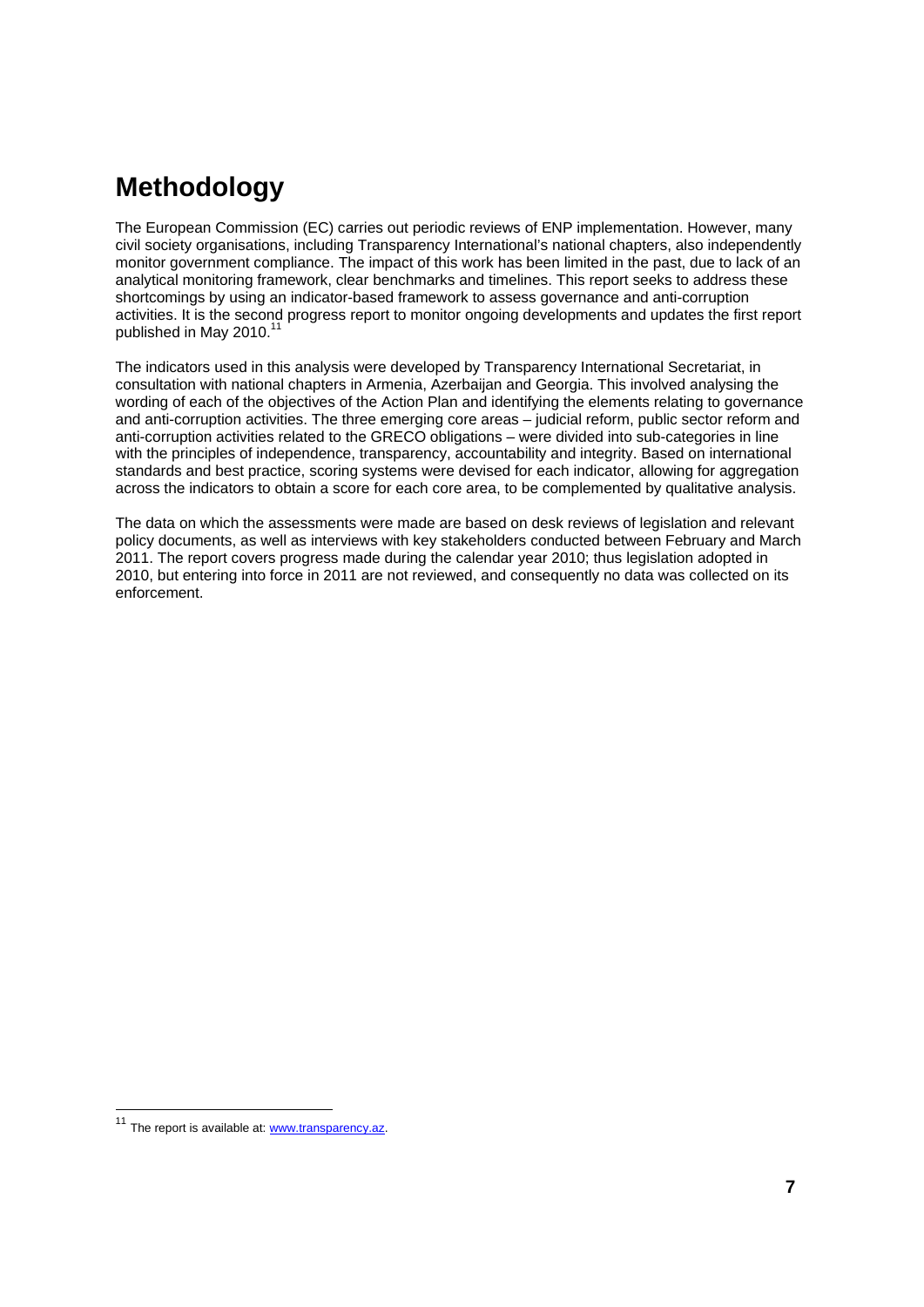# **Research findings**

Throughout 2010 anti-corruption activities in Azerbaijan gained momentum. An extended meeting of the State Anti-Corruption Commission, convened on 27 January 2011, discussed the progress and the new government targets that had been established at the President's speech at the 14 January 2011 Cabinet of Ministers meeting. The President called for an elimination of monopolies and the creation of an environment for free competition in the market. He also supported taking measures against artificial price rises, stopping unnecessary audits and inspections of private entities by public agencies, preventing tax evasion and called for respective bodies to systematically combat corruption. Finally he instructed the government to work towards building public trust.<sup>12</sup>

# **Objective one: Strengthening the Judiciary**

|                      | 2009 Compliance Score | 2010 Compliance Score |
|----------------------|-----------------------|-----------------------|
| <b>Overall Score</b> | 33/52(63%)            | 39/58 (67%)           |

| Sub-Objective                    | 2009 Compliance Score | 2010 Compliance Score |
|----------------------------------|-----------------------|-----------------------|
| <b>Independence of Judiciary</b> | 14/24 (58%)           | 14/24 (58%)           |
| <b>Judicial Human Resources</b>  | 4/4 (100%)            | 4/4(100%)             |
| <b>Access to Justice</b>         | $2/4$ (50%)           | $3/4$ (75%)           |
| <b>Judicial Resources</b>        | $6/8$ (75%)           | $6/8$ (75%)           |
| Transparency                     | 7/12 (58%)            | 7/12 (58%)            |
| Enforcement                      |                       |                       |
| Judicial Integrity               |                       |                       |

#### **Sub-Objective One: Independence of the Judiciary**

**Indicators**: To what extent are there legal provisions in place requiring that the selection and promotion of judges be based on merit? **Compliance Score**: **1**

#### **2010 Updates**

According to a statement by the Ministry of Justice, the protocols for regulating the selection of judges have received a high assessment from Council of Europe experts.<sup>13</sup> Despite this, there have been no legislative developments in this area since 2009 and there are no impartial systems in place to conduct performance evaluations, creating opportunities for arbitrary decisions.

#### **2009 Notes**

The selection process for position of judges as envisaged in the Law on Courts and Judges is based on written and verbal exams, organised by the Judges Election Committee under the Judicial Legal

<sup>&</sup>lt;sup>12</sup> See: http://www.525.az/view.php?lang=az&menu=17&id=25911.

<sup>13</sup> See Letter from Ministry of Justice, dated 28 April 2010; Rules of Selection of Non-judicial Candidates to Vacant Positions of Judges, dated 11 March 2005; and the Judges Selection Charter, dated 11 March 2005.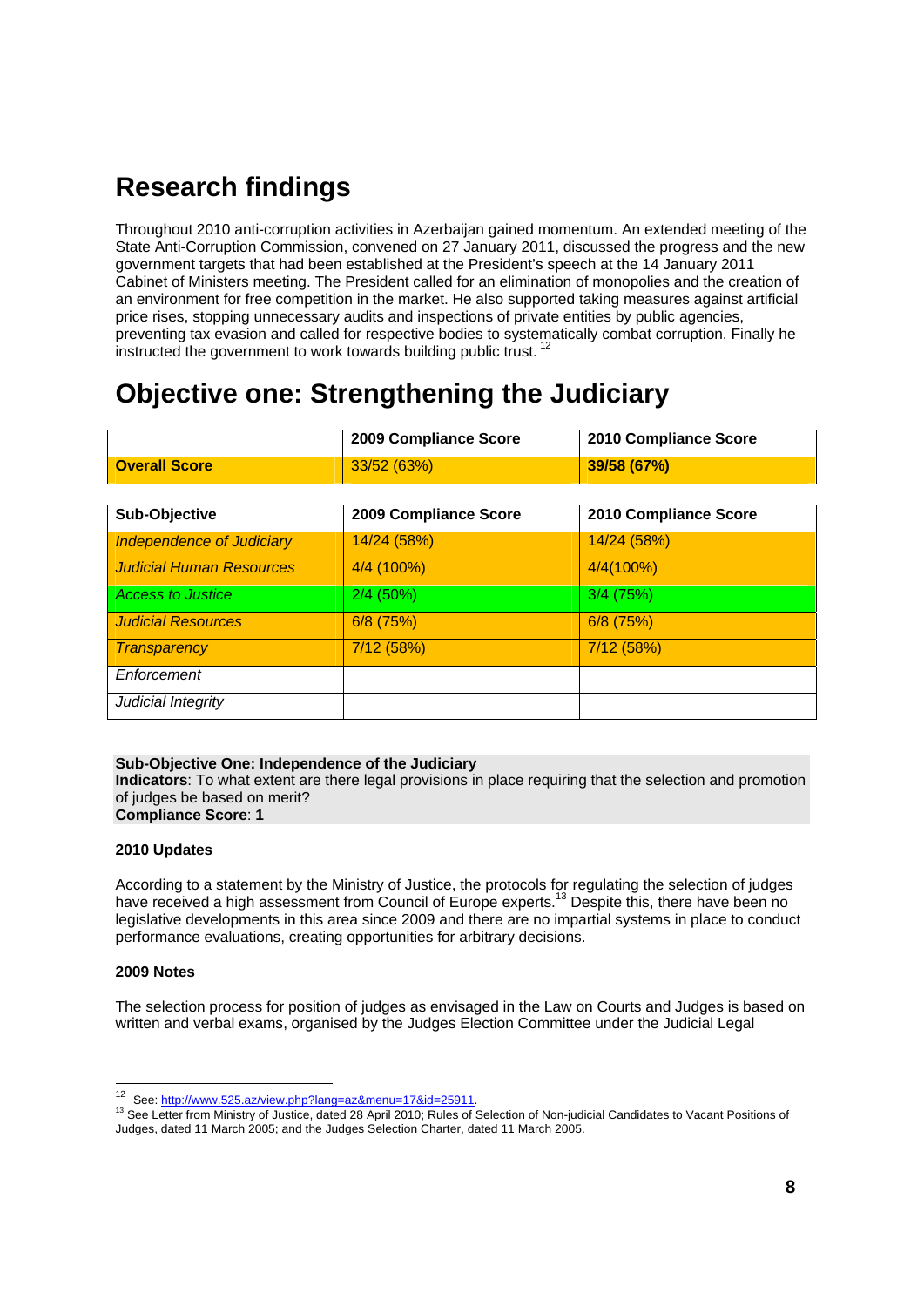Council, the governing body for the judicial system.<sup>14</sup> Upon completion of long-term training by successful candidates, this Committee reviews the accomplishments of the trainees, interviews them and recommends the list for appointment by the executive branch.

The Law on Courts and Judges also provides for the special order of selection to the position of judges, allowing avoidance of procedures envisaged in Article 93-3 of the current law.15 Provided that candidates are eligible under general requirements and if they additionally enjoy authority in the sphere of jurisprudence, and have 20 years' experience in the profession and high moral standards, they can be appointed by executive authorities for the position of senior judges upon the recommendation of the Judges Selection Commission.16 The latter provisions seem to be rather broad and may allow for arbitrary decisions.

Promotion is based on attestation and there are no clear systems in place to conduct and execute impartial performance assessments, which allows space for arbitrary decisions.

#### **Sub-Objective One: Independence of the Judiciary**

**Indicators**: In practice, to what extent is the selection and promotion of judges based on merit? **Compliance Score**: **1**

#### **2010 Updates**

In 2010 the judicial corps were reinforced with new recruits; the President appointed 78 new judges, in addition to the 157 appointed through the competitive 'test system'.<sup>17</sup>

In September, in response to criticism from CSOs, the Legal Judicial Council invited observers to view the final stage of the judicial selection process. Roughly 50 observers from civil society organisations – including Transparency Azerbaijan – attended.<sup>18</sup> There were no violations observed during this particular session. Despite this apparent willingness to involve civil society, however, there remain grave concerns regarding the process and there is little real evidence to suggest that selection and promotion of judges is based on merit.

#### **2009 Notes**

l

Transparency Azerbaijan is often invited to be part of the group of independent observers for the first two selection stages for judges (contrary to the law described above, both stages are conducted in written form – a test and an essay), but never to the final, decisive, face-to-face interview. Final selection is based on rather broadly defined criteria, and according to competition participants (both successful and unsuccessful), selection is not based on merit.<sup>19</sup> Therefore, one may draw a conclusion that there is no adherence to Article 93-3 of the Law on Courts and Judges. What is more, the law does not say anything about the duration of training courses for successful semi-finalists, after which a candidate is invited to an interview. In real life, the courses take up six months of study at the Academy of Justice and a further three months of practice in the courts.<sup>20</sup> Furthermore, even with selected candidates, the law does not clarify the processes of appointment of judges. This uncertainty may result in a situation in which selected candidates for the post of judge have to wait for their appointment for

 $14$  Article 93-3 of the Law on Courts and Judges, dated 10 June 1997; The Judges Election Committee was established by the Legal Judicial Council as envisaged by Article 14 of the Law on the Legal Judicial Council, dated 28 December 2004; and Judicial Legal Council was established under the Presidential decree 30, dated 1 December 1998 and functions in accordance with the Law on the Legal Judicial Council, dated 28 December 2004.

Article 126 of the Constitution of Azerbaiges, dated to suite 1997.<br>
<sup>16</sup> Article 126 of the Constitution of Azerbaigan Republic.<br>
<sup>17</sup> Official Bulletin of the Ministry of Justice, 'Judicial Reform Successfully Continues'

<sup>&</sup>lt;sup>19</sup> Source: Interview with judges and semi-finalists, dated 19 March 2010.<br><sup>20</sup> Source: Interview with Aliovsat Aliev, chairman of Information and Society Public Union, dated 18 March 2010.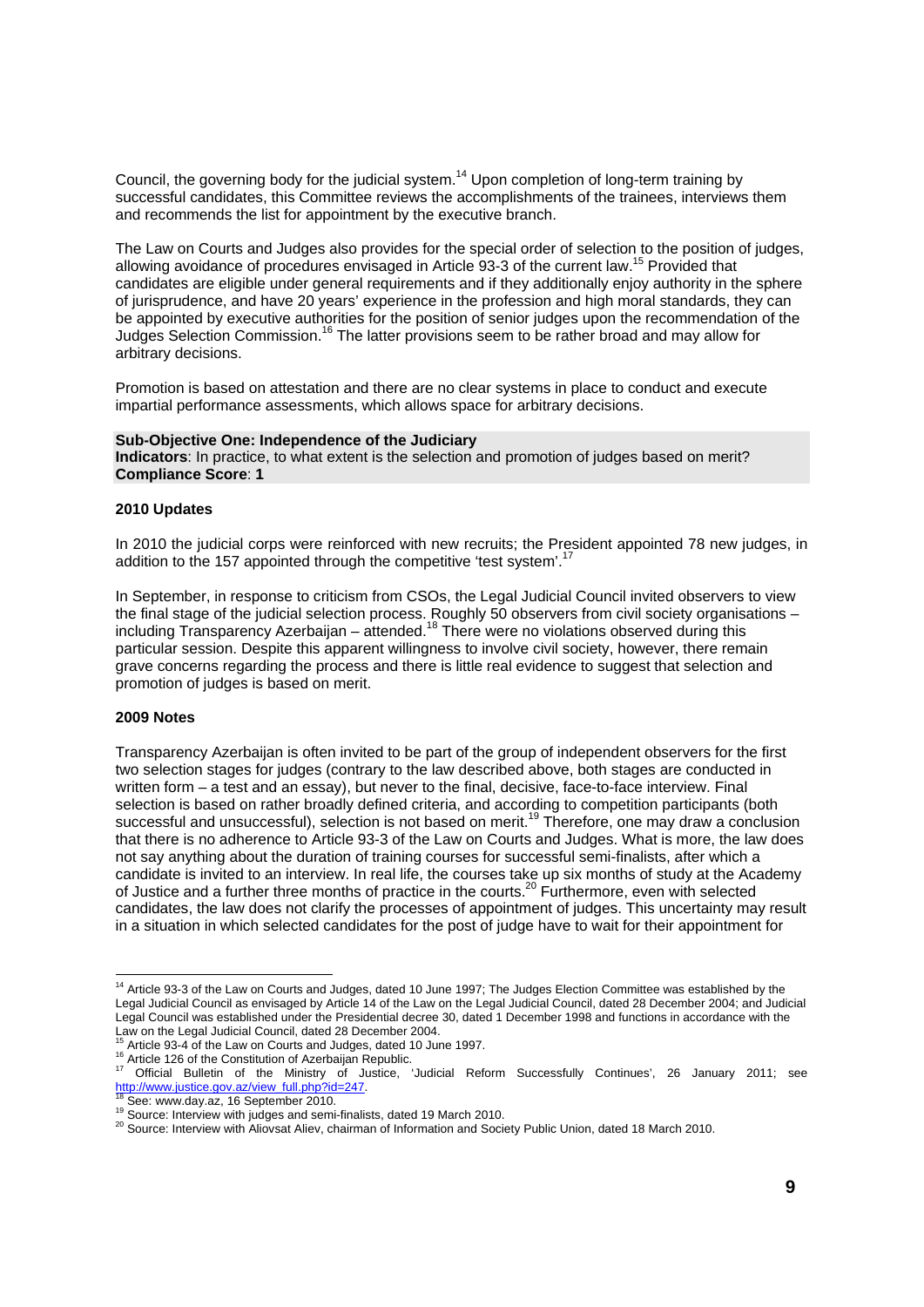years.<sup>21</sup> Given the evidence presented here on the selection of judges, it is unlikely that promotions are entirely based on merit.<sup>22</sup>

#### **Sub-Objective One: Independence of Judiciary**

**Indicators**: To what extent are there legal provisions which provide for security of tenure (to prevent judges from being threatened with arbitrary termination of their contract)? **Compliance Score**: **2** 

#### **2010 Updates**

There were no new developments in this area.

#### **2009 Notes**

According to the Constitution, judges are independent, accountable only to the Constitution and laws of the Azerbaijan Republic, and are irremovable during their term of office.<sup>23</sup> Chairpersons and deputy chairpersons of courts, as well as chairpersons of court boards, are selected from among judges for a period of five years and cannot hold these positions in respective courts for more than two terms.<sup>24</sup> Other judges are appointed for the period of five years, and if no professional deficiencies are found when evaluating their activities (i.e. if a judge fully fulfils his/her obligations as set forth by Articles 99 and 99-1 of the Law on Courts and Judges), with the suggestion of Judicial Legal Council their mandate can be prolonged until the end of their electoral qualification – 65 years. In special cases this term, again at the suggestion of Judicial Legal Council, could be prolonged until the judge reaches the age of 70 years. $25$ 

Irrevocability and inviolability during the term of office of judges are also covered by other statutory acts.<sup>26</sup> In addition, the Constitution provides that powers of judges can be terminated only according to the rules provided by law.<sup>27</sup> A judge's power can be suspended or terminated by the decision of Legal Judicial Council if it receives information on acts of a criminal character or other violations.<sup>28</sup> The bases for the termination of powers of judges are covered in Law on Courts and Judges.<sup>29</sup> Legally, judges are well protected from arbitrary termination of their contract.

#### **Sub-Objective One: Independence of the Judiciary**

**Indicators:** In practice, is it the case that judges are not removed from office for anything other than misconduct or incapacity to carry out judicial functions? **Compliance Score: 1**

#### **2010 Updates**

l

The last year saw more judges penalised, reduced in rank or removed from office than in previous years. A total of 21 judges received disciplinary penalties, three were removed from office, three were reduced in rank, and others received written reprimands.<sup>30</sup> The reasons for these penalties have not

<sup>&</sup>lt;sup>21</sup> Source: Progress Assessment on the Action Plan which Azerbaijan signed with the European Union, by Azerbaijan National Committee for European Integration (ANCEI), available at:<br>http://aamik.az/ts\_general/download/Brief\_ANCEI\_report\_on\_AP\_Azerbaijan-2007\_eng.pdf.

<sup>&</sup>lt;sup>22</sup> Source: Interview with Intigam Aliev, President, Legal Education Society, dated 1 March 2010.<br><sup>23</sup> Part I of Article 127 of the Constitution of Azerbaijan Republic.<br><sup>25</sup> Article 94 of the Law on Courts and Judges, da http://www.justice.gov.az/view\_full.php?id=247.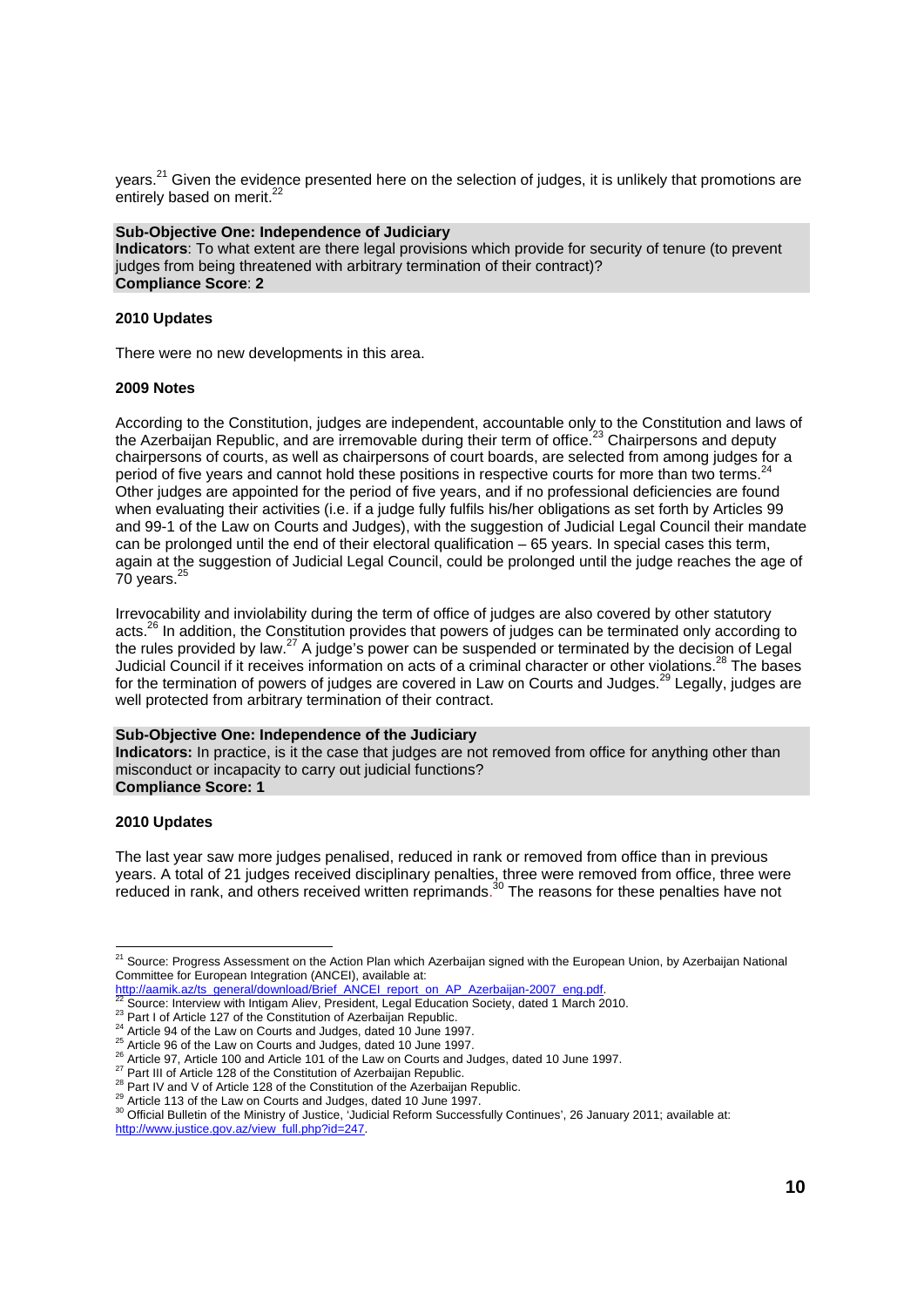been disclosed, but it is considered likely that decisions to remove judges may be politicised at the executive level.

Although there is a lack of disclosure through official channels, prevalent reasons for discipline in the past include failure to complete litigation in a timely manner, failure to ensure participation of all parties in the litigation process, and/or restricted rights of appeal for the litigation participants.

#### **2009 Notes**

In practice, the fact that final appointment is made upon recommendation from the Judicial Legal Council by the President for lower rank judges *without* approval from the Parliament, and for the most senior rank judges *with* approval from the Parliament, does not make the judiciary very independent from the impact of the executive branch.<sup>32</sup> Judges are not free from political interference and obviously fear removal for political reasons.<sup>3</sup>

This is indirectly testified to by the fact that the courts are flooded with complaints from civil society organisations about refusals to register cases by the Ministry of Justice, which at best are rejected and at worst completely ignored by the courts, evidently not willing to go against the Ministry. Civil society founders have appealed to the Supreme Court, the Ministry of Justice, the Court and Law Council and other authorised entities to take disciplinary action against senior judges, but to no avail.<sup>34</sup>

Judges are removed from their positions for inefficiencies at work and misconduct. According to an interview with the Minister of Justice, in the year 2009 the Judicial Legal Council initiated disciplinary cases against 22 judges, two of whom were fired for serious violations of the law.35 Also, the powers of three judges were recently terminated and several judges received reprimands and have been downgraded for being too stern on the accused. Ramiz Rzayev, Head of the Supreme Court, in his recent press conference, indicated that judges gave too much preference to pre-trial custody rather than milder measures available.<sup>3</sup>

#### **Sub-Objective One: Independence of the Judiciary**

**Indicators**: To what extent are there legal regulations in place to ensure that judicial salaries are comparable to those of other high-level government employees? **Compliance Score**: **2** 

#### **2010 Updates**

l

Amendments were passed in 2010 to improve the financial status of judges, allow judges to be reimbursed for expenses related to their office duties such as travel and communication costs and to claim per diems.<sup>37</sup> The salary changes constituted a 25% increase for the Supreme Court, 20% for the Court of Appeal and 15% for lower court judges. In addition, all newly appointed judges will receive a bonus equivalent to two months' salary. This amendment makes judges one of the most highly paid public officials in Azerbaijan.

<sup>&</sup>lt;sup>31</sup> Azerbaijan Progress Report on Implementation of the European Neighbourhood Policy in 2010, Azerbaijan National Committee for European Integration; available at: www.aamik.az.<br><sup>32</sup> Article 109.9 Azerbaijan Republic Constitution; Article 94, Law on Courts and Judges; and Articles 109.9 and 95.10 of the

Azerbaijan Republic Constitution.<br><sup>33</sup> Global Integrity Report 2009 available at: <u>http://report.globalintegrity.org/Azerbaijan/2009/scorecard/91/80b</u>; and Interview with an anonymous judge, dated 18 January 2010.<br>
<sup>34</sup> Progress Assessment on the Action Plan signed between Azerbaijan and European Union (2009), Report on ENP AP of the

Azerbaijan National Committee for European Integration, available at http://aamik.az/en/reports.html.<br><sup>35</sup> Source: Interview of Fikrat Mammadov, Minister of Justice, dated 2 February 2011; available at:

http://www.525.az/view.php?lang=az&menu=2&id=10373.<br><sup>36</sup> Press Conference by Ramiz Rzayev, Chairman of Supreme Court, available at:

http://www.525.az/view.php?lang=az&menu=17&id=11612.<br><sup>37</sup> Law on Making Amendments and Changes to the Law on Courts and Judges, dated 8 October 2010.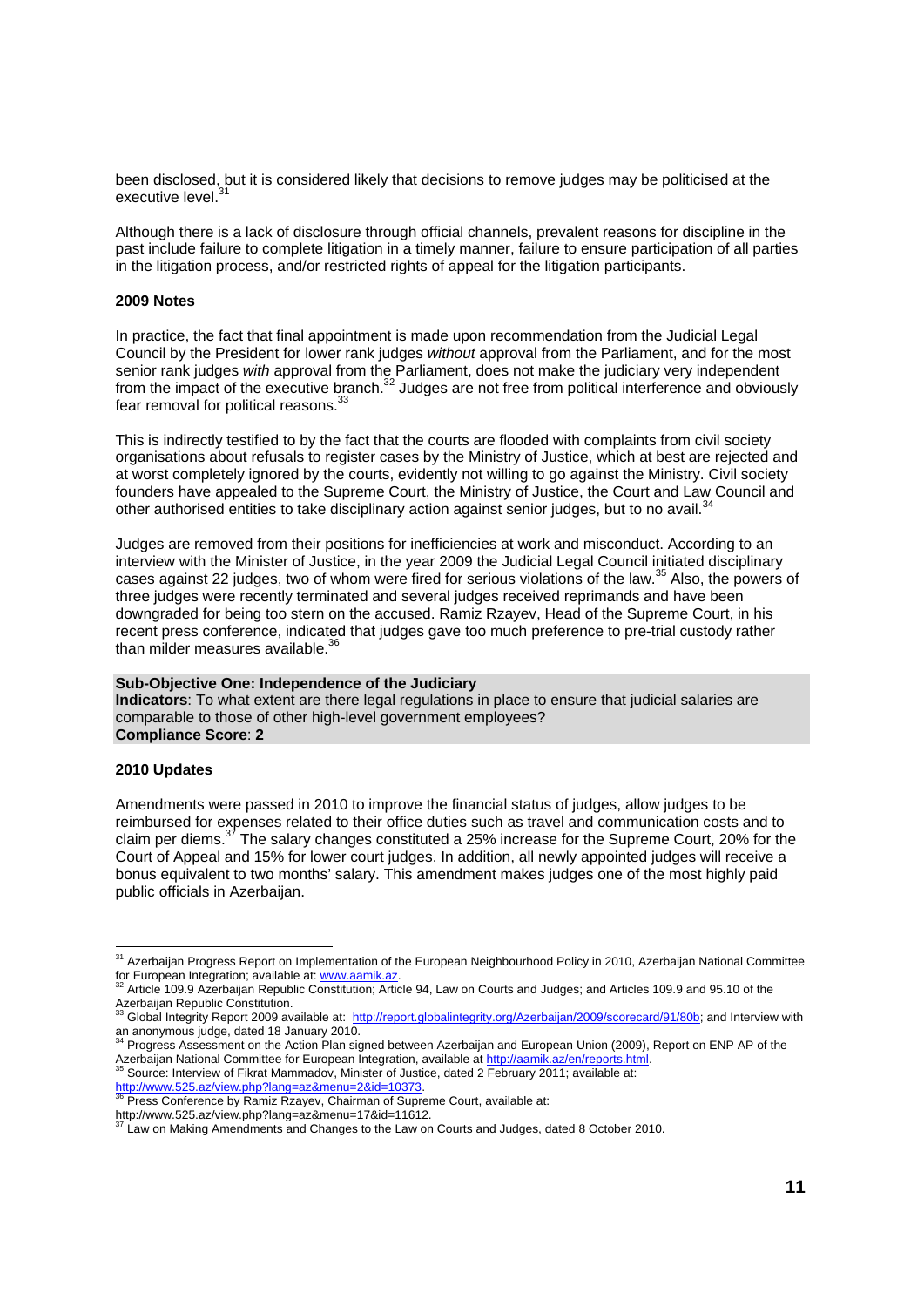#### **2009 Notes**

The Law on Courts and Judges and Law on Constitutional Court and other statutory acts regulate official salaries of judges.<sup>38</sup> The salaries of high-level government employees are regulated by special ranking tables,<sup>39</sup> but there are no laws that correlate judicial salaries to the salaries of other government employees.

#### **Sub-Objective One: Independence of the Judiciary Indicators**: In practice, are judicial salaries comparable to the salaries of other high-level government employees? **Compliance Score**: **2**

#### **2010 Updates**

Judges remain one of the most highly paid cohorts of public employees.

#### **2009 Notes**

In practice, judicial salaries and the salaries of high-level employees of both legislative and executive authorities are comparable. For example, salaries of the heads of the Supreme Court and Constitutional Court constitute 1,785 Manats (US \$2,213) per month, while the head of the Presidential Office is paid 1,900 Manats (US \$2,356), and the heads of the Parliament Office and Office of Chamber of Accounts receive 1,550 Manats (US  $$1,922$ ). <sup>40</sup> At the same time, the heads of Supreme and Constitutional Courts Offices, as well as of the offices of Judicial Legal Council and Ombudsman are entitled to a salary of 1,525 Manats (US \$1,891).<sup>41</sup> According to the Minister of Justice, salaries of judges have increased 25-fold as compared to the year 2000, which is evidence of real progress in terms of bringing salaries of judges in line with best international practices.

#### **Sub-Objective One: Independence of the Judiciary Indicators**: Is the judiciary legally entitled to propose, allocate and manage its own budget? **Compliance Score**: **1**

#### **2010 Updates**

There are no new developments in this area.

#### **2009 Notes**

Rules for the financing of courts are envisioned in the Law on Courts and Judges, Law on Constitutional Court and other statutory acts.<sup>43</sup> According to the Law on Courts and Judges, the allocation of the judicial budget is provided under a separate article of the state budget. The respective presidential decree sets the Cabinet of Ministers and Ministry of Justice to manage funding of the courts, while the Ministry of Justice and high instance courts are entitled to send proposals with regard to the next year's budgetary allocations to respective executive authorities, set as the Cabinet of Ministers under another

  $38$  Article 106 of the Law on Courts and Judges, dated 10 June 1997; and Article 71 of the Law on Constitutional Court dated 23

December 2003.<br><sup>39</sup> Public Servant's Budget Memo under State Budget for 2009.<br><sup>40</sup> The national currency in Azerbaijan is the Manat or AZN; the exchange rate to USD is 1.24 as of 1 March 2010 from Bloomberg, available at Coin Mill.Com: The Currency Converter http://coinmill.com/AZN\_USD.html#AZN=1<br><sup>41</sup> Public Servant's Budget Memo under State Budget for 2009.<br><sup>42</sup> Interview of Fikrat Mammadov, Minister of Justice, da

http://www.525.az/view.php?lang=az&menu=2&id=10373.<br><sup>43</sup> Article 90 of the Law on Courts and Judges, dated 10 June 1997; and Article 70 of the Law on Constitutional Court, dated 23 December 2003**.**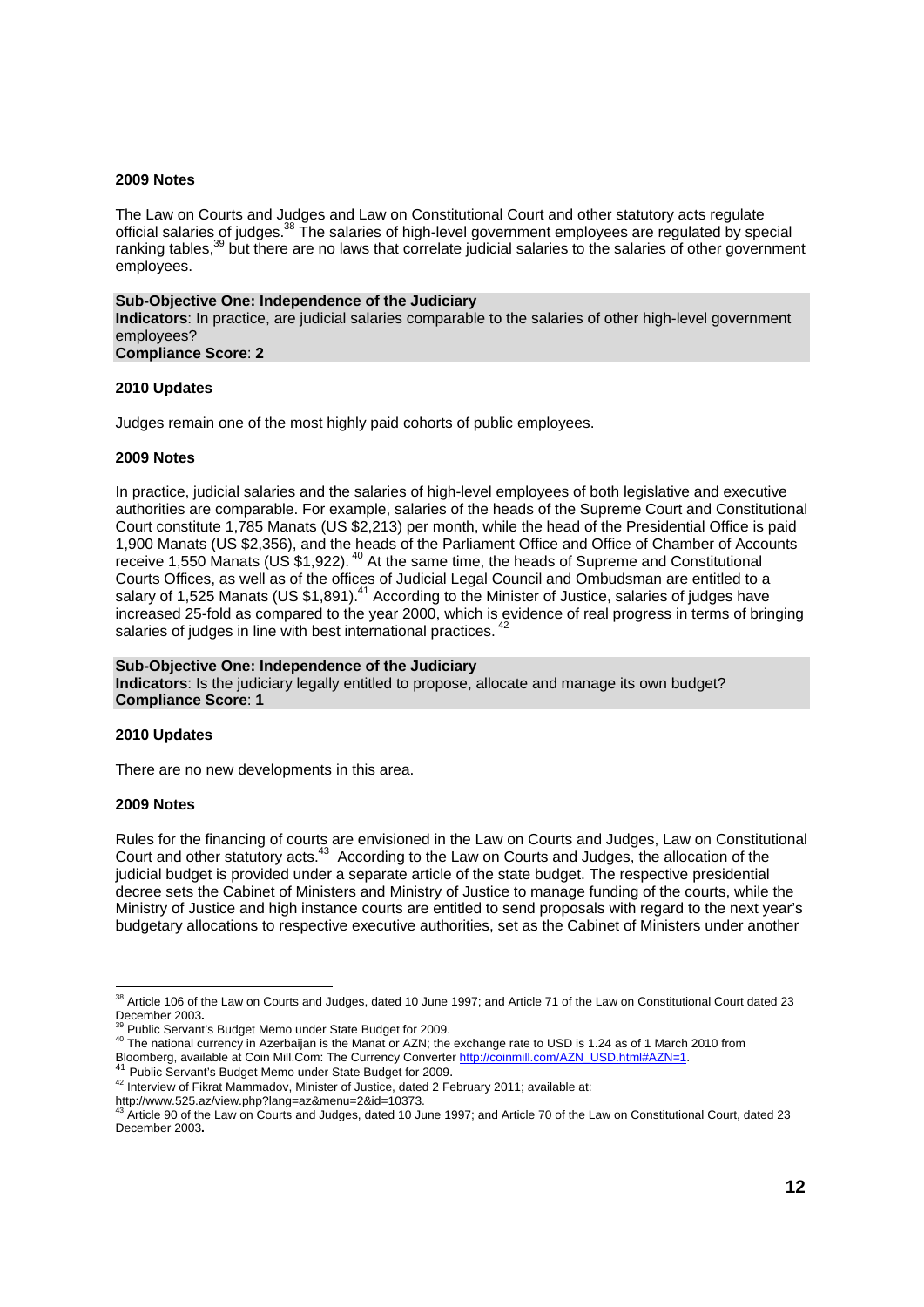Presidential decree.<sup>44</sup> The above-mentioned shows that the judiciary is not entitled to allocate and manage its budget.

**Sub-Objective One: Independence of the Judiciary Indicators**: In practice, does the judiciary propose, allocate and manage its own budget? **Compliance Score**: **0** 

#### **2010 Updates**

There are no new developments in this area.

#### **2009 Notes**

In practice the judiciary is not allowed to allocate and manage its budget, but high instance courts (not low instance courts) have the right to propose their budgets.<sup>45</sup> This is another example of the judicial system being dependent on the executive branch. More information on the issue is not available.

#### **Sub-Objective One: Independence of the Judiciary**

**Indicators**: To what extent are there regulations regarding the assignment of cases to judges by an objective method administered by the judiciary? **Compliance Score**: **2** 

#### **2010 Updates**

There are no new developments in this area.

#### **2009 Notes**

According to the rules of assignment, cases should be assigned on the basis of coding procedures.<sup>46</sup> Names of judges are encoded numerically starting with the number 1. The coding process should be conducted by random numbers selected at the general meeting of the judges, and cases are assigned in strict sequence of cases received by the court with regards to the coded number of the judges, with the exception of judges who are out of office or overloaded with cases already assigned. In order to ensure equal assignment among judges, the clerical service of the court draws a supervision list of assignment of cases. A responsible clerk should fill in and sign a list of cases received in sequence each day. One copy of the supervision list should be introduced to the chairman of the respective court, with another copy kept in a separate folder. At the end of each quarter the clerical service should analyse the assignment of cases with subsequent discussion at the meeting organised by the chairman of the court.

**Sub-Objective One: Independence of the Judiciary Indicators**: In practice, are judges assigned to cases by an objective method, in a process administered by the judiciary? **Compliance Score**: **1** 

#### **2010 Updates**

The Ministry of Justice claims to perform random monitoring of case load distribution.<sup>47</sup> Case load distribution is also included in judicial training. While the system is applied in practice, the court chair has instruments to distribute cases at his/her discretion.

#### **2009 Notes**

l

<sup>&</sup>lt;sup>44</sup> Decree 30 by the President of Azerbaijan Republic, dated 1 December 1998; and Decree 29 by the President of Azerbaijan Republic, dated 12 February 2004.<br><sup>45</sup> Interview with judges, dated 17 March 2010.

<sup>46</sup> Chapter XI of the Instructions on Carrying out of Clerical Work in Courts of Azerbaijan Republic.<br><sup>47</sup> Letter from the Ministry of Justice, dated 28 April 2010.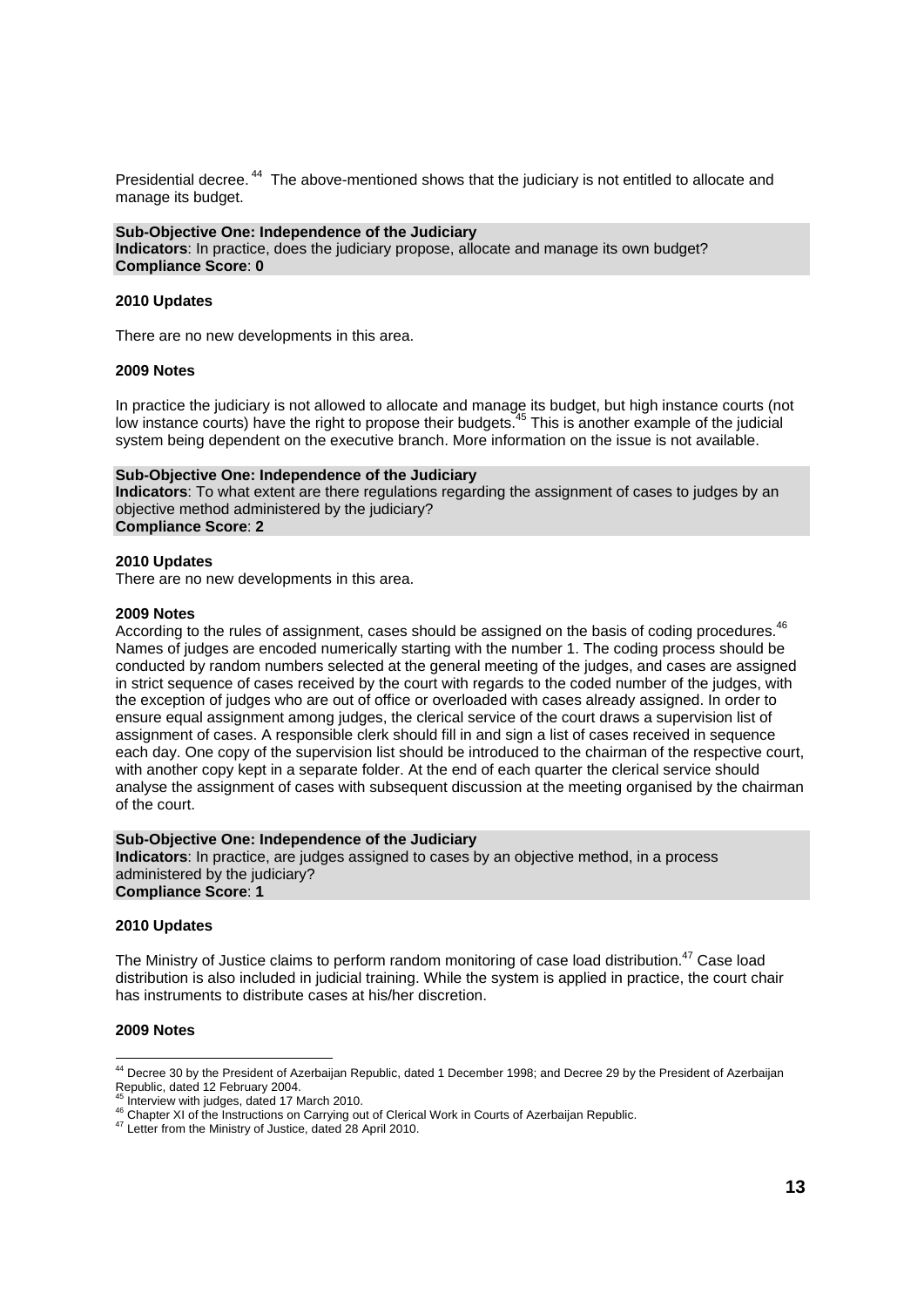In practice the distribution of cases in courts is not always conducted in full compliance with the above rules. The instances, in which cases are forwarded to the chairman of the court without being encoded first, and later allocated by his/her arbitrary decision to other judges, are quite frequent.<sup>48</sup> So far no automated innovative technologies are used in courts. It has been indicated that 'there are some discussions on moving to a blind assignment system', however.<sup>49</sup>

#### **Sub-Objective One: Independence of the Judiciary**

**Indicators**: To what extent is there a specific legal framework or constitutional provision to protect judges from external interference or improper influence by public officials or private interests? **Compliance Score**: **2** 

#### **2010 Updates**

There are no new developments in this area.

#### **2009 Notes**

The Constitution of the Azerbaijan Republic and Law on Courts and Judges envisage the independence of judges, and prohibit direct or indirect restriction of legal proceedings for any reason, illegal influence, pressing, threat and intervention, and disrespect towards the court.<sup>5</sup>

#### **Sub-Objective One: Independence of the Judiciary**

**Indicators:** In practice, to what extent are judicial proceedings and decisions free of bias or improper influence by public officials or private interests? **Compliance Score**: **0** 

#### **2010 Updates**

The Azerbaijan authorities continue to refuse the European Court of Human Rights (ECHR) April 2010 decision on the jailed journalist, Eynulla Fatullayev. His imprisonment was largely believed to be politically-motivated and although the authorities tried to appeal the ECHR decision in June 2010, the verdict was upheld by the court in October. Subsequently, the Supreme Court in Baku lifted some of the several charges against him in November, including defamation and terrorism. Despite this he remained imprisoned on dubious drug-possession charges. His continued detention has caused international outcry by dozens of human rights organisations.<sup>51</sup>

In January 2010, the Institute of Peace and Democracy put together and distributed a list of judges who are found to be in violation of norms of the European Convention on Human Rights.<sup>52</sup> This and observations of many other representatives of the civil society indicate that judicial decisions are not free of bias.<sup>5</sup>

#### **2009 Notes**

As indicated above, the legislation regulating selection and promotion of judges has loopholes that allow space for the undue influence of the executive branch. This is indirectly testified to by the fact that some politically coloured cases have not been accepted by courts for review. For example in 2009 all complaints to law enforcement agencies and courts (including the complaint filed by the editor-in-chief of the *Talishi-Sado* newspaper, Novruzali Mammadov, who died in prison) about mistreatment filed by

<sup>&</sup>lt;sup>48</sup> Interview with judges, dated 4 February 2009.

<sup>&</sup>lt;sup>49</sup> Global Integrity Report 2009 available at: <u>http://report.globalintegrity.org/Azerbaijan/2009/scorecard/91/80b</u><br><sup>50</sup> Article 127-3 of the Constitution of Azerbaijan Republic; and Article 9 of the Law on Courts and Jud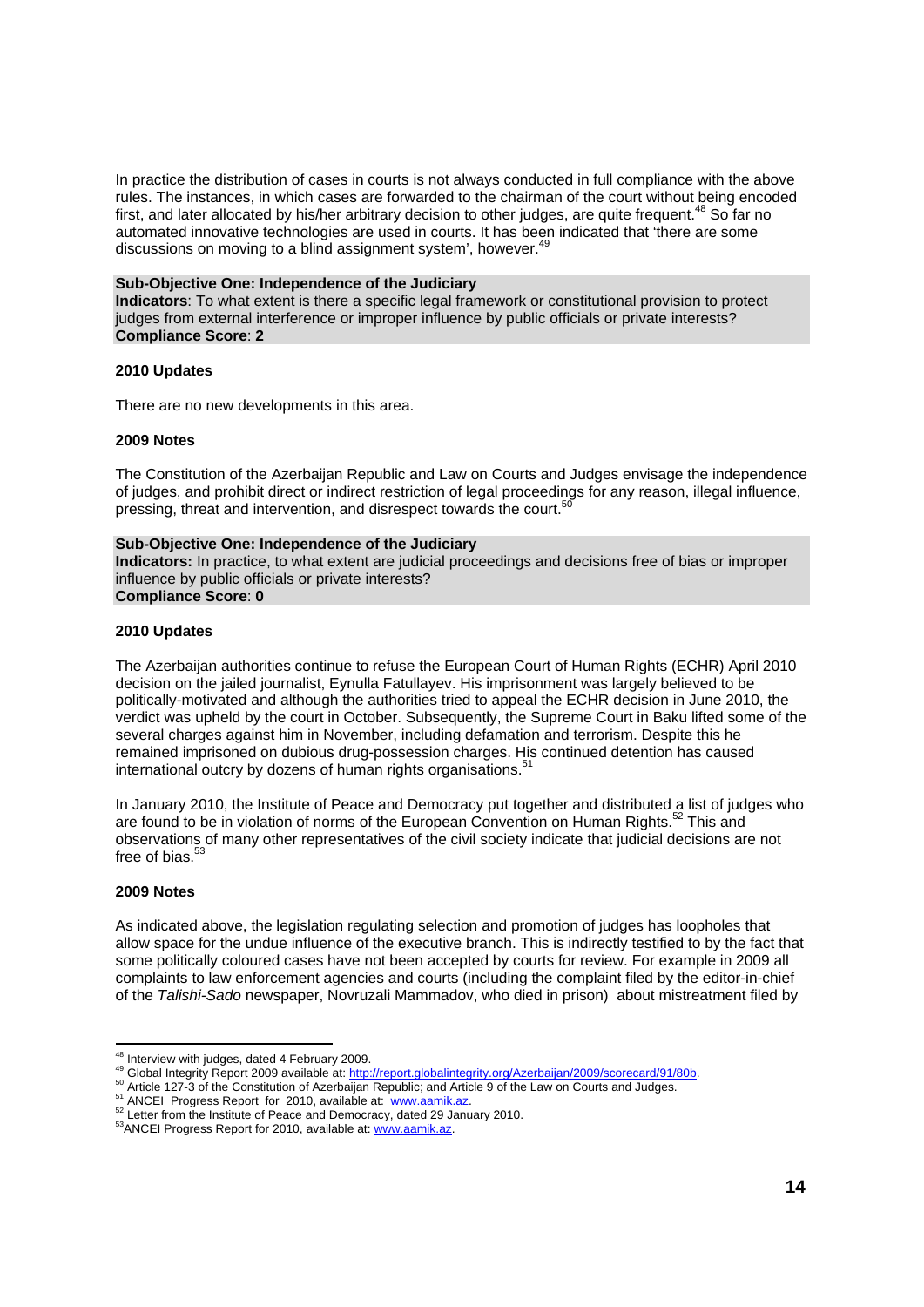journalists, political party members, civil society representatives, students and others were rejected.<sup>54</sup> In general the judicial system is strongly influenced by the executive power.<sup>5</sup>

#### **Sub-Objective Two: Judicial Human Resources**

**Indicators:** To what extent are there legal provisions to ensure that judges, prosecutors and officials are regularly trained in new judicial practices and procedures and new and/or changing laws? **Compliance Score**: **2** 

#### **2010 Updates**

There are no new developments in this area.

#### **2009 Notes**

According to the legislation, the Judicial Legal Council is responsible for upgrading the professional qualifications of judges, with the exception of the Supreme Court and Court of Appeal, and ensures the provision of courts with necessary legal materials.<sup>56</sup> At the beginning of the year the Judicial Legal Council sends a questionnaire to identify training needs of judges. Based on the results, the Council creates a schedule of training programmes throughout the year. Under the law, participation of judges in training programme is voluntary.<sup>57</sup> Judicial clerks and other administrative staff are not included in this training programme.

#### **Sub-Objective Two: Judicial Human Resources**

**Indicators:** In practice, is it the case that judges, prosecutors and officials are regularly trained and given access to new judicial practices and procedures and new and/or changing laws? **Compliance Score**: **2** 

#### **2010 Updates**

To improve judicial professionalism about 20 training programmes have been arranged by the Academy of Justice and international legal organisations. The training sessions were attended by roughly 200 judges.<sup>58</sup> According to the chairman of the Supreme Court, in addition to annual training courses, the Supreme Court holds seminars relating to the analysis of recurrent judicial themes. In 2010, for the first time, newly-selected judges were sent to Germany and Turkey for training.<sup>59</sup>

#### **2009 Notes**

Training is conducted in the new Academy of Justice, recently created on the basis of the former Legal Training Center within the Ministry of Justice (not fully operational yet). According to an interview with the Minister of Justice, taking into account the significance of training for judges in order to eliminate deficiencies and qualifying activities, the Judicial Legal Council learnt from international experience and designed a new curriculum based on recommendations of the European Judges Advisory Council and findings of surveys conducted among judges.<sup>60</sup> In 2009 the Judicial Legal Council designed 17 training courses on various topical issues, and all first instance court judges were involved in these programmes with the participation of experienced foreign specialists. The practice of joint training for judges and law

http://www.525.az/view.php?lang=az&menu=2&id=10373.

<sup>&</sup>lt;sup>54</sup> ANCEI Progress Report for 2009, available at: aamik.az.

<sup>&</sup>lt;sup>55</sup> Global Integrity Report 2009 available at: http://report.globalintegrity.org/Azerbaijan/2009/scorecard/91/80b.<br><sup>56</sup> Article 86 of the Law on Courts and Judges, dated 10 June 1997.<br><sup>57</sup> Presentation by Javid Huseynov, Transparency of the Judicial System organized by TI Azerbaijan on 31 March 2011.

<sup>58</sup> Official Bulletin of the Ministry of Justice, 'Judicial Reform Successfully Continues', 26 January 2011, available at : http://www.justice.gov.az/view\_full.php?id=247.<br><sup>59</sup> Interview of Ramiz Rzayev, chairman of the Supreme Court, 31 January 2011; available at: www.trend.az.<br><sup>60</sup> Interview of Fikrat Mammadov, Minister of Justice, dated 2 Fe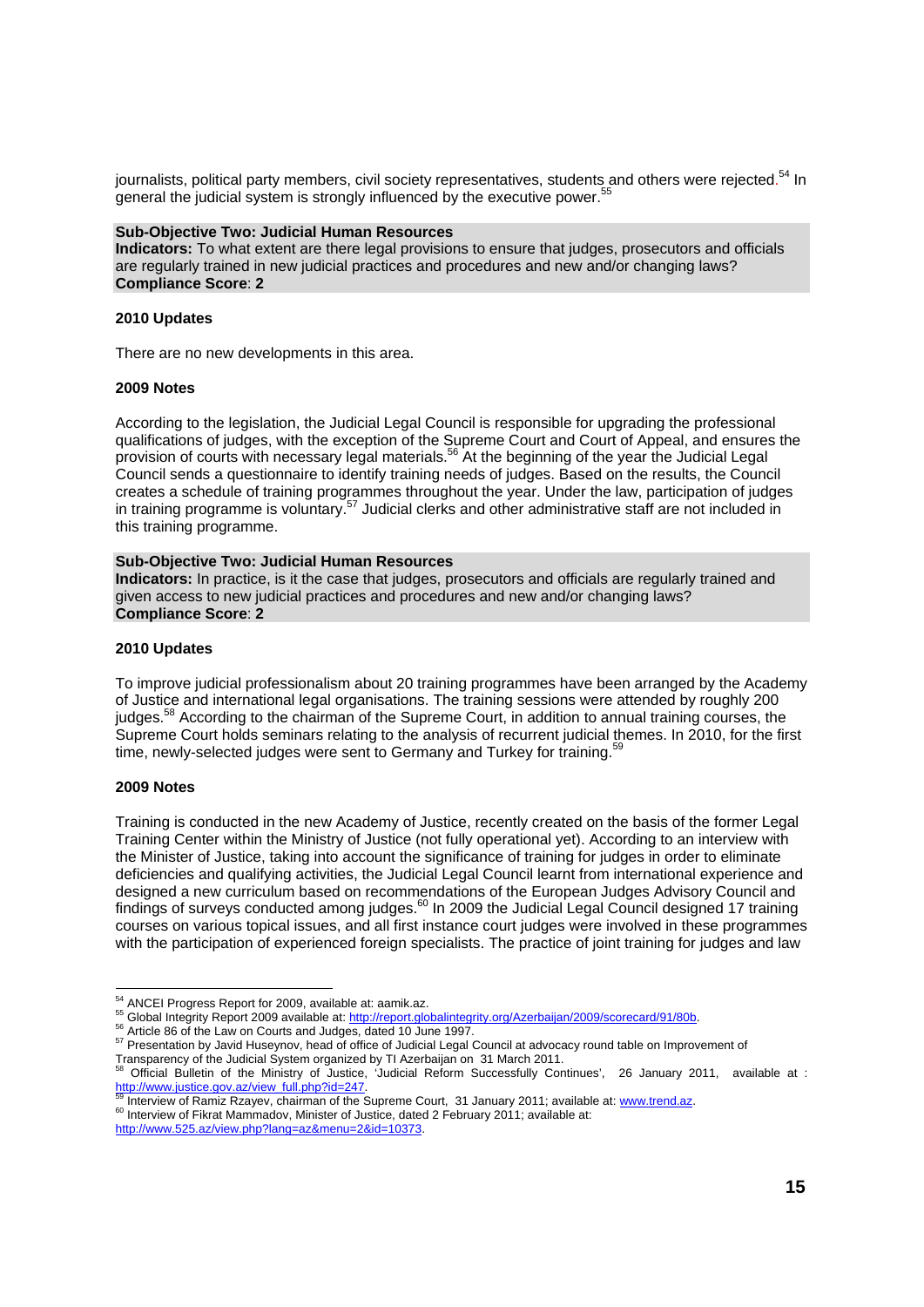enforcement officers is in place (for more please see Objective 3). The Justice Academy will also train other legal professionals, including defence lawyers, which is also a positive development.

#### **Sub-Objective Three: Access to Justice**

**Indicators:** To what extent are there legal provisions which provide for free public defence for persons without means to cover procedural costs? **Compliance Score**: **2** 

#### **2010 Updates**

There were no new legislative initiatives in 2010. In practice persons without means (mostly refugees and internally displaced persons) receive free public defence from the state. Civil society, with financial assistance from the Organisation for Security and Cooperation in Europe (OSCE), USAID and other donors, also contributes to such efforts.<sup>61</sup> Additionally, the chairman of the Supreme Court proposed the establishment of a special agency, run jointly with the Social Protection Fund, to provide free legal defence to poor families. Preparatory activities are underway.<sup>6</sup>

#### **2009 Notes**

According to the Constitution, in cases provided by the law, legal aid is provided free of charge at the expense of the state.<sup>63</sup> Following the Law on Courts and Judges, the right for judicial protection of the rights and freedoms of citizens, foreigners living in its territory and persons without citizenship, as well as legitimate interests of legal bodies, from all encroachments and infringements of laws is provided at any stage of legal proceedings. $64$  This issue is also covered by other statutory acts. $65$ 

Ramiz Rzayev, chairman of the Supreme Court, in his recent press conference spoke of plans to establish an agency to provide barristers for poor families.<sup>66</sup> If people with low income levels cannot afford a lawyer, costs will be paid by this agency based on a contract between a lawyer and the recipient of assistance. In practice, the professional level of state lawyers is low. This is explained by the fact that lawyers with higher qualifications do not wish to participate in processes that are financed by the state Treasury. Although the price of rendering legal aid at the expense of the state was raised from 0.99 Manats (US \$1.22) an hour to 2 Manats (US  $$2.48$ ),  $^{67}$  the cost of such services in the private sphere is estimated to be much higher and is quoted at a minimum of 200 Manats (US \$248) and a maximum of 5,000 Manats (US \$6,200) per case.<sup>68</sup>

#### **Sub-Objective Three: Access to Justice**

**Indicators:** To what extent are there adequate interpretation services (e.g. for non-native language or deaf court users) in place in the court system? **Compliance Score**: **1** 

#### **2010 Updates**

l

There are no new developments in this area.

http://www.525.az/view.php?lang=az&menu=17&id=11612.<br>
<sup>67</sup> See: http://www.baki-xeber.com/new/2010/02/01/qet=39778.

<sup>&</sup>lt;sup>61</sup> Since 2009 OSCE funds five Legal Resource Centres in the cities of Ganja, Lenkoran and Sheki operated by Transparency Azerbaijan and one centre in the city of Sumgait operated by Democracy and Human Rights. Meanwhile, USAID has supported Transparency Azerbaijan with three Advocacy and Legal Advice centre since March 2005.<br><sup>62</sup> Interview of Ramiz Rzayev, chairman of the Supreme Court, 31 January 2011; available at: www.trend.az.

<sup>&</sup>lt;sup>63</sup> Part II of Article 61 of the Constitution of the Azerbaijan Republic.<br><sup>64</sup> Article 10 of the Law on Courts and Judges, dated 10 June 1997.<br><sup>65</sup> Article 92.9.24, Article 90.7.9 and Article 91.5.5 of the Criminal Proced and Legal Defence Practices, dated 28 December 1999.<br><sup>66</sup> Press Conference Practices, dated 28 December 1999.

Press Conference by Ramiz Rzayev, Chairman of Supreme Court, available at:

<sup>68</sup> There is no practice for lawyers in Azerbaijan to bill per hour, except for a few big legal firms. Interview with Intigam Aliev, president, Legal Education Society, dated 1 March 2010.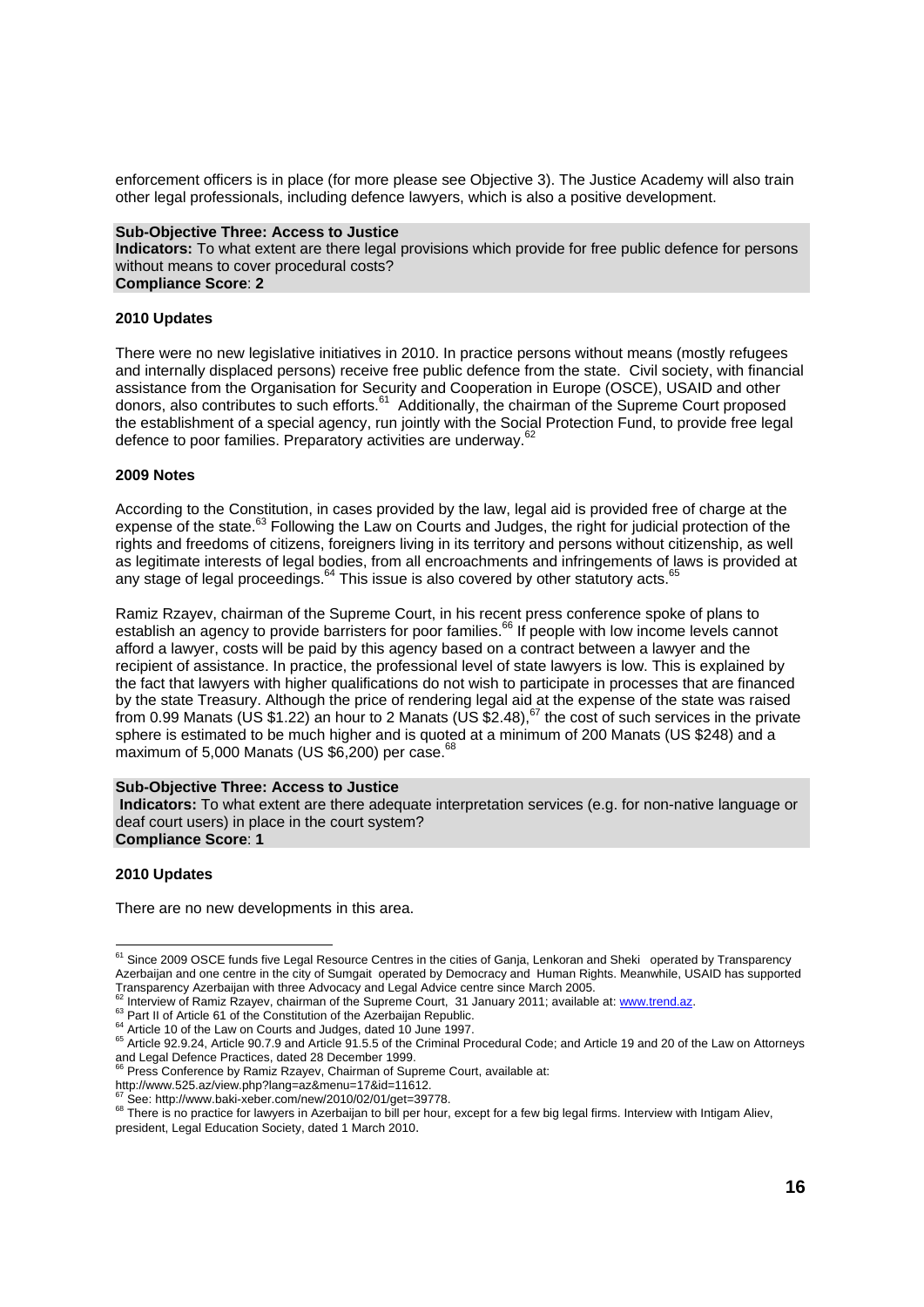#### **2009 Notes**

According to the Constitution, legal proceedings are carried out in the state language of the Azerbaijan Republic or in the language of the majority of the local population of an administrative unit.<sup>61</sup> Participants of a proceeding not knowing the language of legal proceedings are guaranteed the right of full acquaintance with the materials of the case, participation in court by means of a translator and verbal pleading in court in the native language. This is also covered by several other laws.<sup>70</sup> In practice, there are very few translators with knowledge of a foreign or local language and an understanding of the legal system, and the quality of translations leaves much to be desired.<sup>71</sup>

#### **Sub-Objective Four: Judicial Resources**

**Indicators:** Financial resources**:** To what extent are changes in the overall judicial budget commensurate with the growth of the national budget and also reflect changes in demands for judicial services?

**Compliance Score**: **2** 

#### **2010 Updates**

On 18 June 2010, the Parliament passed a bill to increase the 2010 budget through oil revenue and tax collection.<sup>72</sup> The corresponding increase in the budget for the judiciary was 3% above 2009.

#### **2009 Notes**

According to the Statement of the Chamber of Accounts on the Draft Law of the Azerbaijan Republic on the State Budget for the year 2010, allocations to the judiciary increased threefold during last five years, and the judiciary was allowed to expand the number of courts and judges, as well as to upgrade the material and technical base of the judiciary.73 Allocations to the judicial budget for 2009 as compared to 2008 increased in absolute terms, but decreased as a proportion to the overall budget. As for the 2010 budget forecast the picture is slightly different: the overall decrease of the state budget, due to a decline in oil prices, resulted in a decrease of the judicial budget, but a growth of the judiciary's share of public funds. This signifies that the government provides proper funding to the judicial system, even at the expense of other sectors of the public economy.

#### **Sub-Objective Four: Judicial Resources**

**Indicators:** Human resources/capacity**:** Are there procedural rules in place to discourage excessive adjournments; ensure judges have adequate time to hear cases and prepare judgments; and ensure that appeals are heard without undue delay? **Compliance Score**: **2** 

#### **2010 Updates**

Amendments to the Administrative Procedure Code created new Courts for Grave Offences (the number expanded from two to five) and new administrative/economic courts. The new courts became operational as of 1 January 2011.<sup>74</sup> They are intended to contribute to the general work and to

<sup>&</sup>lt;sup>69</sup> Part X of Article 127 of the Constitution of Azerbaijan Republic.

<sup>&</sup>lt;sup>70</sup> Article 14 of the Law on Courts and Judges, dated 10 June 1997; Article 26 and Article 99 of the Criminal Procedural Code; and Article 11 and Article 65 of the Civil Procedural Code.

<sup>&</sup>lt;sup>71</sup> Interview with a judge, dated 18 January 2010.<br><sup>72</sup> 'Azerbaijan increases 2010 budget', 18 June 2010; available at: www.news.az.<br><sup>73</sup> See: http://www.ach.gov.az/index.php?/az/content/319. The draft law has been signe

Presidential Decree, dated 15 July 2010.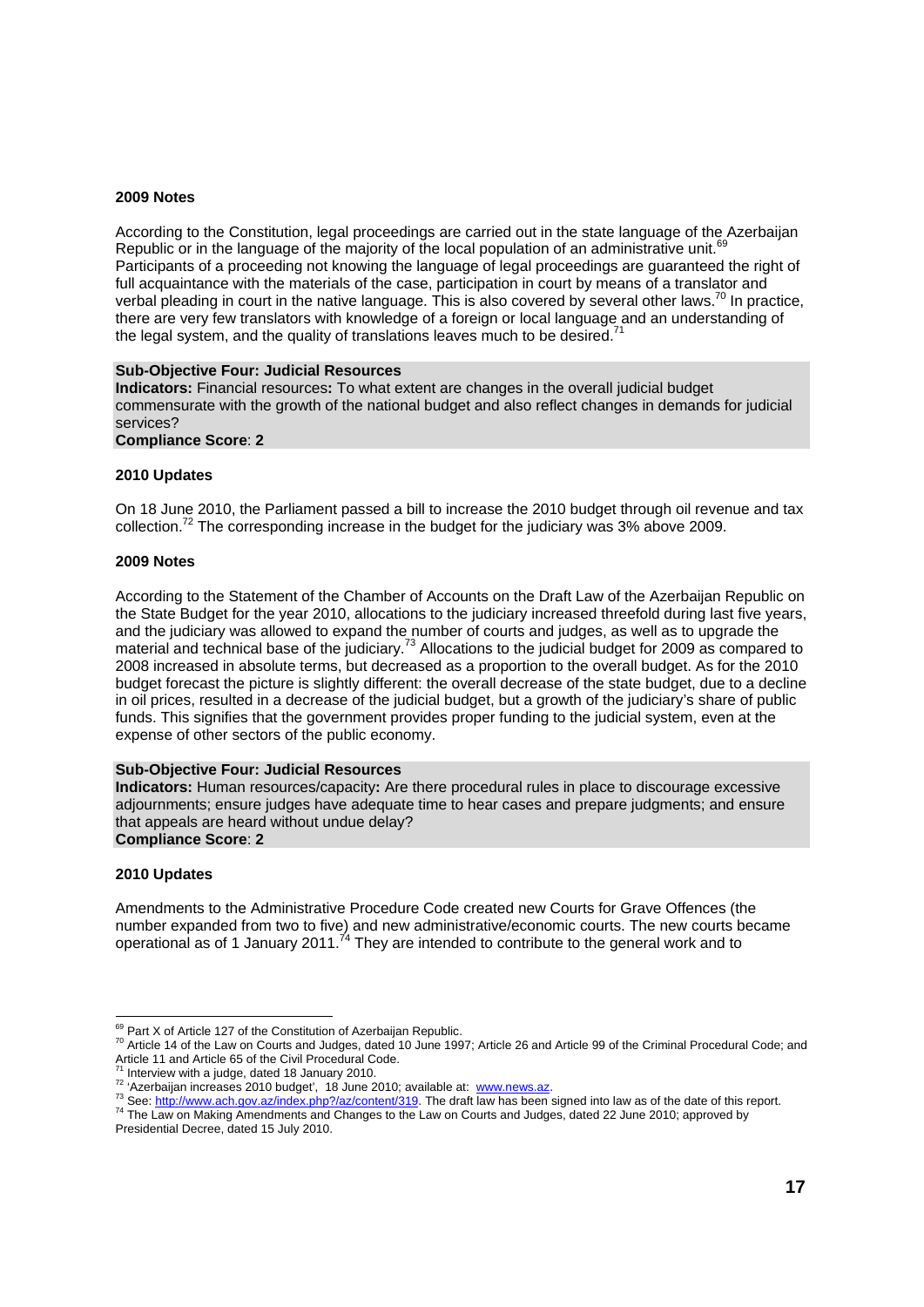decrease the caseload of lower courts. Also, a decision was made by the government to increase the total number of judicial corps from 480 in August 2010 to 600 judges.<sup>7</sup>

#### **2009 Notes**

Procedural operations are defined in the Civil Procedural Code, Criminal Procedural Code and Law on Administrative Execution, Administrative Procedures Code and other statutory acts.76 In cases not covered by the legislation, procedures shall be defined by court. For example, preparatory sessions for criminal cases in low instance courts and those reviewed by the Court of Appeal should be heard within 15 days after the entry of the case, and this term can be prolonged up to 30 days depending on the volume of a case, while the court hearing should be conducted a maximum of 15 days after a preparatory session is over. Appeals to Supreme Court should be heard within 30 days after finalisation of the initial review. Sanctions are established and executed for excessive adjournments by decisions of the Legal Judicial Council.

#### **Sub-Objective Four: Judicial Resources**

**Indicators:** Human resources/capacity**:** In practice, are cases heard and judgments handed down without lengthy delays and excessive adjournments? **Compliance Score**: **1** 

#### **2010 Updates**

The Judicial Legal Council continues to impose disciplinary penalties for infringement of protocol by judges. However, many judges, particularly from the regional courts complain of the excessive workload which causes such violations. These courts would like to see litigation procedures simplified and an increase in the number of the judges and judicial clerks.

#### **2009 Notes**

As opposed to the situation a couple of years ago, most cases are heard in due time.<sup>78</sup> This is especially true with criminal cases, while some delays may occasionally occur with civil suits.<sup>79</sup> Overall, in practice, judges adhere to the terms of hearing cases and mostly examine them without delay, as the Judicial Legal Council imposes disciplinary penalties for infringement of the given terms.<sup>80</sup>

#### **Sub-Objective Four: Judicial Resources**

**Indicators:** Human resources/capacity**:** To what extent does each judge have the basic tools necessary to do his or her job, e.g., sufficient office space, adequate support staff, word processing equipment, a law library (whether physical or online), etc? **Compliance Score**: **1** 

#### **2010 Updates**

l <sup>75</sup> Presidential Decree on some changes in the composition of the judicial corps, on number of judges and jurisdiction of territorial courts, dated 9 August 2010.

<sup>76</sup> Chapter X of the Civil Procedural Code; Article 48.2.3, Article 202 and Article 203 of the Criminal Procedural Code; Article 48 of the Law on Administrative Execution; and Chapter V of the Administrative Procedures Code.<br><sup>77</sup> 'Corruption related offences in the judicial system have been discussed', 7 February 2011:

<sup>&#</sup>x27;Corruption related offences in the judicial system have been discussed', 7 February 2011; available at: www.trend.az; and survey among judges in Lenkoran by Transparency Azerbaijan in July-December 2010.

<sup>78</sup> Rena Safaralieva, 'Azerbaijan's Yawning Gap between Reforms on Paper and in Practice' in Transparency International, *Global Corruption Report 2007: Corruption in the Judiciary*, (Cambridge: Cambridge University Press, 2007); available at http://www.transparency.org/publications/gcr/gcr\_2007#book.

<sup>&</sup>lt;sup>79</sup> Interview with a judge, dated 1 February 2010.<br><sup>80</sup> Experience of Transparency Azerbaijan's Advocacy and Legal Advice Centre clients; and interview of Fikrat Mammadov, Minister of Justice, dated 2 February 2011; available at: http://www.525.az/view.php?lang=az&menu=2&id=10373.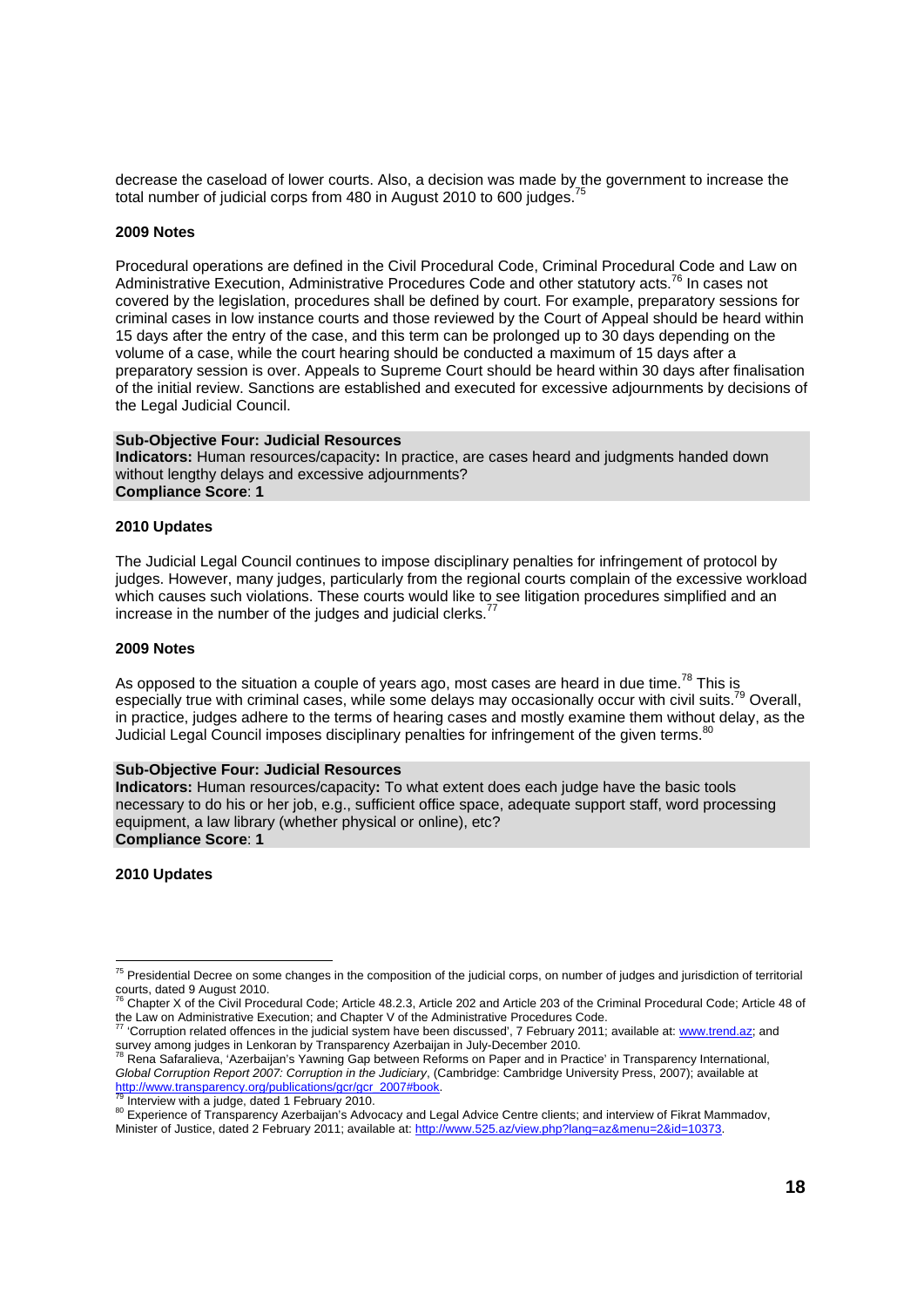Problems of human resources/capacity and lack of legal materials continue to plague judges, particularly those working in the regional courts.<sup>81</sup> Another problem is access to the internet and poor computer literacy amongst provincial and older judges.<sup>82</sup> Judges also complain that the residential facilities, promised to them by law are not available,<sup>83</sup> under the law housing shall be offered to judges in need within six months of taking the bench.84 Transparency Azerbaijan monitored the recruitment of judicial clerks and observed low levels of professional skills.<sup>8</sup>

#### **2009 Notes**

According to the legislation in order to create the necessary conditions for the exercise of justice by courts in line with requirements of the procedural legislation, each court is provided with specially equipped premises, judicial authority signs (national banner, state emblem and official emblem of justice) and judges' gowns, letterhead, stamps, cards for judges identifying their status, and all necessary logistical means.<sup>8</sup>

Activities and technical/organisational support of judges is provided in a separate article of the state budget. According to first-hand information, premises allocated for newly set up courts are spacious and well-equipped.<sup>87</sup> A source reveals that there remain difficulties in logistical support due to insufficient financial and material support for courtrooms.88 Another problem is the low professional level of the junior staff: paralegals and judicial clerks are neglected by training programmes that focus primarily on judges. This is especially true of provincial courts in comparison to the courts in the capital city of Baku, which are much better equipped and staffed.<sup>89</sup>

#### **Sub-Objective Five: Transparency**

**Indicators:** To what extent are courtroom proceedings required by law to be open to the public and the media?

**Compliance Score**: **2** 

#### **2010 Updates**

There are no new developments in this area.

#### **2009 Notes**

According to the Constitution and other laws,  $90$  legal proceedings in all courts should be held publicly.  $91$ Hearing cases in closed sessions is allowed only if the court considers that an open session could disclose a state, professional or trade secret, or if there is a need to keep personal or family issues confidential.

#### **Sub-Objective Five: Transparency**

**Indicators:** In practice, are courtroom proceedings generally open to, and able to accommodate, the public and the media? **Compliance Score**: **1** 

<sup>81</sup> Survey among judges in Lenkoran by Transparency Azerbaijan July-December 2010.

<sup>&</sup>lt;sup>82</sup> Transparency Azerbaijan's first hand experience through its regional centres.<br><sup>83</sup> Interview with an anonymous source, dated 4 March 2010.<br><sup>84</sup> Law on Courts and Judges, dated 10 June 1997.<br><sup>85</sup> The recruitment of jud January 2011.

 $86 \text{ Article } 90$  of the Law on Courts and Judges, dated 10 June 1997.<br> $87$  Interview of Fikrat Mammadov, Minister of Justice, dated 2 February 2011; available at:

http://www.525.az/view.php?lang=az&menu=2&id=10373.<br><sup>88</sup> Interview with regional judges, dated 14 March 2010.<br><sup>89</sup> Survey among judges in Ganja, by TI Azerbaijan, Ganja Legal Resource Centre, December 2009.<br><sup>90</sup> Article 12

Civil Procedural Code; and Article 27 - Publicity of Crime Judgement Execution – of the Criminal Procedural Code.<br><sup>91</sup> Part V of Article 127 of the Constitution of the Republic of Azerbaijan.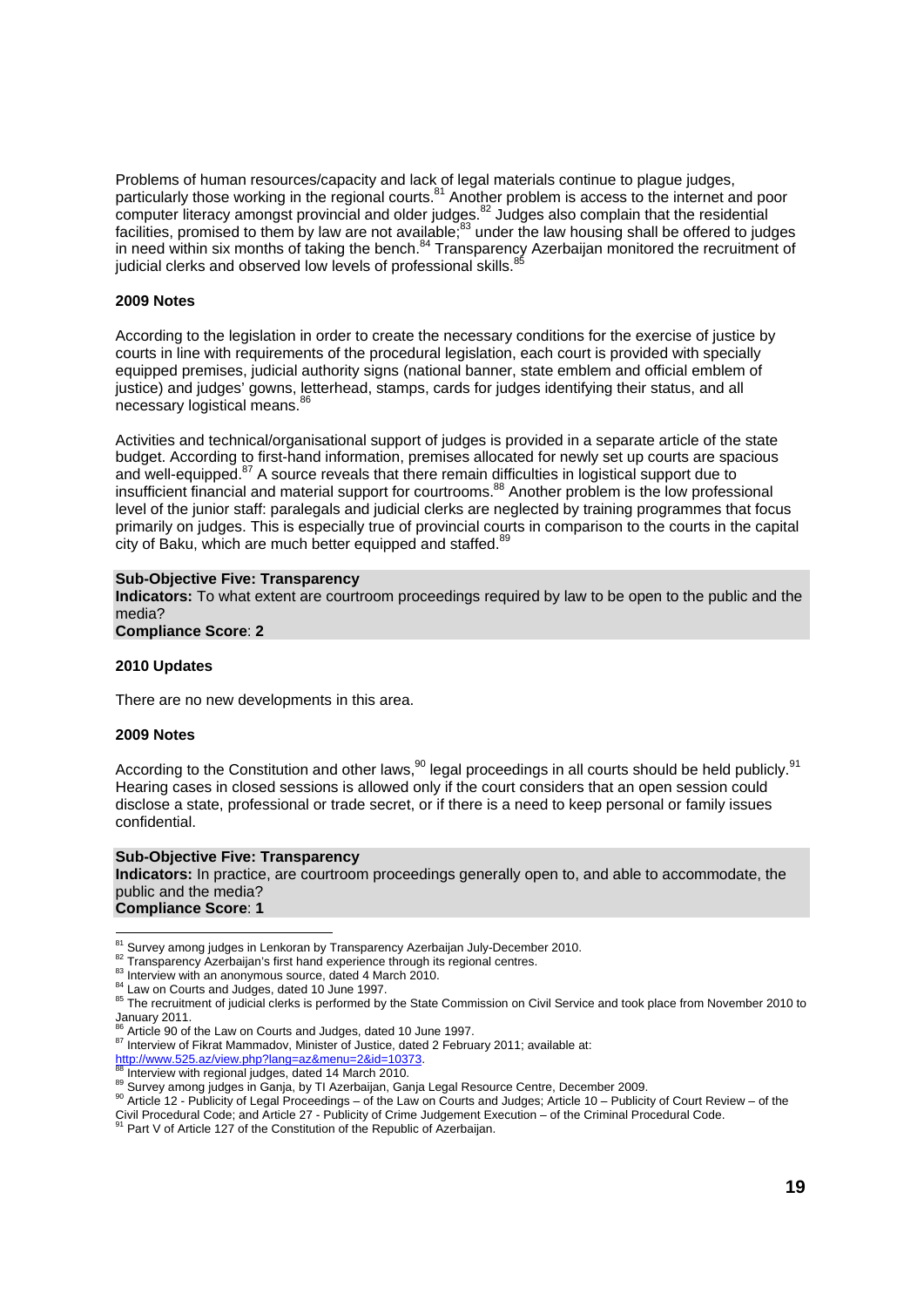#### **2010 Updates**

In 2010 there were fewer cases reported in which participants complained about access to courtrooms.<sup>92</sup>

#### **2009 Notes**

In practice, courtroom proceedings are open, but there are cases where hearings are conducted in closed sessions for political reasons. For example, journalists were not allowed to enter the courtroom in the case of Intigam Ismayilov, who was believed to have been dismissed from work due to his prooppositional political convictions, and journalists also stayed out of the courtroom in the appeal process of former Minister of Economic Development Farhad Aliyev.<sup>9</sup>

In another case, journalists were not given access to the courtroom in the trial of young bloggers Adnan Hajizade and Emin Milli.<sup>94</sup> Another example involves representatives of international organisations, embassies and civil society willing to observe the Supreme Court process of termination of registration of the Election Monitoring Center, who were not allowed into the court building by police officers.<sup>95</sup> Observers were told that there were instructions not to let people in. There are courtrooms with cameras installed for court records, but no cameras outside courtrooms for people to observe processes online.

#### **Sub-Objective Five: Transparency**

**Indicators:** To what extent does the law require that judicial decisions be published and be open to public scrutiny?

### **Compliance Score**: **1**

#### **2010 Updates**

There are no new developments in this area.

#### **2009 Notes**

There is no regulation in statutory acts obliging courts to publish all court rulings, with the exception of a few instances. Decisions of plenary sessions of the Constitutional Court should be published in the official state newspapers.<sup>96</sup> The Civil Procedures Code envisages that all court rulings by which new statutory acts are adopted or rule that old acts have lost their legitimacy should be published by the media.<sup>97</sup> According to Fikrat Mammadov, Ministry of Justice, in order to ensure transparency of court activities, discussions are underway to publish all court rulings of higher instance courts, including annulled and changed decisions of lower instance courts.<sup>9</sup>

#### **Sub-Objective Five: Transparency Indicators:** Are judicial decisions published? **Compliance Score**: **1**

#### **2010 Updates**

 $92$  Transparency Azerbaijan's own experience, through five clinics, which provide free legal assistance to citizens, including representation in courts in civil cases.

<sup>&</sup>lt;sup>93</sup> See: http://www.nakhchivan.org.az/content/view/736/28/lang.az/; and http://www.irfs.az/content/view/938/28/lang,az/.<br><sup>94</sup> See: http://ol-az.blogspot.com/2009/09/bir-mhkm-iclas-da-arxada-qald.html.<br><sup>95</sup> See: http://az

http://www.525.az/view.php?lang=az&menu=2&id=10373.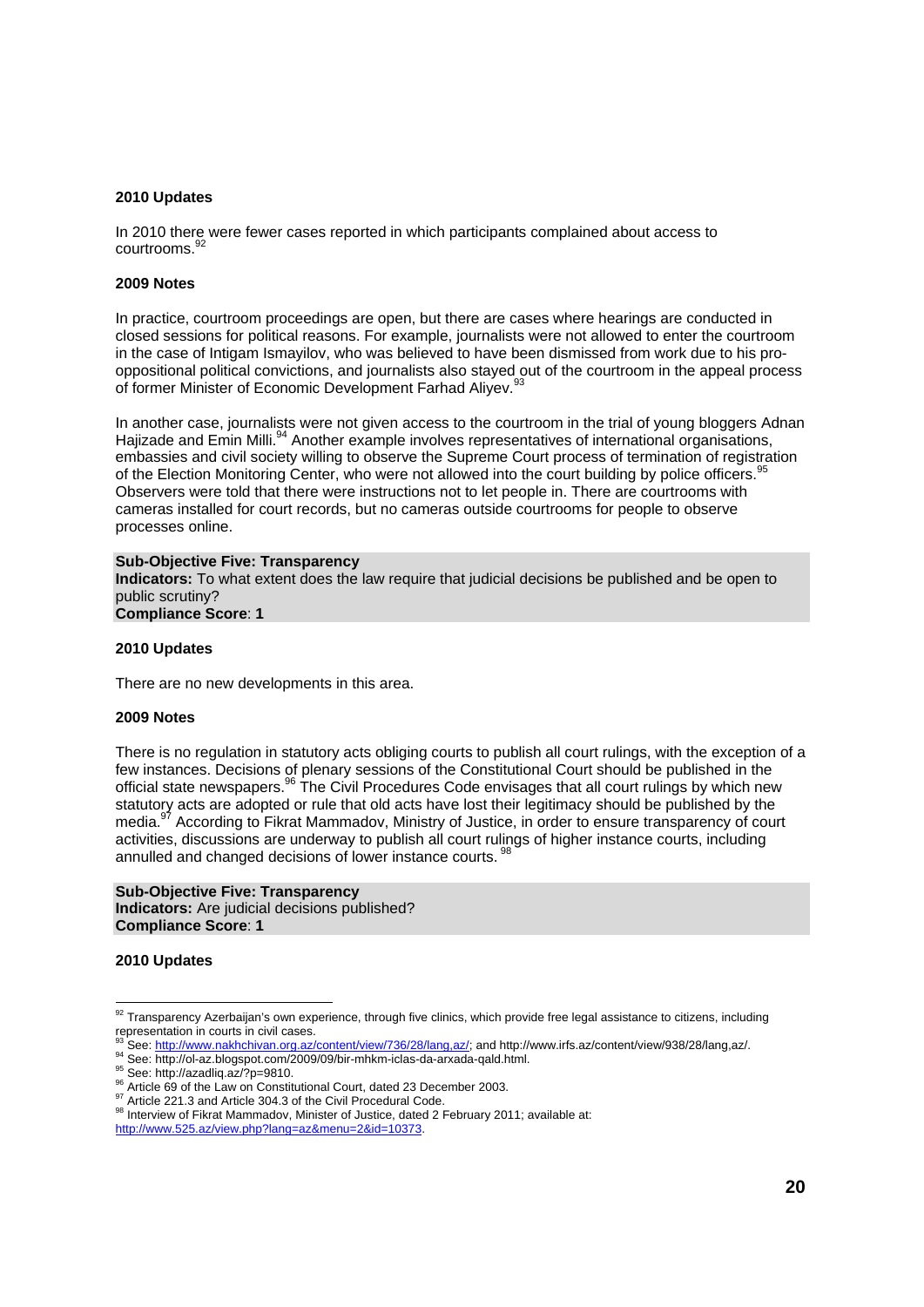The Judicial Legal Council is implementing a project to increase court transparency via the internet. Currently, 16 upper courts have functioning websites. The proposed project plans to cover all courts and create a single network by the end of 2011.<sup>99</sup> Despite lack of improvement in the quantity/quality of publications in 2010 some ground work has been made for the implementation of e-records.

#### **2009 Notes**

As indicated above, decisions of plenary sessions of the Constitutional Court are indeed published in official state newspapers such as *Azerbaijan*, *Respublika* and smaller periodicals.<sup>100</sup> In some cases. decisions of the Supreme Court and the Court of Appeal are published on their websites. Supreme Court Plenary decisions are compiled and published in a special journal (brochure) on a regular basis. However, no examples of decisions of courts of first instance being published are available.<sup>1</sup>

#### **Sub-Objective Five: Transparency**

**Indicators:** To what extent does the law require that a transcript of courtroom proceedings be maintained and made available to the public? **Compliance Score**: **1** 

#### **2010 Updates**

There are no new developments in this area.

#### **2009 Notes**

There are legal obligations in the Civil Procedures Code, Criminal Procedures Code and other legal texts regulating the rights of participants of court hearings to get acquainted with the transcripts, but there are no legal provisions to make transcripts available to the public.102 Maintenance of transcripts is regulated by the Instructions on Carrying out of Clerical Work in Courts, which also provides for the list of those who can get acquainted with materials with permission from either the chairman of the court or a judge, upon production of documents revealing identity of the requestor (passport, military ticket,  $etc.$ ).

#### **Sub-Objective Five: Transparency**

**Indicators:** Is a transcript or some other reliable record of courtroom proceedings maintained and available to the public? **Compliance Score**: **1** 

#### **2010 Updates**

Although transcripts are maintained they are not easily accessible by the public.Without a copy of transcripts from previous cases, it is difficult for defence lawyers to prepare effective defences for their clients.

### **2009 Notes**

Transcripts are maintained and participants of a lawsuit, as stated above, can get acquainted with materials in courtrooms. In cases where participants of the process disagree with the transcripts, where

<sup>99</sup> Presentation by Javid Huseynov, head of office of Judicial Legal Council at advocacy round table on Improvement of

Transparency of the Judicial System, organised by Transparency Azerbaijan on 31 March 2011.<br><sup>100</sup> Article 69 of the Law on Constitutional Court, dated 23 December 2003.

<sup>&</sup>lt;sup>102</sup> Interview with anonymous lawyer, dated 19 January 2010.<br><sup>102</sup> Article 47.2 of the Civil Procedural Code; and Article 22 of the Criminal Procedural Code.<br><sup>102</sup> Chapter XXII and Chapter XXIII of the Instructions on Car

amendments dated 6 November 2009; available at: www.e-ganun.az.<br><sup>104</sup>Remark by Fuad Agayev, practicing lawyer at the advocacy round table on Improvement of the Transparency of the Judicial System, organised by Transparency Azerbaijan on 31 March 2011.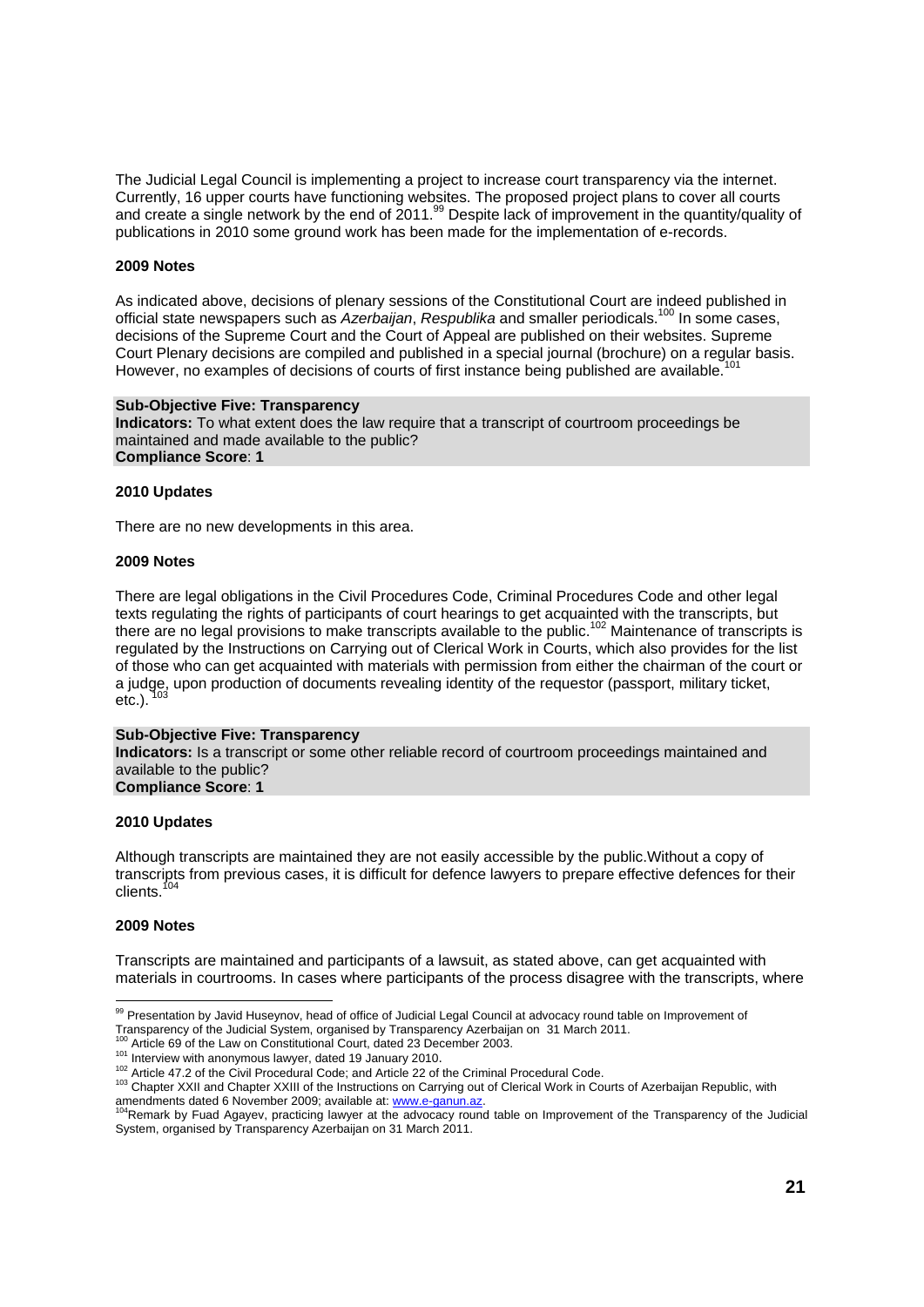there are allegations of misinterpretation or an important issue is missing, they can take a copy of the transcript and submit a protest to the judge. In general, both individuals and legal persons have the right to use documents of the State Archive Fund.<sup>105</sup> Depending on terms of keeping documents in the Fund, rules of using documents of the State Archive Fund are specified by the respective executive authority. Court archives are sent to the National Archive in rare cases and mostly are stored in the court itself, which does not make the Archive very useful.<sup>106</sup> In summary, reliable records of courtroom proceedings are kept but they are not available to the general public. As described above, there are no rules obliging courts to give out court materials at a simple request and no provisions prohibiting this. Court authorities use this loophole in the legislation and thus complicate access to court materials to the public and media.<sup>107</sup>

#### **Sub-Objective Six: Enforcement**

**Indicators:** To what extent are there provisions in place which describe the role, organisation, status and training of enforcement agents, i.e. those responsible for carrying out the enforcement process (e.g. enforcement and other judicial officers)? **Compliance Score**: **2** 

#### **2010 Updates**

The role, organisation, status and training of enforcement agents are regulated by the Law on Court Supervisors and Court Executors,<sup>108</sup> and the Law on the Execution of Court Decisions.<sup>109</sup> In June 2010, amendments were made to the laws, but changes are of a purely technical nature.<sup>110</sup> From now on the Service of Court Supervisors and Court Executors shall be called the Service of Court Executing Officials. Also, similar technical changes to reflect a name change have been made to the Law on Execution of Court Decisions.<sup>1</sup>

Note: This question was not included in the 2009 review.

#### **Sub-Objective Six: Judicial Enforcement**

**Indicators:** In practice, to what extent are enforcement agents well trained in enforcement practices and procedures?

**Compliance Score: 1** 

#### **2010 Updates**

Judicial executors receive training in enforcement practices and procedures, along with other judicial officers. Despite this, failure to execute court decisions is common, as recognised by the authorities and analysts. According to a high ranking official, of the 45 decisions by the European Court on Human Rights against the government of Azerbaijan, 19 are related to failure to implement court decisions.<sup>112</sup>

According to the chief of the Head Department of Court Executors of the Ministry of Justice, X. Zeynalov, 77% of all court decisions (50,000 cases) have been enforced, but the reasons for failing to enforce the remaining 23% were not disclosed. Analysis of the recent publication of the 2010 statistics sheds some light on why: authorities make efforts to execute only those court decisions that serve state

<sup>&</sup>lt;sup>105</sup> Article 16 of the Law on National Archive Fund, dated 22 June 1999.

<sup>&</sup>lt;sup>106</sup> Interview with a practicing lawyer, dated 9 February 2010.<br><sup>107</sup> Interview with Intigam Aliev, president, Legal Education Society, dated 1 March 2010.<br><sup>108</sup> Law on Court Supervisors and Court Executors, dated 28 Dece the Law on Execution Officials, dated 1 November 2010; and Law on Execution of Court Decisions, dated 27 December 2001 with changes and amendments was turned into the Law on Execution, dated 1 November 2010; available at: www.e-<br>ganun.az.

<sup>&</sup>lt;sup>111</sup> Law on the Execution of Court Decisions, with changes and amendments available at: www.e-ganun.az.<br><sup>112</sup> Latif Huseynov, head of the department of State Building and Legislation of the Parliament Office, 'There are p execution of court decisions in Azerbaijan', 9 February 2011; available at: www. trend.az.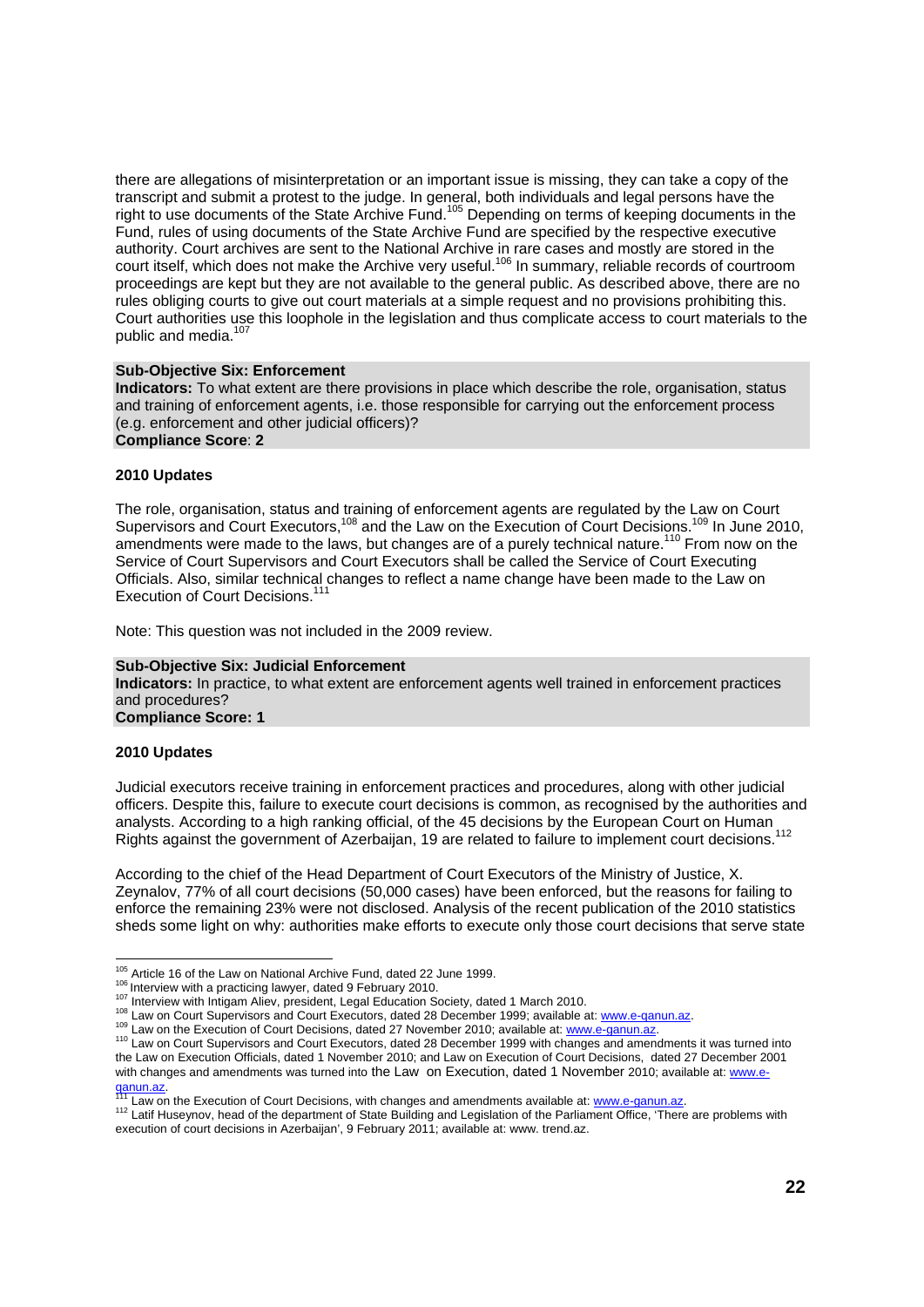interests, and only a small proportion of non-executed court decisions resulted in legal prosecutions for the defaulters.

Note: This question was not included in the 2009 review.

**Sub-Objective Seven: Code of Ethics Indicators:** To what extent are enforcement agents bound by ethical and professional standards as outlined in a written code of ethics? **Compliance Score**: **2** 

### **2010 Updates**

This area is regulated by Code of Ethics for Employers of the Justice System and specifically by Article 6.1.2, which refers directly to court executors.<sup>113</sup> The regulation was created with considerable assistance from the international community, but its implementation has been slow and leaves much to be desired.

Note: This question was not included in the 2009 review.

 <sup>113</sup> Code of Ethics for Employers of the Justice System, dated 29 November 2007.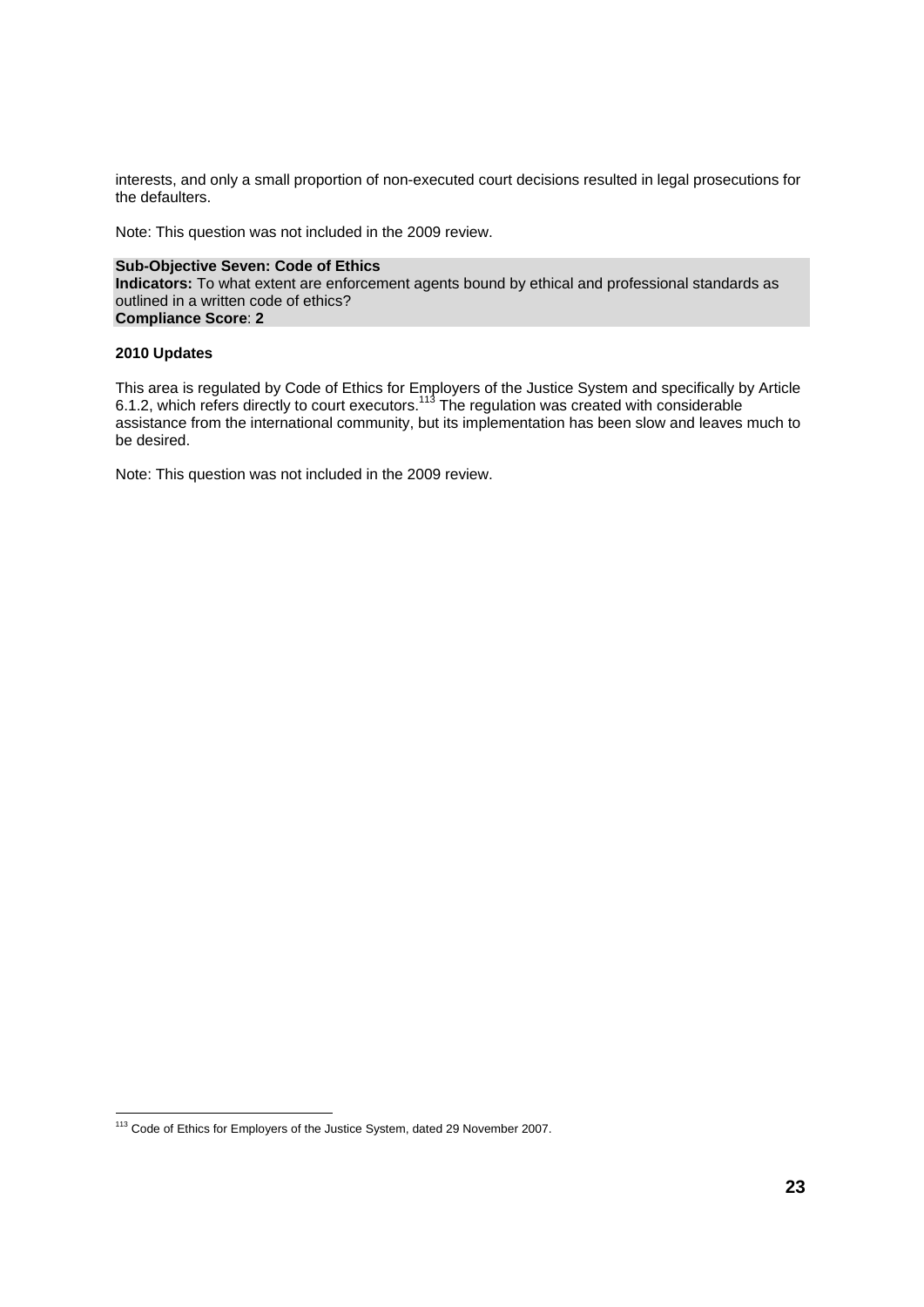# **Objective two: Public Sector Reform**

|                      | 2009 Compliance Score | 2010 Compliance Score |
|----------------------|-----------------------|-----------------------|
| <b>Overall Score</b> | 22/50(44%)            | 28/50(56%)            |

| Sub-Objective                     | 2009 Compliance Score | 2010 Compliance Score |
|-----------------------------------|-----------------------|-----------------------|
| Independence, Accountability      |                       |                       |
| and Transparency of Civil         | 8/16 (50%)            | 9/16(56%)             |
| Service                           |                       |                       |
| <b>Human Resources</b>            | 5/10 (50%)            | 8/10(80%)             |
| <b>Public Sector Integrity</b>    | $2/8$ (25%)           | 3/8 (38%)             |
| <b>Subtotal Civil Service</b>     | 15/34 (44%)           | 20/34(58%)            |
| Public Procurement <sup>114</sup> | 7/16 (44%)            | $8/16(50\%)$          |

**Sub-Objective One**: **Independence, Accountability and Transparency of Civil Service Indicators:** To what extent are there regulations which prevent undue political interference in the appointment and promotion of civil servants? **Compliance Score**: **1** 

#### **2010 Updates**

The Civil Service Commission amended its internal legislation to invite civil society organisations to take part in the work of its Appeal Commission and invited TI Azerbaijan to participate. The Appeals Commission reviews complaints from applicants for positions within the civil service.115 A, penalty in the form of a fine between 300 and 700 AZN (approximately US\$375 and US\$875) is introduced upon respective officials for provision of false or incomplete information on public servants (both new recruits or veteran employees) for the Civil Service State Registry. Despite this reform there were no legislative efforts to support better transparency in the appointment or promotion of medium and high ranking civil service officials.

#### **2009 Notes**

l

The Azerbaijani legal framework has a series of normative legal acts regulating the civil service, the most important being a special Law on Civil Service. Article 27.1 of this law sets the right to be recruited for the civil service to all citizens aged 16 and over, having professional skills in accordance with

<sup>&</sup>lt;sup>114</sup> On December 22, 2010, NA passed the new Law on Procurement, which entered into effect from January 1, 2011. During 2010 no amendments or changes have been introduced in the old Law on Procurement. At the same time, Armenian Government adopted three decrees, through which it introduced changes and amendments into its June 5, 2008, Decree N853-N, which is the major sub-legislative act regulating the implementation of the old Law on Procurement. Those are Decree N564-N (adopted on April 15 and entered into effect on May 27), Decree N1701-N (adopted on December 9 and entered into effect on December 28), and Decree N1724-N (adopted on December 16 and entered into effect on January 11, 2011). It should also be mentioned that the new Law on Procurement provides that all legal acts adopted for the implementation of the old Law shall remain in effect, unless they contradict to the provisions of the new Law (see Article 55 of the new Law). Hence, all mentioned Decrees remain in

effect.<br><sup>115</sup> Presentation by Vugar Askerov, legal sector head, the State Civil Service Commission under the President of the Republic of Azerbaijan at the advocacy round table on Improvement of Good Governance Principles in Civil Service, organised by Transparency Azerbaijan in February 2011.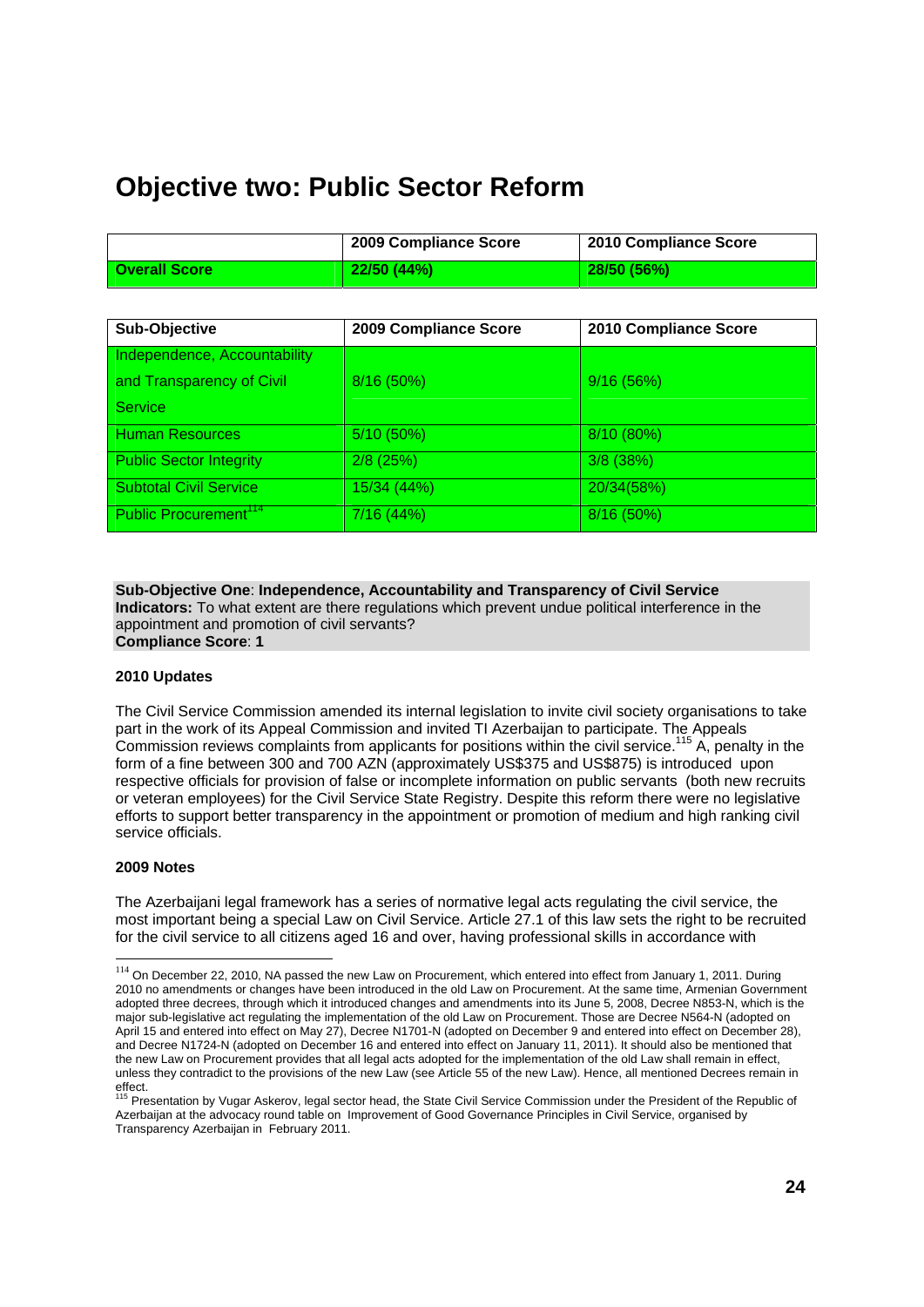requirements of the relevant position and regardless of their race, nationality, language, sex, social origin, property status, place of residence, religion, beliefs, membership in social and other organisations.<sup>116</sup> Article 4.1.9 of the law also sets equal rights for all citizens to be employed and promoted in the public sector, except for prohibitions for the entry set in Article 27.2. In accordance with Article 28 of the law, entry into the civil service is conducted on a competitive basis. While medium and senior grades should only undergo an interview, according to Article 29.2, recruitment for the lowest grades of 6 to 9 of the public service table should be performed under competition *and/or* an interview. In the case of competition, persons successfully passing exams are allowed to the next stage – an interview. According to Article 29.7 of the law, the interview is conducted by a panel of at least three people, including the person concerned, i.e. a representative of the employing public institution. In fact, this may lead to a pre-judged decisions and political interference in the appointment process. As for promotion, the regulations are vague and allow more space for arbitrary decisions.

**Sub-Objective One: Independence, Accountability and Transparency of Civil Service Indicators:** To what extent are recruitment and promotion regulations effective in preventing political interference (e.g. are selection committees able to work without political interference)? **Compliance Score**: **2** 

#### **2010 Updates**

Despite internal regulations that envision the participation of civil society in the recruitment process, neither the Civil Service Commission nor civil society took a proactive stance until mid-2010 to monitor the recruitment process.<sup>118</sup> The Commission is responsible for all civil service recruitment except at the Prosecutors' Office; the Ministries of Justice, Internal Affairs, Tax, Foreign Affairs; the Customs' Committee; positions of judges; and the State Migration Committee, which conduct recruitment in a more complicated three stage process. Civil society has a limited role in observing these processes.

#### **2009 Notes**

In practice, civil society is invited to observe the recruitment processes, including paper/computerbased tests and a written essay in several key public agencies. All participating civil society organisations, including TI Azerbaijan, which monitor the first two stages finds them fair and transparent.119 The final stage which includes an interview, is conducted behind closed doors, however, with the final selection criteria not clearly defined in the legislation. The right of civil society to monitor the recruitment process is not set forth in the legislation and can be revoked easily. However, with the consent of the applicant, an interview can be video recorded and made available to independent observers at their request. Moreover, the Civil Service Commission had established an appeal commission responsible for the review of appeals from unsatisfied applicants.<sup>12</sup>

Some ministries hire new people as individual consultants (under a service agreement). In fact, these are not considered fully-fledged civil servants and are not entitled to a benefit package, though they execute the same duties and receive the same salaries. When the 'vacant positions' are announced, consultants go through the standard procedure (competition and/or interview), but they are, in fact, in a more advantageous position as they are already known to a member of the recruitment commission (one of a total of three), representing the relevant public agency.

<sup>&</sup>lt;sup>116</sup> Law on Civil Service, dated 21 July 2000; Law on Mandatory insurance of civil servants, dated 30 April, 2002; Presidential Decree on Adoption of regulations on entering the civil service through the competition, dated 24 June 2009; Presidential Decree on the Establishment of Commission on Civil Service, dated 19 January 2005; Presidential Decree on Approval of Regulations of the Civil Service Commission, dated 3 June 2005; Ethics Code of Civil Servants, dated 31 May 2007.

<sup>&</sup>lt;sup>117</sup> Article 32 of the Law on Civil Service, dated 21 July 2000.<br><sup>118</sup> Presentations at the advocacy round table of Transparency Azerbaijan and Civil Service Commission, dated 2 February 2011.<br><sup>119</sup> Ministry of Justice, P first-hand experience of monitoring the recruitment process.

 $^0$  Letter from B.Xalilov, chairman, Civil Service Commission under the President of Azerbaijan Republic, dated 23 April 2010.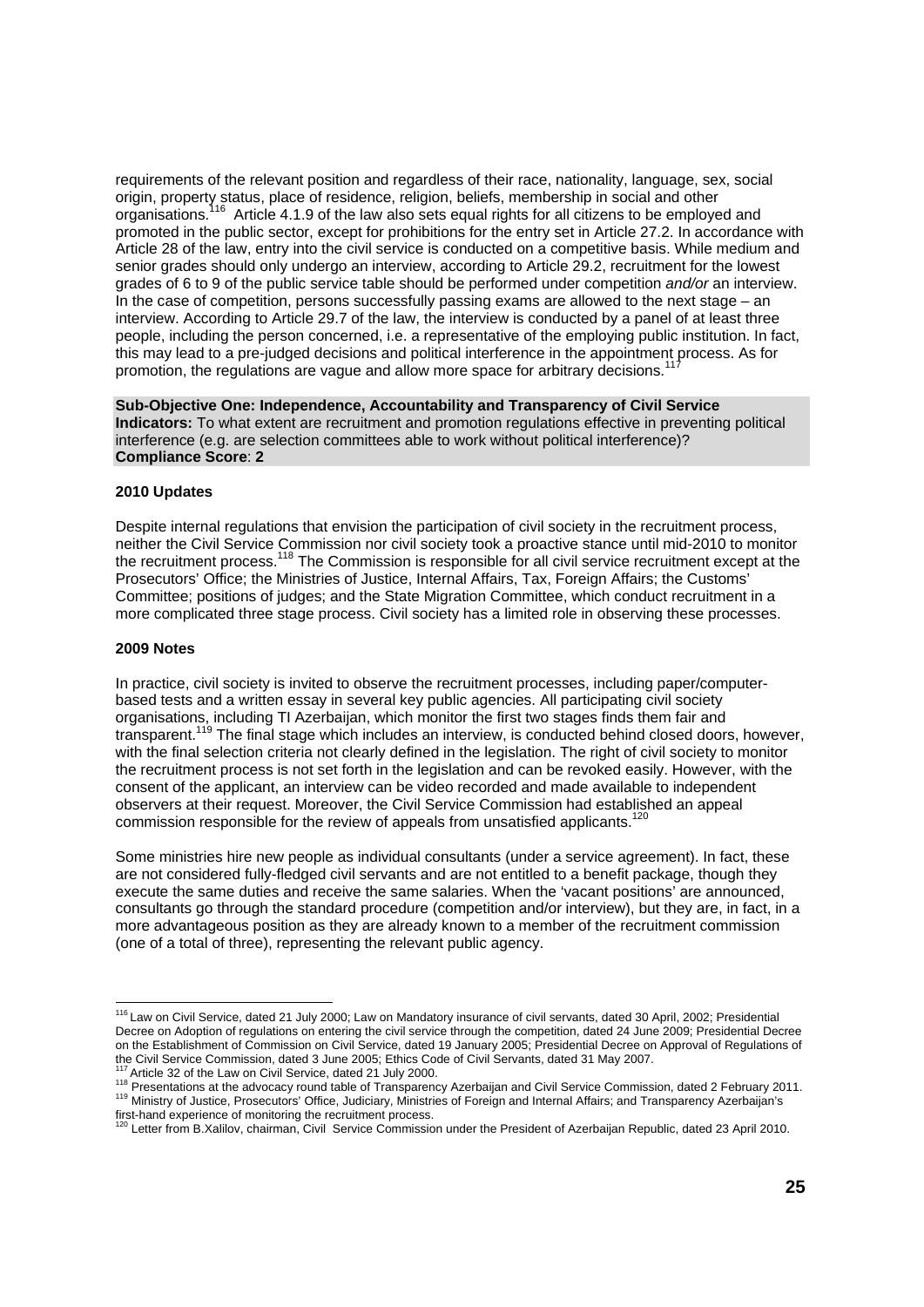A similar scheme is often applied with promotion. Civil servants can be promoted as acting department heads. As a result, people perform functions for years, but are not fully protected by the law and thus are vulnerable and easily manipulated. There are numerous cases in which newly appointed heads of public agencies make use of the provisions of Article 29.2 to downgrade civil servants in order to appoint new, loyal people transferred from previous jobs to key positions.<sup>121</sup> This occurs despite Article 21.4 of the Law on Civil Service, which clearly prohibits the excuse of changes in the structure or management of public agencies as grounds for termination from the civil service.

The evidence suggests that civil servants are not protected from political interference in Azerbaijan, and this view is shared by many other observers.<sup>122</sup>

**Sub-Objective One**: **Independence, Accountability and Transparency of Civil Service Indicators:** To what extent are there comprehensive regulations regarding political activities of existing civil servants (e.g. political party membership, expression of political views)? **Compliance Score**: **2** 

#### **2010 Updates**

There are no new developments in this area.

#### **2009 Notes**

Article 20.1.6 of the Law on Civil Service forbids joining activities of any political party during the term of civil service. Article 4.2 of the Law on Civil Service also forbids the establishment of branches of political parties in the civil service.<sup>123</sup> Article 4.3 says that while performing duties civil servants should be guided by the Constitution, laws and other legislative acts and not be affected by the decisions of political parties and social organisations. Under Article 10.4 of the law, the legal status of persons holding political positions should be determined by other legislative acts, unless otherwise specified in this law. Article 31.5 of the law prohibits attestation of civil servants on the basis of their political views or beliefs. These legal provisions seem to be clear and sufficient to make the public service free from political views.

**Sub-Objective One: Independence, Accountability and Transparency of Civil Service Indicators:** To what extent are these regulations enforced? **Compliance Score**: **1** 

#### **2010 Updates**

There are no new developments in this area.

#### **2009 Notes**

In reality, civil servants are encouraged to join events conducted by the ruling party of Yeni Azerbaijan, and there are even cases in which the chairs of branches (regional offices) of the ruling and supporting political parties have been civil servants. Joining in the activities or membership of opposition parties is considered to be a serious disadvantage and will sooner or later result in dismissal from the office under an unrelated pretext.<sup>124</sup>

**Sub-Objective One**: **Independence, Accountability and Transparency of Civil Service Indicators:** To what extent are there legal requirements for the disclosure/declaration of personal assets, income, financial interests for public sector employees? **Compliance Score**: **1** 

 $121$  Interview with an anonymous informant, dated 23 January 2010.

<sup>&</sup>lt;sup>122</sup> Indicator 45, Global Integrity Report 2008, available at: http://report.globalintegrity.org/Azerbaijan/2008/scorecard/54.<br><sup>123</sup> Law on Civil Service, dated 21 July, 2000.<br><sup>124</sup> Interview with an anonymous informant,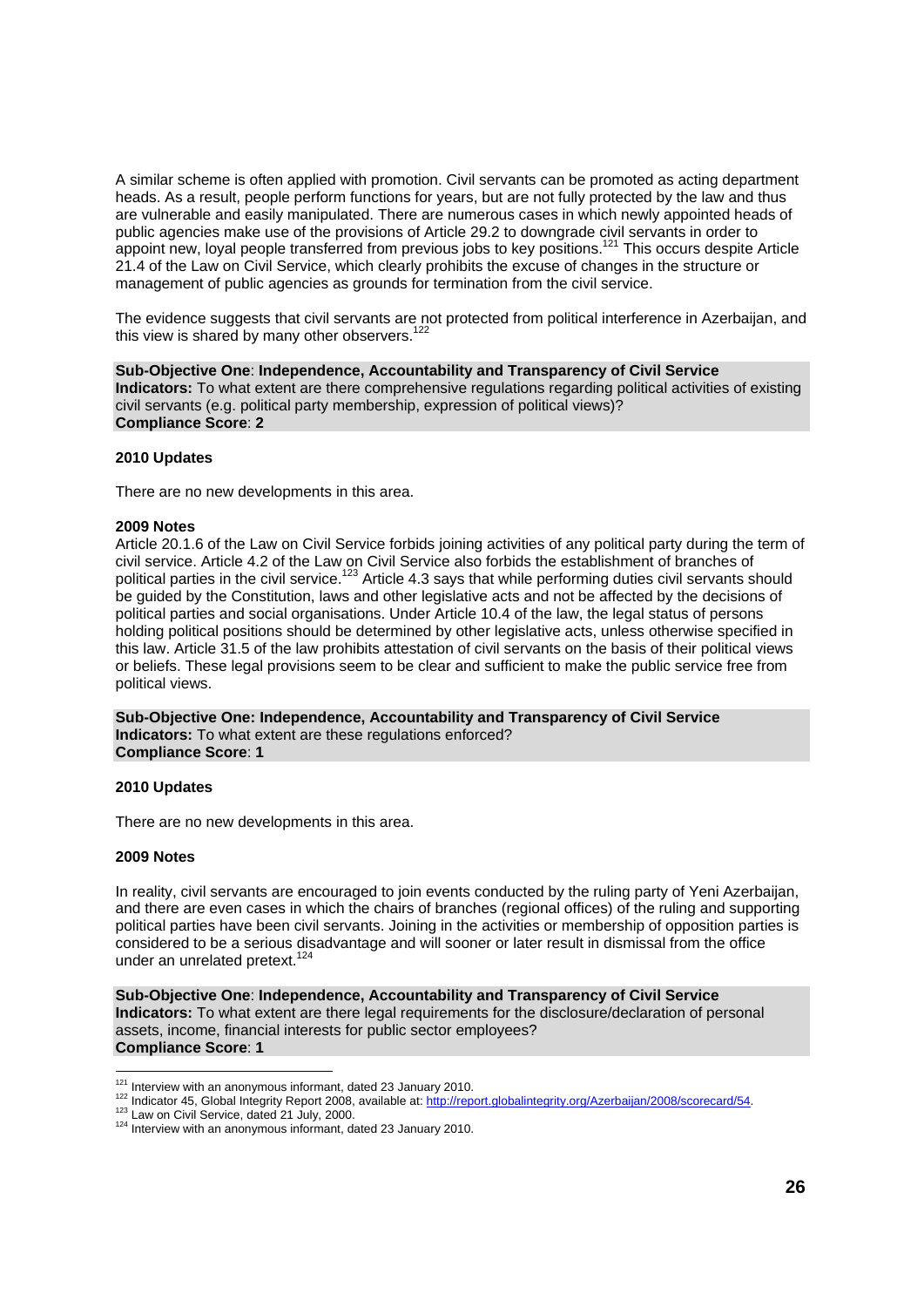#### **2010 Updates**

There are no new developments in this area, despite efforts of civil society and the media to raise this issue at every opportunity, such as at meetings and conferences with participation of public officials.125

#### **2009 Notes**

Under Article 5 of the Law on Combating Corruption,<sup>126</sup> public officials should file regular asset disclosure forms illustrating sources, types and amount of income, stock holdings, taxable properties and other assets. Article 3.1 of the Law on Approval of Rules for Submission of Financial Information by Officials,<sup>127</sup> stipulates that among others, the senior echelon of public officials, including the President, should submit their declarations to the Anti-corruption Commission, and lower ranks to the respective financial/accounting departments. Under the named law, civil servants should submit a declaration within 30 days of taking up their responsibilities.<sup>128</sup> The Cabinet of Ministers was instructed to draw up within 30 days of taking up their responsibilities.<sup>128</sup> The Cabinet of Ministers was instructed to draw up such forms and rules, which has not been carried out so far.<sup>12</sup>

The mechanism for verification of financial declarations has not yet been set up, however. Thus, the legislation does not define an independent auditing of the executive branch asset disclosure forms. Under Article 8 of the latter law, the Commission itself controls the accuracy of the information submitted.<sup>130</sup>

Article 6.5 of the Law on Approval of Rules for Submission of Financial Information by Officials envisions administrative responsibility for delay, while criminal responsibility for the willful falsification and concealment of information is also set forth in the Crimnal Code.<sup>131</sup> The Law on Combating Corruption also refers to disciplinary procedures.132 However, it is not clear from the language of the law what disciplinary procedures or punishment would be applied, and it is unknown if any have been applied. Still, both elected and appointed officials can be held criminally responsible for the falsification of documents.<sup>13</sup>

**Sub-Objective One**: **Independence, Accountability and Transparency of Civil Service Indicators:** To what extent does disclosure of personal assets, income, financial interests of public sector employees occur in practice?

**Compliance Score**: **0** 

#### **2010 Updates**

There are no new developments in this area.

#### **2009 Notes**

So far, public officials have not submitted any financial declarations because as indicated above, no forms for such a disclosure have been prepared and approved by the authorised agency, i.e. Cabinet of Ministers.

l

<sup>&</sup>lt;sup>125</sup> Presentation of Rena Safaralieva, executive director, Transparency Azerbaijan; and Radio Free Europe/ Radio Liberty Azerbaijan desk, 'Why public officials do not submit tax returns?', 30 July 2010; available at:<br>http://www.azadliq.org/content/article/2114304.html.<br><sup>126</sup> Law on Combating Corruption, dated 13 January 2004.

<sup>&</sup>lt;sup>127</sup> Law on Approval of Rules for Submission of Financial Information by Officials, dated 7 April 2006.<br><sup>128</sup> Ibid.<br><sup>129</sup> Presidential Decree on Amendments and Changes to the Civil Code, dated 9 August 2005.<br><sup>130</sup> Global Criminal Code of Azerbaijan Republic, dated 30 December 1999.<br><sup>132</sup> Article 6 of the Law on Combating Corruption, effective from 1 January 2005.

<sup>133</sup> Article 6 of the Law on Combatting Correption, effective from 10 January 2005. 133 Article 313 of the Criminal Code of Azerbaijan Republic, dated 30 December 1999.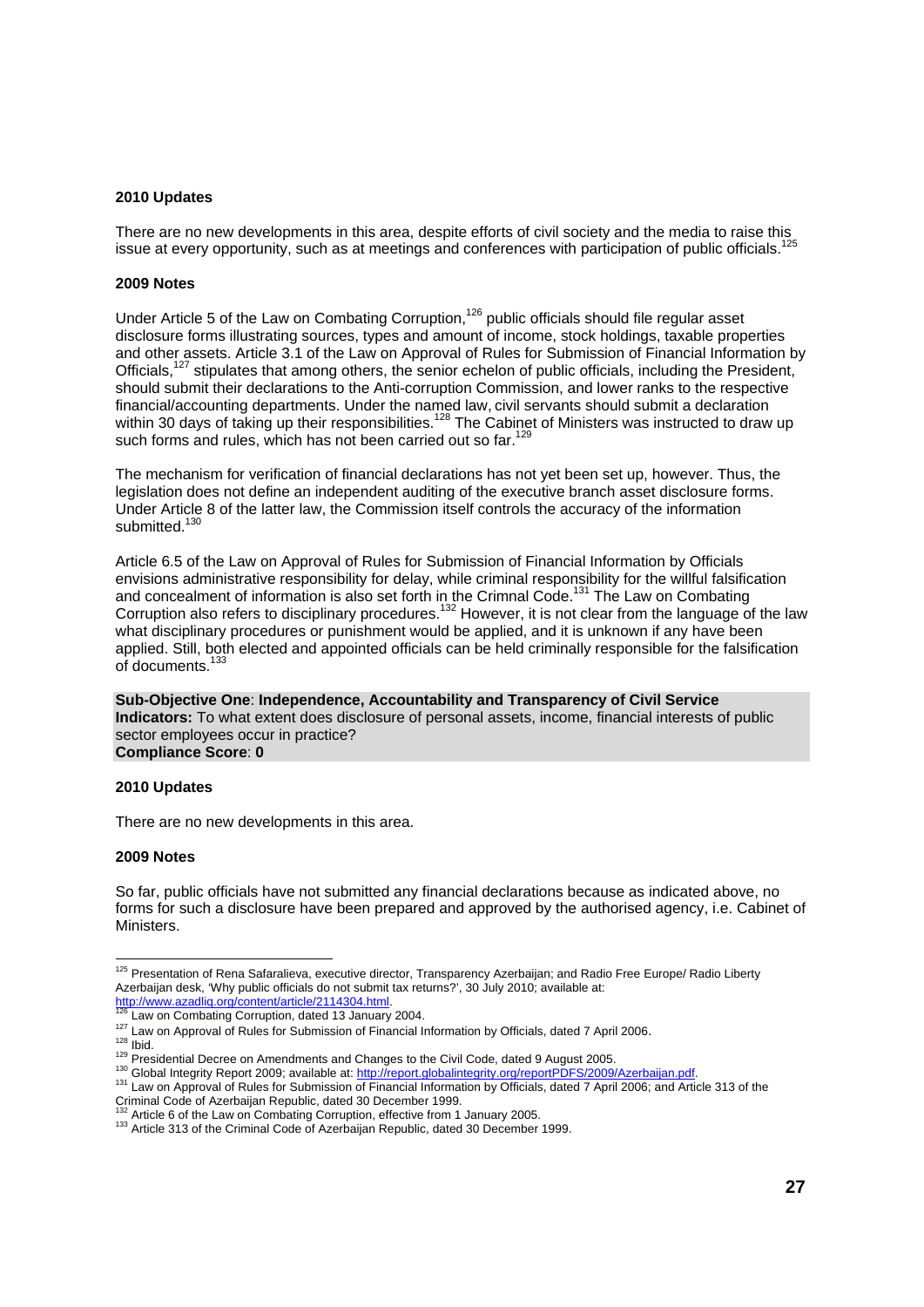#### **Sub-Objective One: Independence, Accountability and Transparency of Civil Service Indicators:** To what extent are there legal regulations protecting civil servants against arbitrary dismissals or political interference? **Compliance Score**: **1**

#### **2010 Updates**

There are no new developments in this area.

#### **2009 Notes**

Article 10 of the Law on Rules of Ethical Behaviour for Civil Servants,<sup>134</sup> provides that civil servants should follow only legal orders within their authority that are given/issued by higher officials. The abovementioned article partially provides for the protection of civil servants from the execution of illegal orders and assignments. However, Article 33 of the Law on Civil Service,<sup>135</sup> provides for more reasons of termination of civil service employees, including omission of duties. The grounds for dismissal from the civil service are violations of Article 18 (which lists the duties and obligations of civil servants) and Article 20 (setting prohibitions for civil servants). These two articles could be broadly interpreted and thus provide little legal protection. Article 20.1.6 forbids participation in the activities of political parties; however as described above, this is quite common in respect of the ruling party.

**Sub-Objective One: Independence, Accountability and Transparency of Civil Service Indicators:** In practice, are the regulations protecting civil servants from arbitrary dismissal effective? **Compliance Score**: **1** 

#### **2010 Updates**

Information on dismissal and prosecution of public officials is available through the media. In 2010, five staff members of the prosecutors' system have been dismissed from their positions for serious offences.136 Twenty-four municipal employees were held accountable in 2010 over suspicions of committing crimes.<sup>137</sup> However, it is difficult to judge if officials have committed offences or were punished for political reasons. Therefore, Transparency Azerbaijan recommended the creation of a public database on legal cases.<sup>138</sup> According to other sources, government investigations of civil servants other than petty officials are often politically driven.<sup>139</sup>

#### **2009 Notes**

The existing Law on Civil Service<sup>140</sup> specifically provides that new appointments to senior positions or restructuring of public agencies should not serve as a basis for civil service termination.<sup>141</sup> However, this norm is not supported by implementing regulations. Neither the authorised public agency, the Commission on Civil Service, nor civil society are allowed to conduct monitoring and compile statistics of dismissals as a result of changes in key positions at public institutions. The information on administrative reviews of cases from civil servants is not available.

<sup>134</sup> Law on Rules of Ethical Behaviour for Civil Servants, dated 31 May 2007.

<sup>135</sup> Law on Civil Service, dated 21 July 2000.<br><sup>135</sup> Law on Civil Service, dated 21 July 2000.<br><sup>136</sup> 'Five staff members of the prosecutors' system have been dismissed from their positions', 5 February 2011; available at: http://www.milli.az/news/society/35736.html, 7 August 2010.

<sup>137 &#</sup>x27;24 municipal employees were held accountable to the bodies of Azerbaijani prosecution since the start of 2010 over suspicions of committing crimes', 24 November 2010; available at: www.day.az. 138 Recommendations for Improvement of the Civil Service from Advocacy round table, dated 2 February 2011; available at:

www.transparency.az.<br><sup>139</sup> Azerbaijan Country Profile; available at: http://www.business-anti-corruption.com/country-profiles/europe-central-<br>asia/azerbaijan/initiatives/public-anti-corruption-initiatives/. asia/azerbaijan/initiatives/public-anti-corruption-initiatives/.<br><sup>140</sup> Law on Civil Service, dated 21 July 2000.<br><sup>141</sup> Article 21 of the Law on Civil Service, dated 21 July, 2000.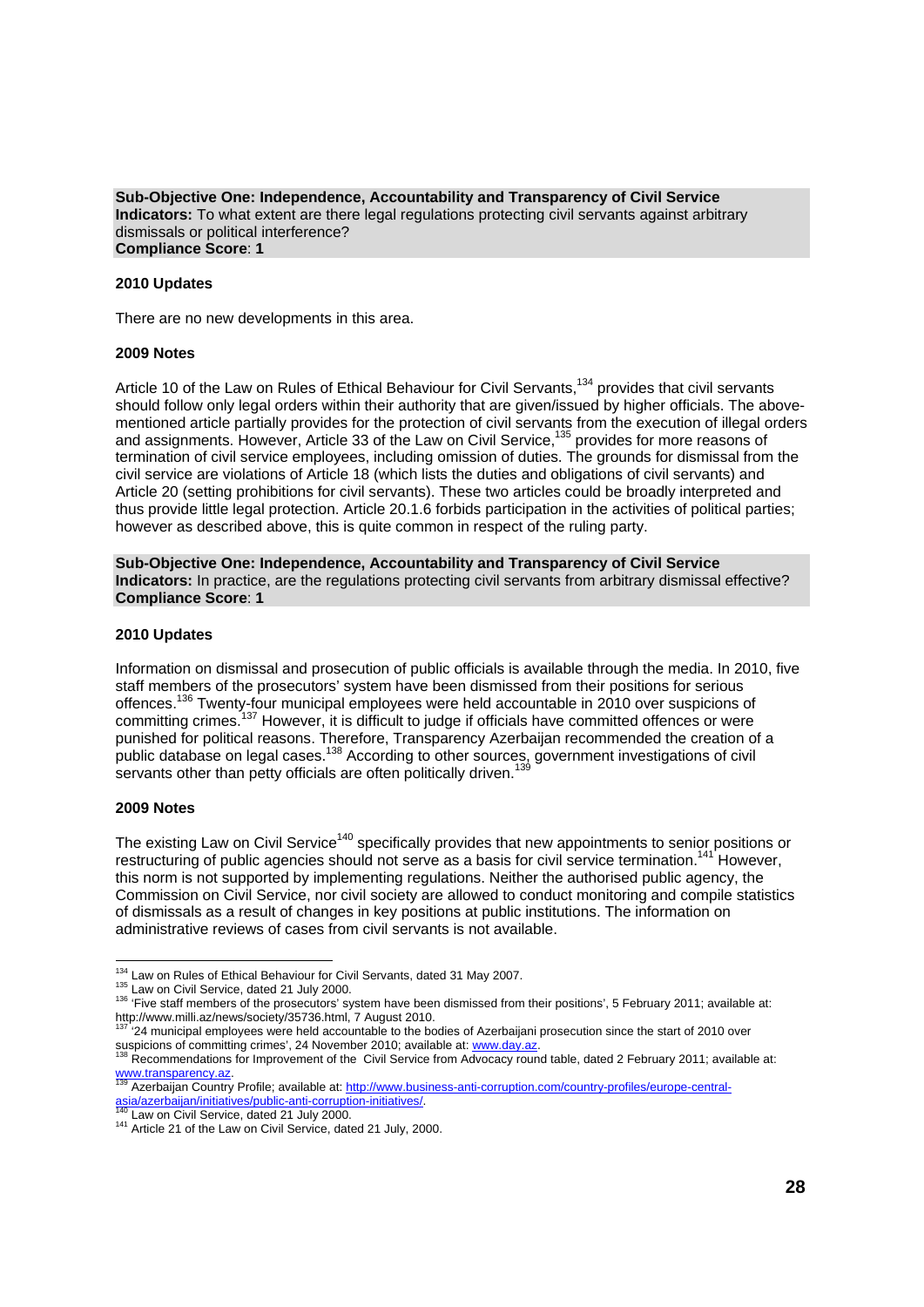According to several sources and Transparency Azerbaijan's Advocacy and Legal Advice Centre cases, these regulations in practice are more often ineffective, despite the fact that the Law on Civil Service provides civil servants with the right to protect his/her legal rights and interests in authorised agencies and court.<sup>142</sup> Transparency Azerbaijan's Advocacy and Legal Advice Centre has received first-hand information on cases of restoring a job after wrongful dismissal at the Ministry of Communication and Information Technologies with the help of a civil society organisation, and at the Copyright Agency under a court decision.143 Thus, this indicator is scored at 1, as regulations are neither utterly ineffective nor effective, and rather depend on an individual case and the persistence of the dismissed to defend their rights. Procedures on judicial protection of rights are set forth in the Civil Code.

#### **Sub-Objective Two: Human Resources**

**Indicators:** To what extent are wages in the public sector competitive enough to sustain an appropriate standard of living for public sector employees, in accordance with the country's economic situation? **Compliance Score**: **1** 

#### **2010 Updates**

On 15 April 2010, the government announced (in response to an International Monetary Fund warning of a possible recession in Azerbaijan) an unspecified increase in public sector wages.<sup>144</sup> In September/October 2010, President Aliyev signed a number of orders increasing the salaries of employees of budgetary institutions, the basic pension, and all social benefits.<sup>145</sup> Despite these increases the average salary of public sector workers remains low as compared to the private sector and living standards,<sup>146</sup> but as of the date of this report information on average salaries in the public sector for 2010 is not available.<sup>147</sup>

Those working in the public sector include civil servants and employees of budget funded organisations, such as teachers and doctors. Under current legislation some public agencies have the right to establish non-budgetary (so called internal development) funds for employees, for example, the Ministries of Tax and Internal Affairs and the Customs' Committee. These funds are not transparent at all, creating the potential for corruption.<sup>148</sup>

While public sector wages increased in 2010, so too did the overall standard of living. Azerbaijan ranks 67<sup>th</sup> among 169 countries in the UN Human Development Index 2010,<sup>149</sup> taking it out of the group of 'countries with the average level of human development' into the group of 'countries with a high level of human development'. In 2010, the populations' deposits in banks increased by 23% and the growth rate of private assets exceeded 8%.<sup>150</sup>

#### **2009 Notes**

In general, the current level of wages in the public sector is not sufficient to sustain an appropriate standard of living for public sector employees, which provokes a general tendency for low- and

<sup>&</sup>lt;sup>142</sup> Article 19.0.9 of the Law on Civil Service, dated 21 July, 2000.

<sup>&</sup>lt;sup>143</sup> Transparency Azerbaijan's first-hand experience with the lawyers and clients in both cases.<br><sup>144</sup> 'Economic crisis could trigger recession in Azerbaijan', 26 May 2010; available at: http://www.muxbir.com/2010/05/econ

<sup>&</sup>lt;u>crisis-could-trigger-recession-in-azerpaijan</u>.<br><sup>145</sup> 'Social sector in Azerbaijan (for 2010)', 9 February 2011; available at: www.trend.az.<br><sup>146</sup> Interviews with about 12 public officials after 29 November 2010, 2 Februar organised by Transparency Azerbaijan.

Official data of the State Statistics Committee, see: http://www.azstat.org/; and Social sector in Azerbaijan (for 2010), 9 February 201**1**; available at: www.trend.az.<br><sup>148</sup>The report on the assessment of 2010 microeconomic policy of Azerbaijan, by National Budget Group, released on 15 March

<sup>2011;</sup> available at: www.nbg.az.<br><sup>149</sup> UN Human Development Index, 2010; available at: www.un-az.org.<br><sup>150</sup> The Country's Socio-Economic Development in 2010; available at: http://president.az/attachments/figures\_en.pdf.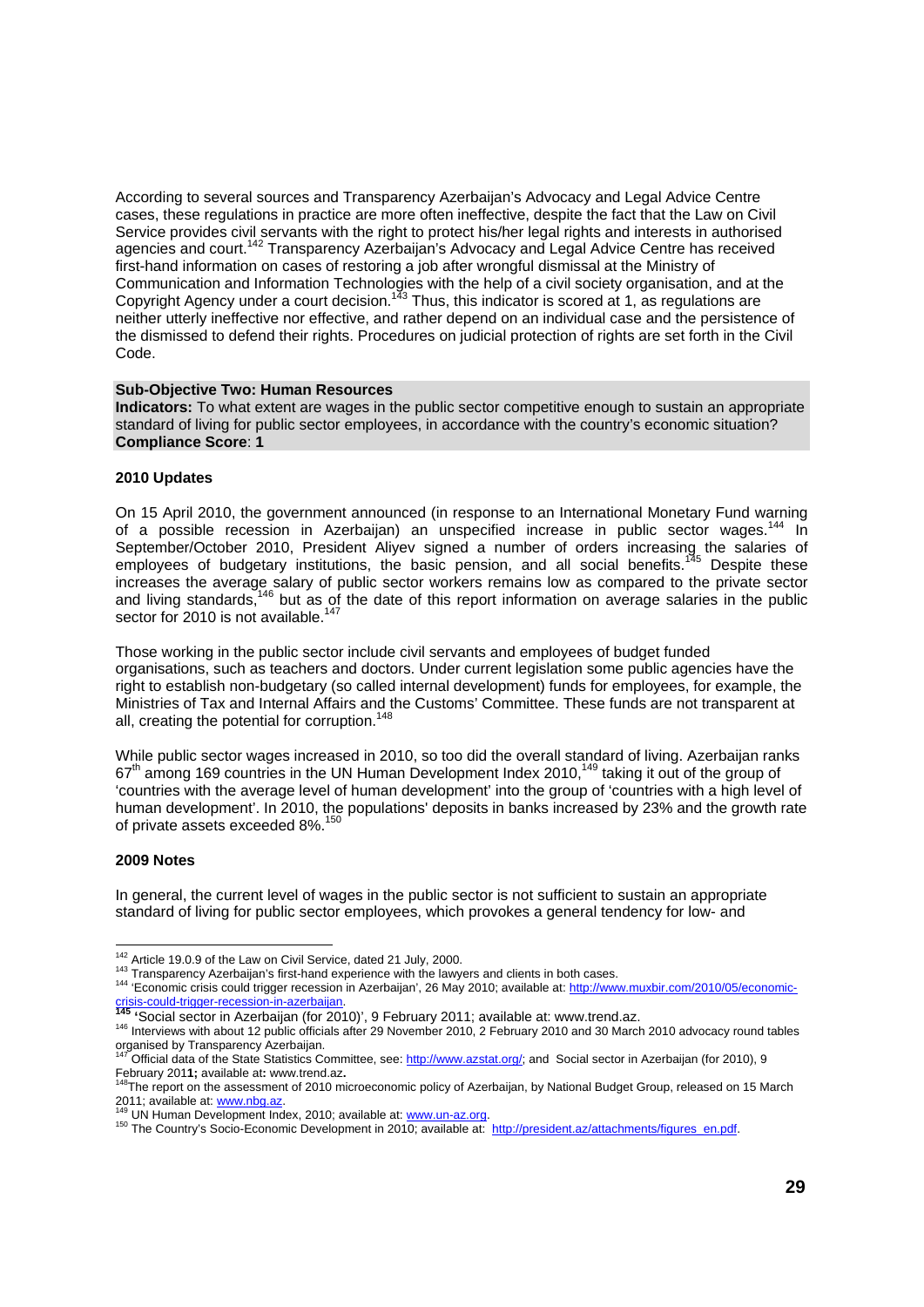medium-level civil servants to move to the private sector.<sup>151</sup> Azerbaijan's GDP is based on purchasingpower-parity (PPP) per capita at US\$9,352, according to 2009 International Monetary Fund data,<sup>1</sup> which ranks the economy 81 out of 181 surveyed worldwide. Still, the minimum wage for public sector employees is determined as follows: 175 Manats (US \$217) per month for administrative staff and 120 Manats (US \$149) for assisting staff.153 These salaries for newcomers are basic and are increased depending on work experience and grades. By comparison, the minimum wage is set at 75 Manats (US \$93), while the minimum living standard calculated by the government is 77 Manats (US \$95), which is 30% below a realistic consumer basket as assessed by independent experts.<sup>154</sup>

It should be noted that the wage profile in the public sector is very uneven. Some agencies pay wages competitive with the private sector rate, mostly in law enforcement and the petroleum production and refining sector. For example, the salary of the chairman of the Supreme Court is set by law at 1,785 Manats (US \$2,222),155 but some sectors (e.g. social services) pay extremely low wages. Therefore, according to the report of the State Statistics Committee, the average salary in the civil service is US \$429 (as of 10 June 2009).<sup>15</sup>

#### **Sub-Objective Two**: **Human Resources**

**Indicators:** To what extent are there legal provisions to ensure that civil servants are regularly trained to improve their technical and managerial competencies? **Compliance Score**: **2** 

#### **2010 Updates**

Regulations requiring professional training were adopted in 2009, but entered into force as of 1 January 2010.157

#### **2009 Notes**

According to Article 19.0.13 of the Law on Civil Service,<sup>158</sup> civil servants have a broadly defined right to be educated at the state's expense and receive relevant training, as well as to take leave for educational purposes. More details are specified in the Resolution of the Cabinet of Ministers, which sets out the types and terms of professional training for civil servants; as well as financing procedures for additional training.159 The Civil Service Commission, under the President, is responsible for coordination of the training activities in public institutions.160

More concrete obligations of the state bodies to educate employees are foreseen in some sector regulations. For example, Article 2.9 of the Law on Rules of Ethical Behaviour for Civil Servants,<sup>161</sup> provides for rights and obligations with regard to the conduct of training programmes for members of the judicial services. However, the regulations do not specify the content of the training programmes or the consequences for dereliction of duties by officials responsible for the organisation of such

152 See: www.imf.org.<br><sup>152</sup> See: www.imf.org.<br><sup>153</sup> Memory booklet, publication of Azerbaijan Ministry of Finance, 2009, Expert Publishing House.<br><sup>154</sup> Presidential Decree 2577, dated 26 December 2007; Law on Living Standa and 'Azerbaijan's minimum wage well below cost of living', interview with economist Ogtay Ahverdiyev, 19 January 2010; available at http://www.news.az/articles/6965.

 $151$  Interview with an anonymous informant, dated 25 January 2010.

<sup>&</sup>lt;sup>155</sup> Law dated 8 May 2007 on amendment to the Article 106 of the Law on Courts and Judges, dated 10 June 1997.<br><sup>156</sup> See: APA newspaper http://az.apa.az/news.php?id=156681.<br><sup>157</sup> Cabinet of Ministers Decree No 44, Rules o for Public Servants, dated 19 March 2009.<br><sup>158</sup> Law on Civil Service, dated 21 July 2000.

<sup>159</sup> Cabinet of Ministers Decree No 44, Rules on Financial Support and Types, Forms, Terms of Additional Professional Training

for Public Servants, dated 19 March 2009.<br><sup>160</sup> Presidential Decree on the Approval of Charter of The State Civil Service Commission under the President of the Republic of

Azerbaijan, dated 3 June 2005.<br><sup>161</sup> Law on Rules of Ethical Behaviour for Civil Servants, dated 31 May 2007.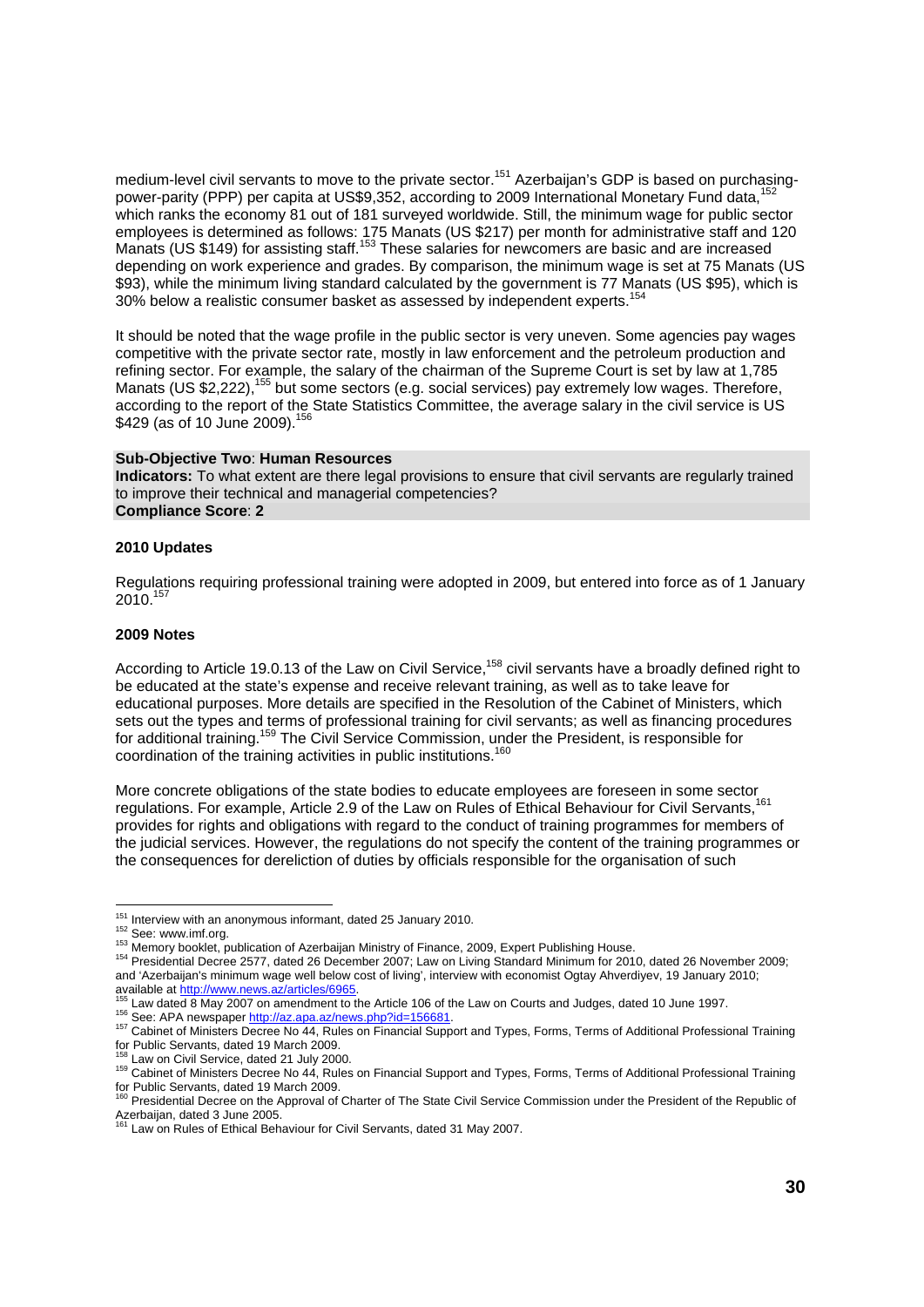programmes. Moreover, there are no monitoring and evaluation mechanisms for the trainers and trainees.

#### **Sub-Objective Two: Human Resources**

**Indicators:** In practice, is it the case that civil servants are regularly trained to improve their technical and managerial competencies? **Compliance Score**: **1** 

#### **2010 Updates**

The State Commission on Civil Service conducts regular surveys to determine the professional development needs of civil servants. In response, a summarised request for training was sent to the Cabinet of Ministers in 2010. This programme plans short term on-site training abroad and invites foreign experts to administer training domestically. For example, 36 officials from the executive branch attended the Lithuanian Governance Institute, and nine others attended training at the Dutch Public Administration Institute. The Civil Service Commission arranged training on Human Resources Management on 15 February 2010 with a Lithuanian expert as a guest speaker for about 150 civil servants. Altogether, the Commission extended training opportunities to 750 public servants.<sup>162</sup> Despite these gains, management training, such as time management and innovative management skills are not provided.

#### **2009 Notes**

In practice, the availability and quality of professional training programmes varies dramatically from one public agency to another. Most national public agencies have their own training centres and conduct structured induction trainings for newcomers (Customs Committee, Ministry of Taxes, Prosecutors, Ministry of Justice, Ministry of Internal Affairs, etc.) and mid-career professionals. In addition, some civil servants receive mid-career training in Azerbaijan and abroad under the technical assistance projects to these public agencies, implemented with the support of USAID, the EU, the Council of Europe and the German agency GTZ, as well as other international organisations.163 Some public institutions have demonstrated success in this area, for example the establishment of the World Customs Organisation regional training centre in Baku.

The information that the public agencies are conducting training aimed to improve their managerial skills and competences is available for certain public institutions. The state body responsible for conducting training for civil servants is the Academy of Public Administration under the President, which has a low capacity to conduct training on the improvement of technical and managerial competences.<sup>164</sup>

Information providing the justification of promotion in the civil service under the professional upgrade is not available.

#### **Sub-Objective Two: Human Resources**

**Indicators:** To what extent are there provisions to ensure that civil servants are regularly trained about ethics, integrity and codes of conduct in the public sector? **Compliance Score**: **2** 

#### **2010 Updates**

The 2010/2011 Action Plan of the Commission on Civil Service envisions quarterly training on ethics and integrity for the national and local offices of the executive branch. The Commission requires byannual reports on conducted activities.

<sup>&</sup>lt;sup>162</sup> Interview with a representative of the Civil Service Commission, dated 18 March 2011.

List of seminars and trainings conducted at Customs Committee; available at: http://www.az-customs.net/az/arxnews/<br><sup>164</sup> List of events conducted at the Academy of Public Administration; available at: http://www.dia.edu.az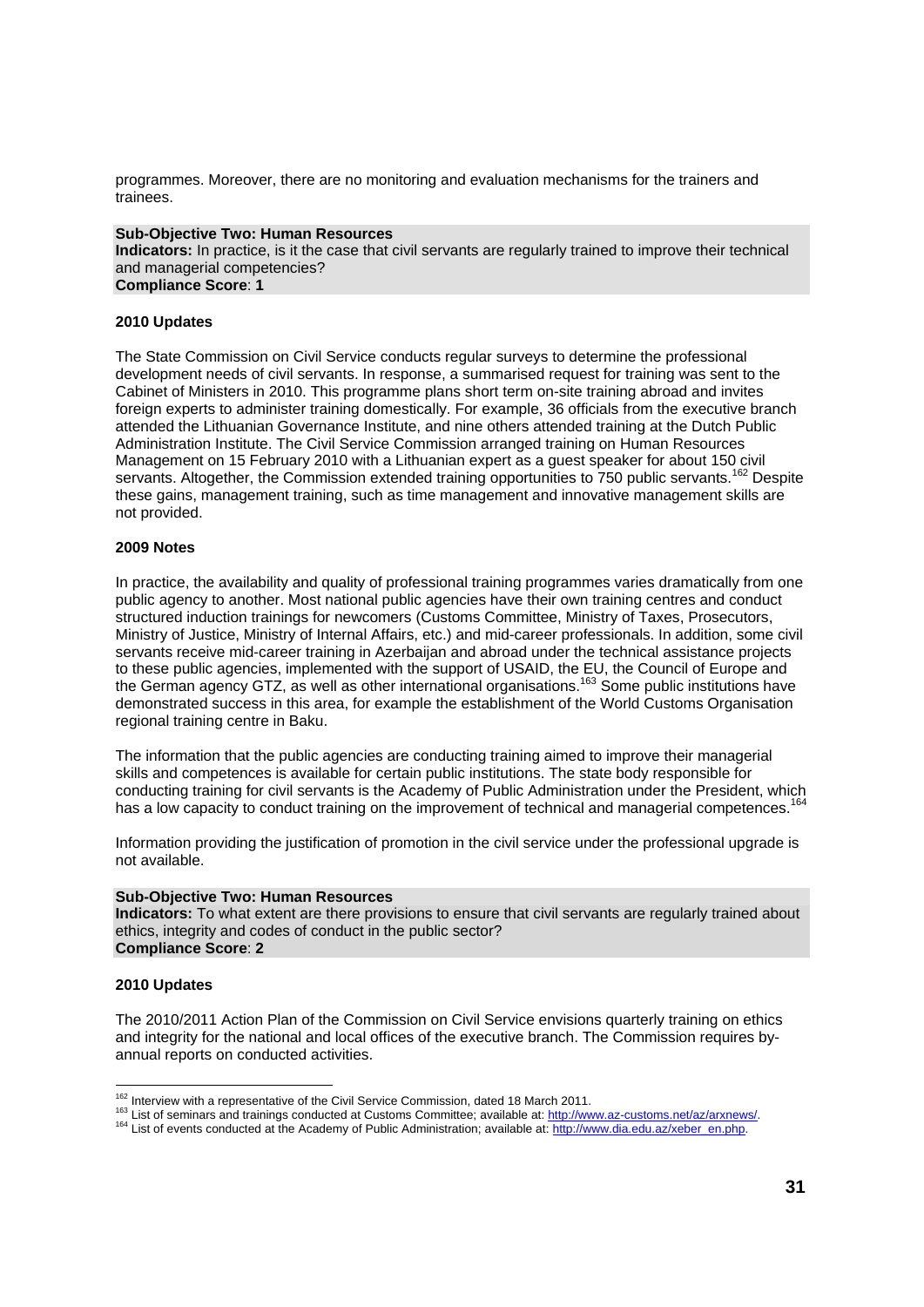#### **2009 Notes**

Training on ethics is broadly envisioned in Article 19.0.1 of the Law on Rules of Ethical Behaviour for Civil Servants and sector codes of conduct – e.g., for judges, Prosecutors' Office employees, police officers, tax and customs officials, and internal regulations at some public agencies. The organisation of quarterly training programmes on issues of ethics and integrity is envisioned in the Action Plan of the Civil Service Commission.165 However, existing regulations do not specify the content of training or repercussions for non-compliance.

#### **Sub-Objective Two: Human Resources**

**Indicators:** In practice, is it the case that civil servants are regularly trained about ethics, integrity and codes of conduct in the public sector? **Compliance Score**: **2** 

#### **2010 Updates**

Training activities related to ethics have gained momentum in the public sector by some government agencies, especially by the Commission on Civil Service. For the first time, in 2010, the Commission published its ethical education activities.<sup>166</sup> Training topics included rules of ethical behaviour, conscientiousness, cultural behaviour, respect for human rights, inadmissibility of corruption, conflicts of interest, organisation of supervision of ethical behaviour and liability for violations of ethical rules. Training has been arranged for representatives of national and local executive agencies. In early 2011 the Commission published its first report summarising training on ethical issues and the implementation of provisions of codes of behaviour.<sup>167</sup>

#### **2009 Notes**

The Code of Ethical Behaviour – with sections on corruption, gifts and conflicts of interest – is included in the training curriculum of all central and executive bodies, judges and prosecutors. In general, training programmes at law enforcement agencies, as well as the Ministry of Taxes and Customs Committee, are much better organised and coordinated compared to other public agencies.<sup>168</sup> A series of training courses have previously been organised by the Civil Service Commission on its own and in cooperation with international organisations, such as Council of Europe and the UN Development Program.<sup>169</sup> Available reports of public agencies do not specify information on the duration, topics or the ranks of the recipients of training.

#### **Sub-Objective Three: Public Sector Integrity**

**Indicators:** To what extent are there legal provisions in place to protect whistleblowers in the public sector?

**Compliance Score**: **0** 

#### **2010 Updates**

There are no new developments in this area.

**2009 Notes**

l

<sup>&</sup>lt;sup>165</sup> Action Plan for 2009-2010 of the Civil Service Commission, which is part of the implementation of the National Strategy for Increasing Transparency and Combating Corruption.<br><sup>166</sup> Information on 2010 Activities of the Civil Service Commission on Issues of Ethical Behaviour; available at: www.dgmk/az.

<sup>167</sup> Information on 2010 Activities of the Orthogo Schmitters and Commission and President of Azerbaijan Republic, dated 23 April 2010.<br><sup>168</sup> See: www.taxes.gov.az and www.customs.gov.az.<br><sup>169</sup> Letter from B.Xalilov, chairm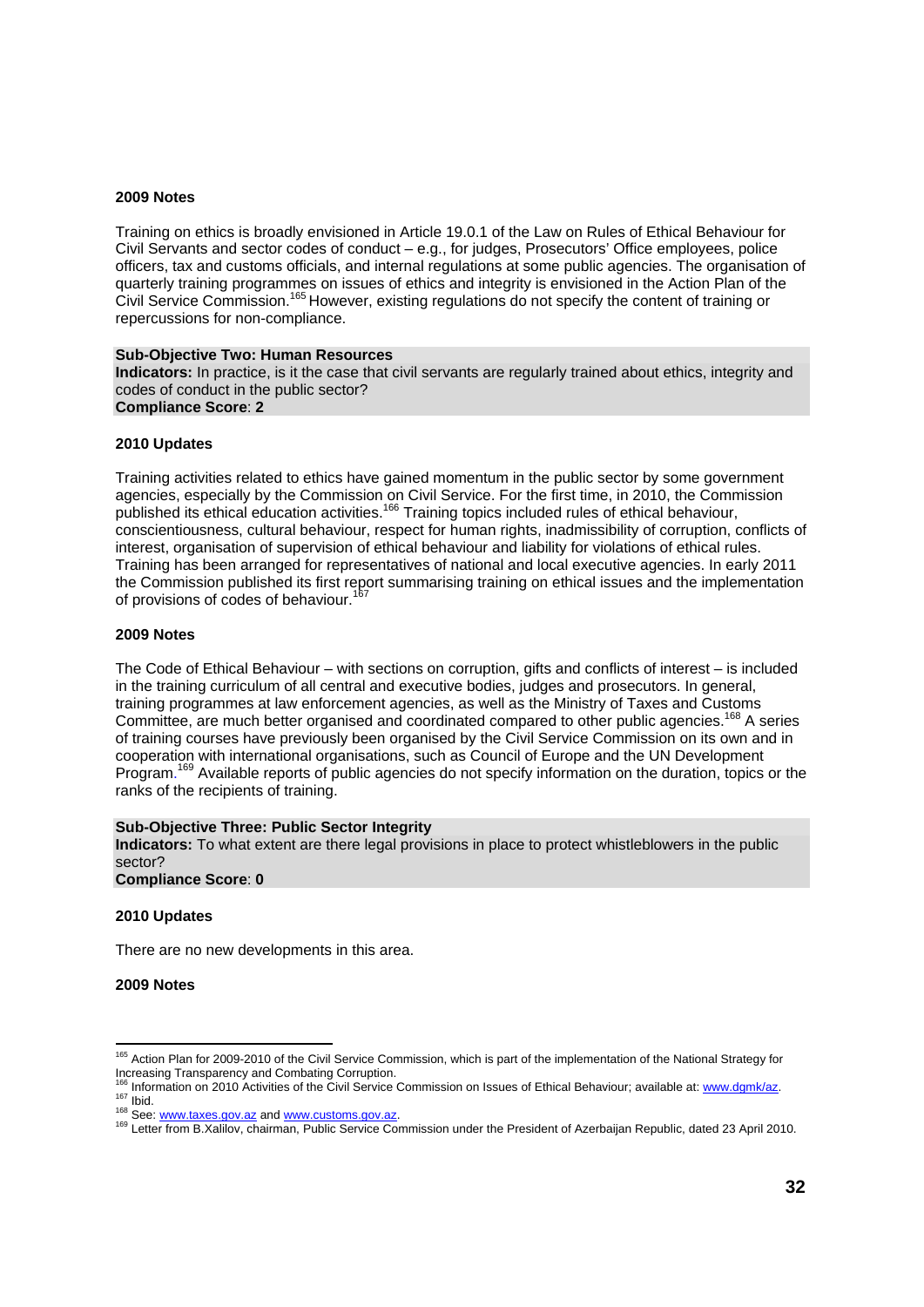The protection of whistleblowers is envisioned in the draft law on Conflicts of Interest, the adoption of which has been delayed, while existing legislation is rather inconsistent on the issue. Although a public official should be subject to criminal liability for failure to report serious or especially grave crimes, and few corruption related offences fall under this category, there is no legal protection for those who do.<sup>170</sup> In other words, if officials do not report grave incidents they may be punished, and in case of lighter offences they will not receive any penalty, except for police officers who are required to report all kinds of law violations.171 However, when officials report violations, the law will not protect them unless a criminal case is opened and the Law on State Protection of Participants of the Criminal Process steps in.<sup>172</sup> Hence, there is little incentive for officials to act as whistleblowers when violations are identified. Ordinary citizens do not have any reporting obligations and receive some protection under the Criminal Code – i.e. they are freed from criminal responsibility for paying a bribe if they report it before the information becomes known to law enforcement bodies, or if they have been threatened by an official. 173

#### **Sub-Objective Three: Public Sector Integrity**

**Indicators:** To what extent are whistleblowers in the public sector protected in practice? **Compliance Score**: **0** 

#### **2010 Updates**

There are no new developments in this area.

#### **2009 Notes**

Protection of whistleblowers in practice is nonexistent, as supported by other external evaluations.<sup>174</sup> Statistics are not available on the reporting of corruption-related offences. There are no specific systems to receive reports of suspicions of corruption in most public agencies, the exceptions being the Ministries of Tax and Education.

However, many government bodies have online facilities and hotlines through which people, including officials, can make reports, including on suspicions of corruption. The efficiency of these tools is minimal, as the law prohibits reviewing anonymous reports and few people, least of all civil servants, would dare to reveal their identity when making reports. The gap in the official whistleblower mechanisms has partly been filled by civil society organisations such as Transparency Azerbaijan's Corruption Hotline. However, it should be noted that even civil society does not receive many reports other than complaints from victims of corruption themselves, as the reporting of somebody else's misdoings is contrary to the national culture.

#### **Sub-Objective Three: Public Sector Integrity**

**Indicators:** To what extent are comprehensive codes of conduct regarding conflicts of interest, rules on gifts and hospitality, post-employment restrictions, etc. for public sector employees in place? **Compliance Score**: **2** 

#### **2010 Updates**

More agencies adopted, or made public, their respective codes of ethics in 2010. The most significant development was the ethics portal www.etika.az released by the Azerbaijan Lawyers Confederation, with the support of the Commission on Combating Corruption. The website contains a collection of relevant legislation, an online test and information for state civil servants and citizens.

<sup>170</sup> Article 182 of the Criminal Code of Azerbaijan Republic, dated 30 December 1999.

Articles 13 and 15 of the Law on Police, dated 28 October 1999.<br><sup>172</sup> Law on State Protection of Participants of the Criminal Process.<br><sup>173</sup> Note to Article 312 of the Criminal Code of Azerbaijan Republic, dated 30 Decembe asia/azerbaijan/initiatives/public-anti-corruption-initiatives/.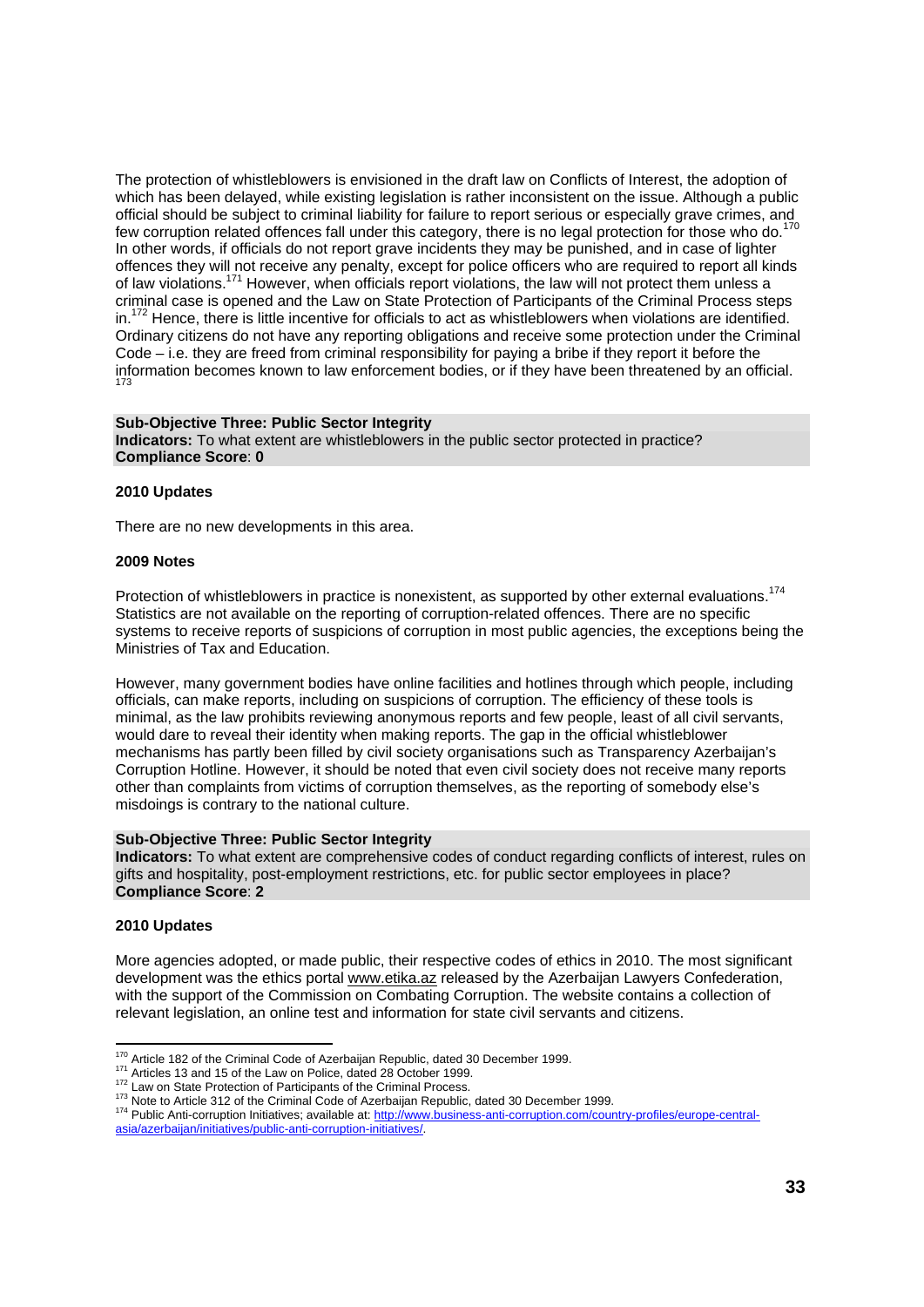#### **2009 Notes**

The comprehensive Law on Rules of Ethical Behaviour for Civil Servants and the Law on Combating Corruption were developed with substantial input from civil society and are generally viewed by external experts as comprehensive and substantive laws. There are also specific Codes of Ethics for Customs, Tax, the Ministry of Internal Affairs and the Ministry of Justice employees. Generally, the legislation is rather well developed and will be further elaborated in the Law on the Prevention of Conflicts of Interest, which is currently in the draft stage. However, these laws are not free of deficiencies in the area of hospitality. Namely, Article 8 of the Law on Combating Corruption allows 'ordinary hospitality', but it does not set a limit in monetary expression. As for the prevention of conflicts of interest, this area is not well covered due to delays with the adoption of respective legislation.

Some restrictions for post-employment are set out for law enforcement officers. The law sets out a prohibition for civil servants to move to entities supervised when in public service within a period of time.<sup>175</sup> However, this time period and other measures remain unspecified and should be set forth by the Law on the Prevention of Conflict of Interest, which was passed in the Parliament in the first reading in mid-2006 but has stalled since.

#### **Sub-Objective Three: Public Sector Integrity**

**Indicators:** To what extent are these codes of conduct followed in practice? **Compliance Score**: **1** 

#### **2010 Updates**

The Commission on Civil Service instructed all public agencies to report on training and complaints with regards to unethical behaviour.<sup>176</sup> The Commission published its first aggregate report in 2010.<sup>1</sup> According to the report, within the first six months approximately 250 officials were penalised, of which about 30 have been dismissed. In view of the complaints received by Transparency Azerbaijan (a total of 27,593 initial calls/contacts for 2010), these numbers do not seem to represent the actual situation.

Some public agencies instituted dedicated hotlines for reporting abuses. Agencies and ministries that operate such phone and internet services include: the Ministry of Tax, Ministry of Education, Ministry of Culture and Tourism, Ministry of Environment and Natural Resources, and the Saatli regional executive.<sup>178</sup> Unfortunately, only the Ministry of Education discloses information regarding the follow-up of these complaints.

#### **2009 Notes**

There are no implementing regulations allowing the authorised public agency, the Commission on Civil Service and/or civil society to monitor and report on the status of the implementation of codes of conduct at public institutions. Neither is there any information on the level of implementation of codes in the available reports by public institutions. This indicator is not scored, as no sufficient information on the issue is available.

#### **Sub-Objective Four**: **Public procurement**

**Indicators:** To what extent do public procurement regulations exist requiring open competitive bidding as a general rule with exceptions regulated in the law kept to a minimum? **Compliance Score**: **2** 

<sup>&</sup>lt;sup>175</sup> Article 15.3 of the Law on Rules of Ethical Behaviour for Civil servants, dated 31 May 2007.

<sup>&</sup>lt;sup>176</sup> Two letters from the Civil Service Commission to national and local executive authorities, dated 27 January 2010.<br><sup>177</sup> Information on 2010 Activities of the Civil Service Commission on Issues of Ethical Behaviour; a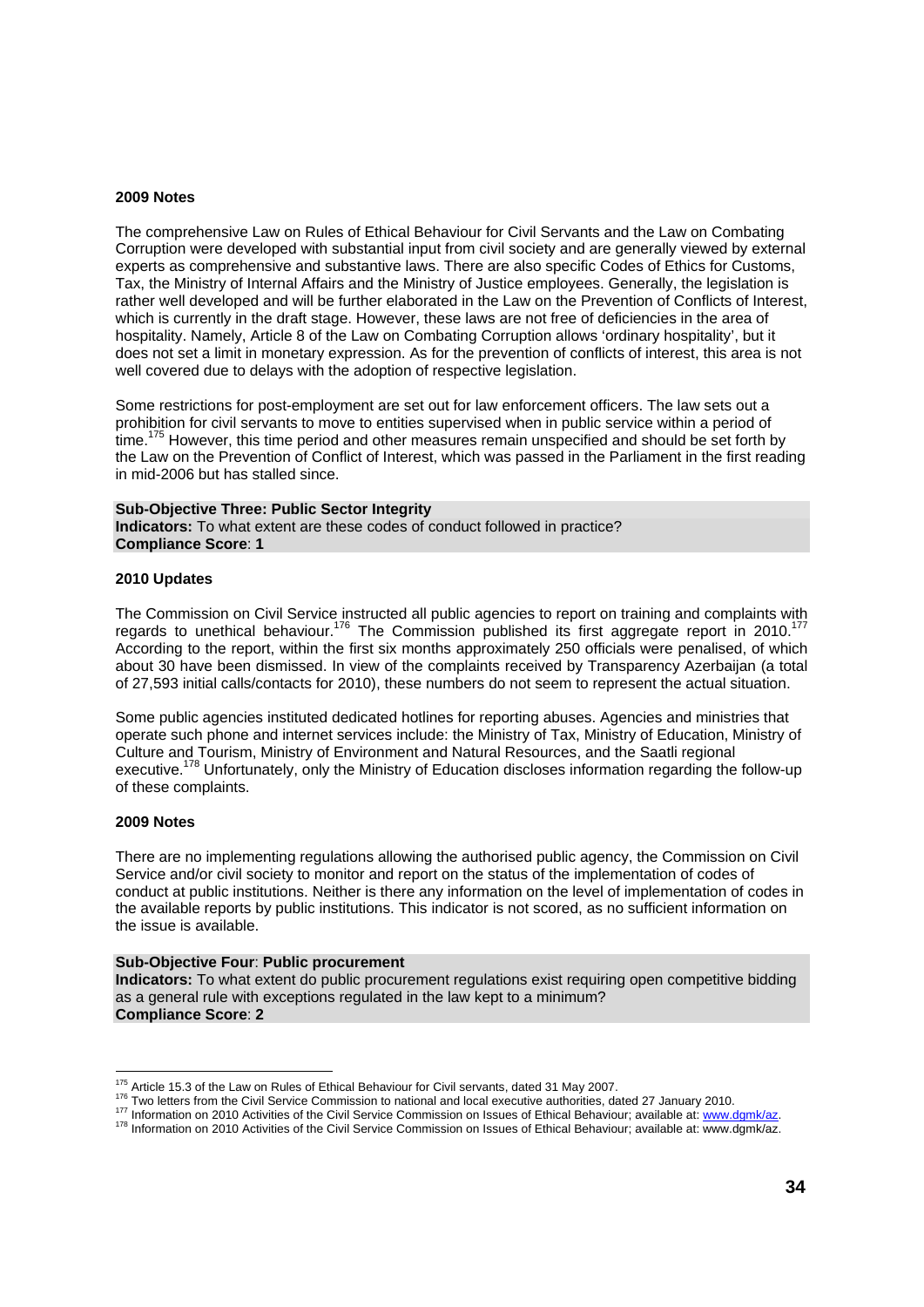#### **2010 Updates**

The rules on public procurement are being strengthened with new initiatives. The Agency for Public Procurement introduced tools, through its website, to encourage Azerbaijani businesses to participate in procurement processes abroad.179 Also, standard tender documents and guidelines for procurement by public agencies have been prepared with the help of USAID experts.<sup>180</sup>

#### **2009 Notes**

The Law on Public Procurement sets out several procurement methods based on the supposed value of the contract.<sup>181</sup> If the supposed value is more than 50,000 Manats (US \$62,000), it should follow the open tender procedures; if the supposed amount is between 2,000 Manats (US \$2,489) and 50,000 Manats (US \$62,000), the method of request for quotations may be followed. The law specifies the criteria and methodology for the use of a two-stage tender process, limited participation and procurement from the one-source method.182 Information on bids is available at www.tender.gov.az, as well as though major newspapers. Article 19 of the law determines special cases where limited and closed tenders should be conducted and these cases seem reasonable. However, the method of procurement from one source is not supported by detailed implementing regulations, thus creating opportunities to avoid transparency of public procurement.<sup>183</sup>

#### **Sub-Objective Four: Public procurement**

**Indicators:** In practice, to what extent is open bidding the general rule for public contracts, with exceptions regulated in the law and kept to a minimum? **Compliance Score**: **1** 

#### **2010 Updates**

Procurement remains an area of serious concern. Companies surveyed in the World Economic Forum Global Competitiveness Report 2010-2011 report that Azerbaijan government officials often favour 'well-connected' companies and individuals when awarding contracts.184 In response, the State Procurement Agency began publishing a list of contracts awarded, including information about successful bidders and contract prices on its website.<sup>185</sup>

#### **2009 Notes**

In practice, the bidding process for public contracts is open and information about them is available. According to the State Procurement Agency, the major part of procurement is conducted under the open tender method (approximately 94%).<sup>186</sup> State Procurement Agency statistics for 2008 show the total number of bids was 8,839, for a total amount of 2.5 billion Manats (US \$3.1 billion). 187 However, information on tenders with participation of domestic subcontractors and amounts of less than 10 million Manats can remain unpublished under the existing legal framework, which is another grey area of concern.<sup>188</sup> As a result, information on most tender winners, as well as the total number of projects is

l

<sup>&</sup>lt;sup>179</sup> 'Azerbaijan began to stimulate participation of Azerbaijan business in tenders abroad', 3 August 2010; available at:

http://banki.az/showekonews.php?id=3303&lang=ru.<br><sup>180</sup> Annual 2010 Report of the State Agency for Public Procurement; available at: www.tender.gov.az.<br><sup>181</sup> Law on Public Procurement, dated 27 December 2001.<br><sup>182</sup> This is Agency; available at: http://tender.gov.az/hesabatlar/Hesabat2008.html.<br><sup>187</sup> Ibid. 188 Order 124 of the Ministry of Finances, dated 22 July 2002.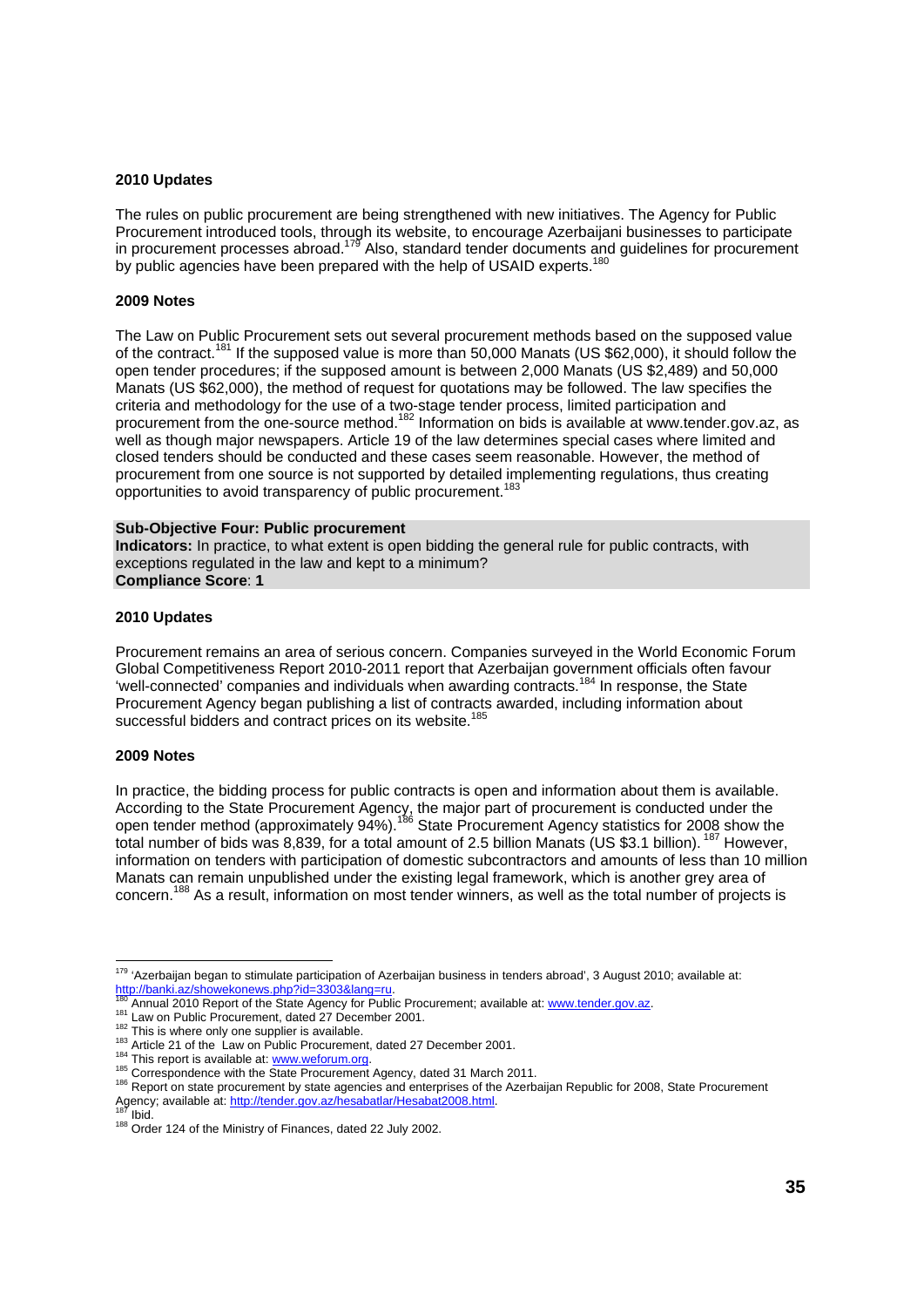not available. Some sources even claim that tenders for most of the contracts have not been held, and that 'contractors are defined on the basis of mysterious decisions'.<sup>189</sup>

#### **Sub-Objective Four: Public procurement**

**Indicators:** To what extent are there detailed formal rules (weighting evaluation criteria, use of price lists, certified quality standards, awards set by committees, etc.) to ensure objectivity in the contractor selection process?

**Compliance Score**: **1** 

#### **2010 Updates**

The State Procurement Agency applied a new registration system based on recommendations provided by the Center for Economic and Social Reforms. The new system allows companies to register on the State Procurement Agency website and apply for tenders online. The new system will also allow registered companies to monitor results.

#### **2009 Notes**

Article 36 of the Law on Public Procurement determines the general rules for the review, assessment and comparison of tender proposals.<sup>191</sup> With regard to implementation of this article, the State Procurement Agency had adopted the general Methodological Instructions for the review, assessment and comparison of tender proposals. However, the detailed formal rules to ensure objectivity in the contractor selection process have not been adopted yet. The current Azerbaijan system of quality assessment is under development (EU Twinning, GTZ, etc., technical assistance projects, providing assistance for the development of national legislation and institutional framework in the field of technical regulation, certification).

#### **Sub-Objective Four: Public procurement**

**Indicators:** To what extent are these rules followed in practice? **Compliance Score**: **1** 

#### **2010 Updates**

There is no direct evidence that the award of contracts is biased. However, circumstantial evidence indicates significant problems. In the spring of 2010 many regions in Azerbaijan suffered severe flooding, affecting 111,000 hectares and 30,000 rural homes. Civil society organisations initiated a group to monitor the consequences of the flood. The report, published on 23 July 2010, stated that 'the flood occurred as a result of poor management rather that natural cataclysm. For the past 5 years the national budget allocated 1 billion Manats (US \$1.25 billion) including a foreign loan but the delta of the river of Kura was not cleaned properly, though most of the money was "spent".

#### **2009 Notes**

It is difficult to judge to what extent these rules are followed in practice, but a picture can be drawn based on the surveys among companies, tender participants and independent journalist investigations. 'There are cases when information about the winner of tender is not disclosed. At the same time, there are indirect obstacles which hinder suppliers to bid. In particular, there are cases, where bidders' participation fees are not refunded to suppliers, resulting in limited number of bidders.'

<sup>&</sup>lt;sup>189</sup> Global Integrity Report 2009; available at: http://report.globalintegrity.org/Azerbaijan/2009/scorecard/62/51j.

<sup>192</sup> Press release from CESD, dated 27 August 2010; available at: http://www.cesd.az/index1.htm.<br><sup>191</sup> Law on Public Procurement, dated 27 December 2001.<br><sup>192</sup> Radio Free Europe/Liberty, Azerbaijan desk, 'Flood as a result http://www.radioazadlyg.org/content/article/2179812.html.<br><sup>193</sup> Journalist investigation by F. Suleymanoglu; 'Azadliq' newspaper, dated 28 January 2010; available at: http://sei.az/news-

<sup>656.</sup>html.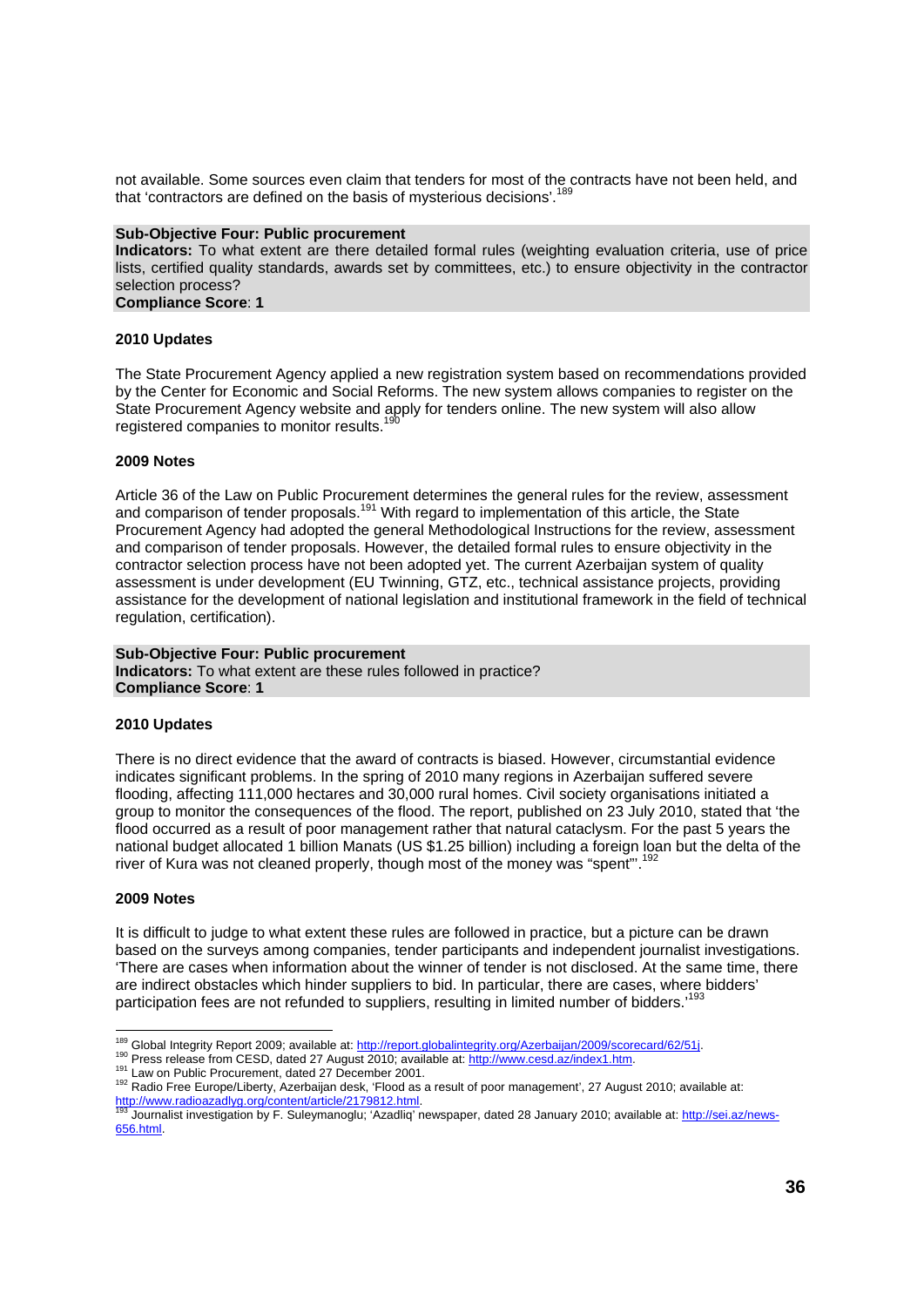The following challenges exist in the procurement sector:

- Business leaders rate the diversion of public funds to companies, individuals, or groups due to corruption with a score of 3.8 on a 7-point scale (1 being 'very common' and 7 'never occurs'). - Business leaders rate the favouritism of government officials towards well-connected companies and individuals when deciding upon policies and contracts with a score of 3.6 on a 7-point scale (1 being 'always show favouritism' and 7 'never show favouritism').<sup>194</sup>

Also, 37.6% of the companies surveyed expect to give gifts to secure a government contract, with the value of a gift expected to secure a government contract being 1.1% of the contract value.<sup>195</sup>

Existing legislation provides for the establishment of tender committees comprised of authorised representatives of the public agencies involved. Thus, decision-makers are usually selected from the same restricted number of people. There is nothing to stop the recurrent committee members from developing 'favourites'. Independent, medium-sized local businesses do not even try to participate in the tender process unless they have established informal contacts in advance.196 In addition, there is need for developing and promoting monitoring procedures.

#### **Sub-Objective Four: Public procurement**

**Indicators:** To what extent does the law provide for a procedure to request a review of and appeal against a procurement decision? **Compliance Score**: **1** 

#### **2010 Updates**

The State Procurement Agency prepared a draft of the Law on Public Procurements that contains a new mechanism for appeals. According to the draft law, procurement entities will have to follow the decisions made by the State Procurement Agency regarding appeal.

#### **2009 Notes**

Article 24 of the Law on Public Procurement provides contractors with the right to appeal the decision of the tender commission.<sup>197</sup> However, third parties are not entitled to request a review or complain about decisions. The independence of the reviewing body is questionable, as it is set by the State Procurement Agency. This creates conditions for conflicts of interest. In addition, review procedures and existing penal mechanisms as set forth in Chapter VIII of the above law are considered liberal both for the bidder and the supplier.

#### **Sub-Objective Four: Public procurement Indicators:** To what extent are these review mechanisms effective in practice? **Compliance Score**: **1**

#### **2010 Updates**

l

Detailed statistics on procurement complaints from 2010 are not available from official sources. The State Procurement Agency states that 28 complaints were submitted by the bidders regarding the organisation and conduct of tender processes for public procurement. The complaints were reviewed in compliance with the requirements of Chapter VIII of the Law on Public Procurement; relevant

<sup>&</sup>lt;sup>194</sup> World Economic Forum, The Global Competitiveness Report 2009-2010; available at: <u>http://www.weforum.org/en/</u>.<br><sup>195</sup> The World Bank & International Financial Corporation: Enterprise Surveys 2009; available at: http://www.enterprisesurveys.org/.<br>http://www.enterprisesurveys.org/.<br><sup>196</sup> Interview with an anonymous source, dated 16 February 2010.<br><sup>197</sup> Law on Public Procurement, dated 27 December 2001.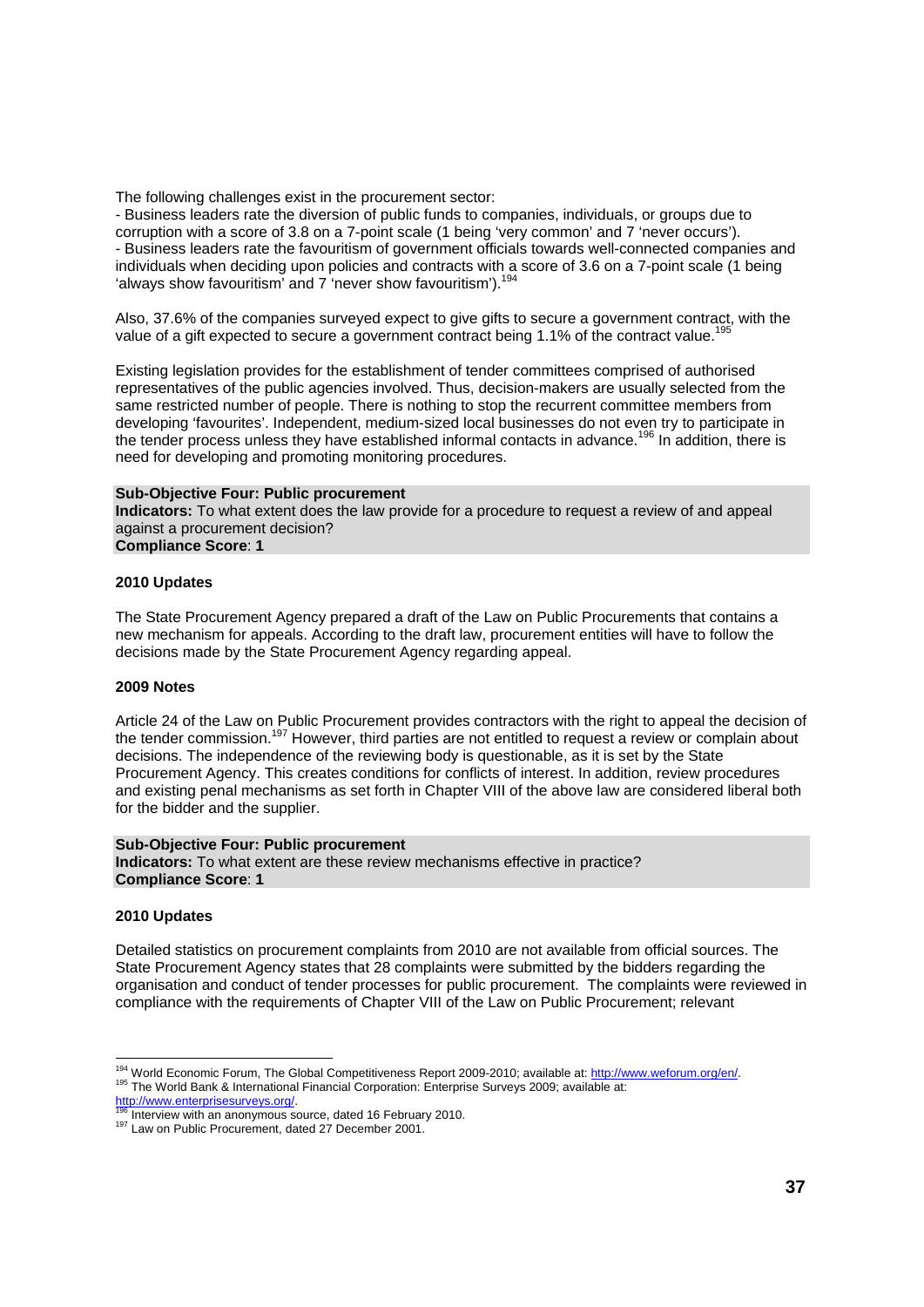recommendations were given and necessary methodical assistance was provided.<sup>198</sup> However, this does not allow one to conclude that there is an effective monitoring system in place.

#### **2009 Notes**

Statistics on the review of complaints have not yet been disclosed by the State Procurement Agency for the year 2009. The only available report is for the year 2008, which does not provide ample information about the content of complaints; complaints received mainly concerned the organisation of tender procedures and the holding of tenders. As a result of the review, the reviewing body gave relevant recommendations and claimed that it had rendered methodical help to ensure impartiality and remove shortcomings.<sup>199</sup> According to a State Procurement Agency's official, '... there are three stages of review of appeal. At first stage, appeal is reviewed by the tender; the State Procurement Agency intervenes at the second stage of review; if the complainant is not satisfied with the decision made, he/she may complain further to the court. Mainly these complaints are solved at the first stage'.200 According to data available to Transparency Azerbaijan, the State Procurement Agency received 16 complaints within the first half of 2009.<sup>201</sup> The Agency annulled more than 30 bidding procedures, as a result of considering complaints and monitoring.

#### **Sub-Objective Four: Public procurement**

**Indicators:** To what extent is there a system in place to monitor public procurement, as well as to detect misconduct and apply sanctions accordingly? **Compliance Score**: **1** 

#### **2010 Updates**

A change made to the Law on Public Procurement requires the publication of all tender announcements on the official website of the State Procurement Agency. <sup>202</sup> The number of tenders announced by the State Procurement Agency has substantially increased and the system is becoming more transparent, however, there is still substantial room for corruption.<sup>203</sup>

#### **2009 Notes**

The law foresees monitoring of public procurement by the State Procurement Agency; however, there are problems with enforcement of the requirements. Part of the problem lies in the absence of comprehensive regulations on monitoring, so the system exists only partially. According to an official of the State Procurement Agency, '…the Agency had developed and submitted to the Ministry of Justice the Regulations (instructions) for conducting monitoring over the implementation of procurement contracts. This control is foreseen by the Law on Public Procurement and Bylaws of the Agency. The enforcement of control would be much more effective upon adoption of the named regulations'.

In addition, the law does not provide for civil society monitoring of public procurement. According to independent lawyer Mr. Alasgar Mammadli, 'the Law on Public Procurement foresees the principle of effectiveness and evidence of use of public money. The effectiveness could be achieved by

<sup>&</sup>lt;sup>198</sup> Correspondence with the State Procurement Agency, dated 31 March 2011.

<sup>199</sup> Report for year 2008, official website of the State Procurement Agency; available at:

http://tender.gov.az/hesabatlar/Hesabat2008.html.<br><sup>200</sup> Interview of Zahid Valiyev, the Head of Trainings and Foreign Relations Sector at the State Procurement Agency to ANS Press, dated 11 January 2010; available at: http://anspress.com/index.php?a=2&lng=az&nid=21741.<br><sup>201</sup> Materials made available to Transparency Azerbaijan in connection with the meeting of Azerbaijan NGOs with the team of t

OECD Anti-Corruption Network for Eastern Europe and Central Asia preparing the second round of anti-corruption monitoring of Azerbaijan, dated 10 December 2009.

<sup>&</sup>lt;sup>202</sup> The Law on Public Procurement, with amendments dated 27 December 2001, Article 4.1.7.<br><sup>203</sup> Interview by Sabit Bagirov to Regnum News Agency, dated 5 April 2011; available at: www.regnum.ru.<br><sup>204</sup> Interview with Zahi available at: http://anspress.com/index.php?a=2&lng=az&nid=21741.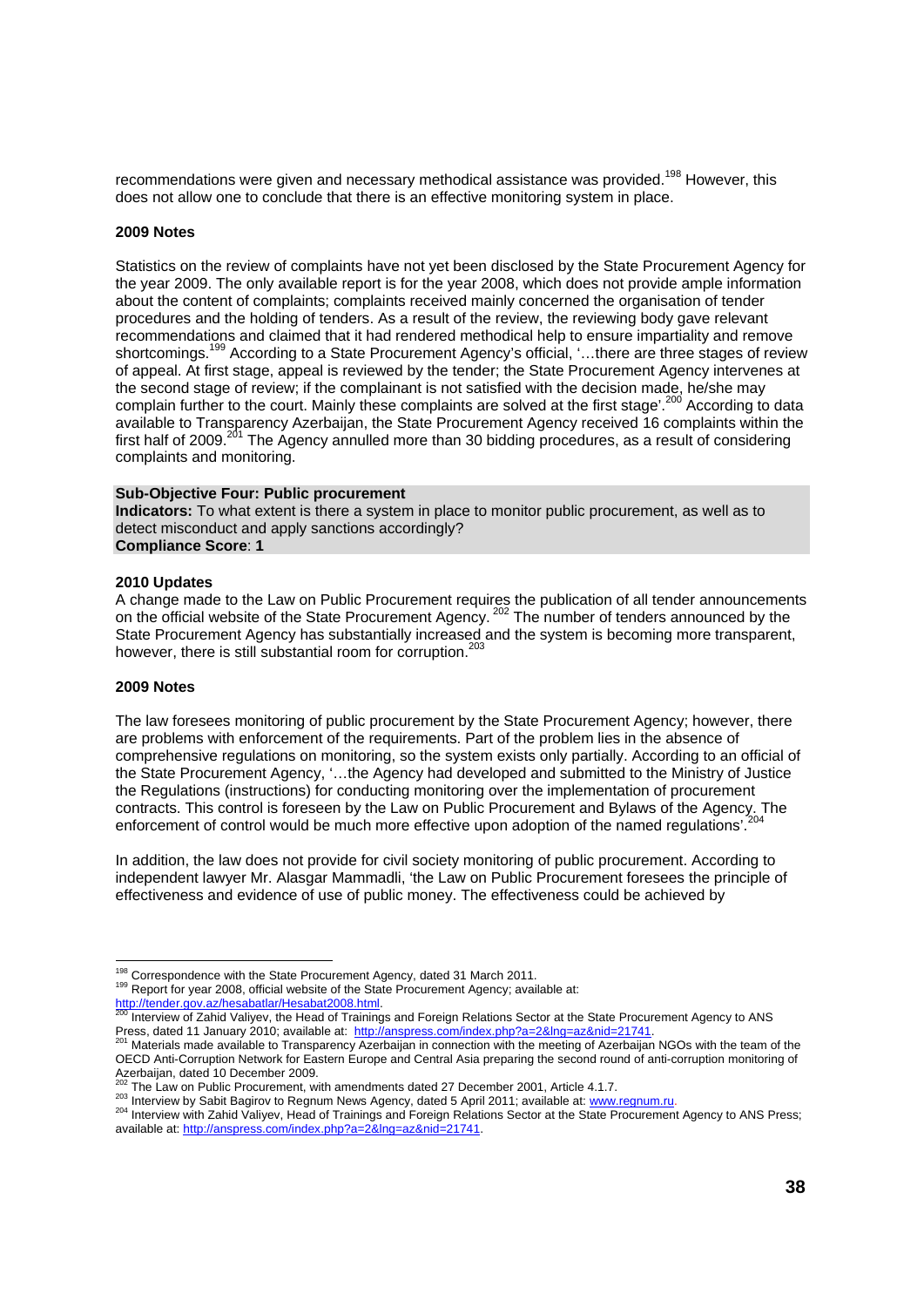transparency. There is lack of awareness of general public on these processes. This is not required by the law and therefore represents a serious problem'. $^{20}$ 

On the other side, the Procurement Agency is in the process of setting up a blacklist of companies violating tender provisions, in accordance with the provisions of the 2007-2011 National Strategy on Increasing Transparency and Combating Corruption.206

#### **Sub-Objective Four: Public procurement**

**Indicators:** To what extent does this monitoring system function effectively in practice? **Compliance Score**: **0** 

#### **2010 Updates**

There are no new developments in this area.

#### **2009 Notes**

Article 4.1.2 of the Law on Public Procurement provides the State Procurement Agency with the right to control the implementation of procurement contracts.<sup>207</sup> However, detailed implementing regulations have not been adopted. Therefore, the effectiveness and legal framework for the monitoring system could not be appraised.

<sup>&</sup>lt;sup>205</sup> 'Journalist investigation of tenders in education sector', by A. Farhadova, Express newspaper; available at: <u>http://sei.az/news-</u> 656.html. 206 Information by the State Anti-corruption Commission on implementation in 2008 of the 2007-2011 National Strategy for

Increasing Transparency and Combating Corruption Report; available at: http://www.commissionanticorruption.gov.az/upload/file/annual%20NAP%20report%202008.pdf. The strategy is available at: www.commission-

anticorruption.gov.az.<br>
<sup>207</sup> Law on Public Procurement, dated 27 December 2001.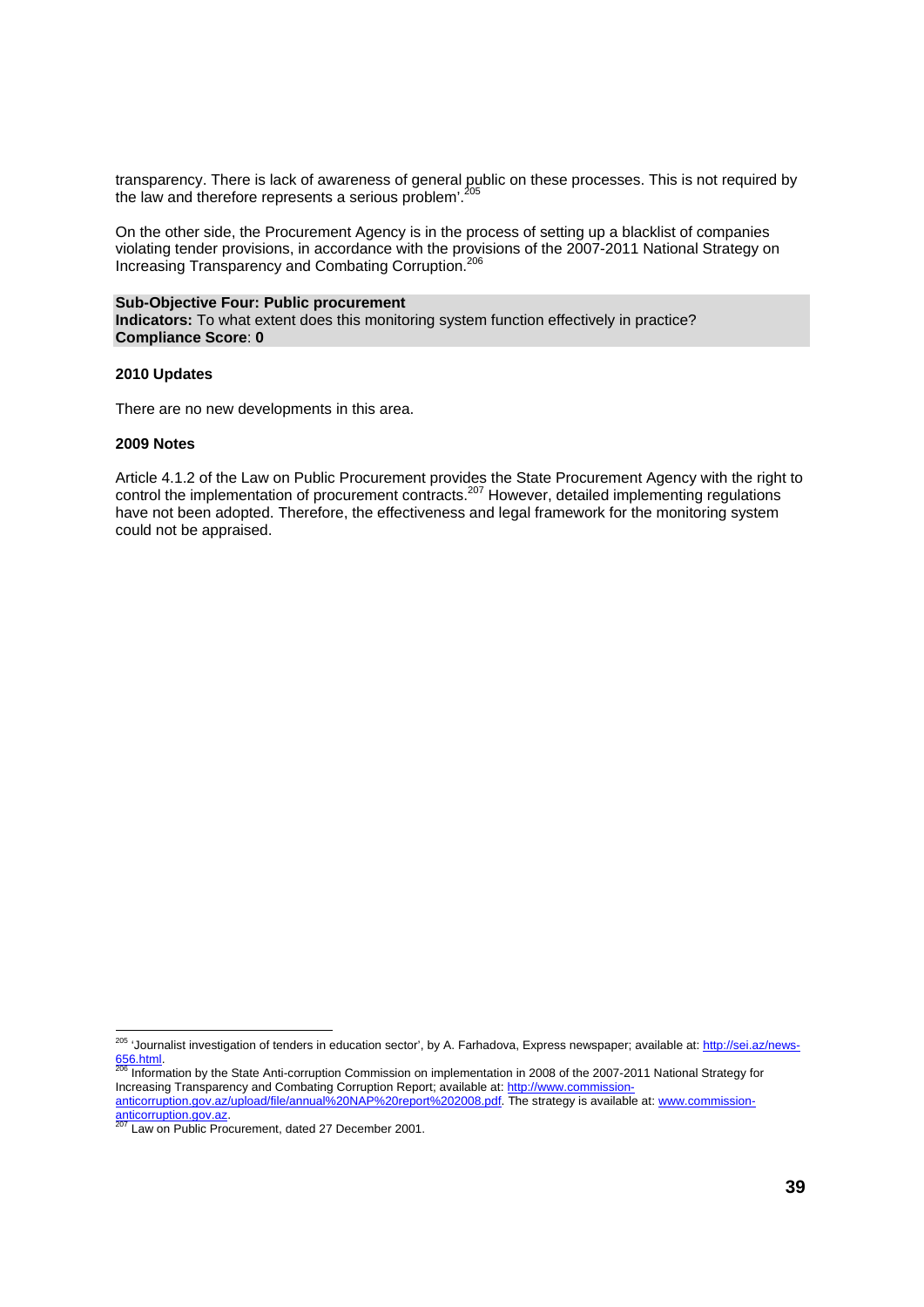# **Objective three: Implementation of GRECO Recommendations**

|                                                           | 2009 Compliance Score | 2010 Compliance Score |
|-----------------------------------------------------------|-----------------------|-----------------------|
| <b>Overall Score</b>                                      | 23/36 (64%)           | 24/36 (67%)           |
|                                                           |                       |                       |
| Sub-Objective                                             | 2009 Compliance Score | 2010 Compliance Score |
| <b>Corruption Research</b>                                | $2/2$ (100%)          | 2/2(100%)             |
| <b>Public Sector Human</b><br><b>Resources Management</b> | 8/8 (100%)            | 8/8(100%)             |
| <b>Seizure of Assets</b>                                  | $2/6$ (33%)           | $2/6$ (33%)           |
| <b>Anti-Money Laundering System</b>                       | 2/2(100%)             | $2/2$ (100%)          |
| Access to Information                                     | 0/2(0%)               | $1/2$ (50%)           |
| <b>Public Sector</b>                                      | 8/14 (57%)            | 8/14(57%)             |
| <b>Anti-bribery legislation Conflict</b><br>of Interest   | $1/2$ (50%)           | $1/2$ (50%)           |

#### **Sub-objective One: Corruption research**

**Indicators:** Has the GRECO recommendation to carry out a comprehensive study, in order to gain a clearer insight into the extent of corruption in Azerbaijan, its causes, its features and the sectors most affected by it, been implemented? **Compliance Score: 2** 

### **2010 Updates**

At the end of 2009, the Information and Cooperation Network of the Anti-Corruption NGOs, published a survey in cooperation with the State Commission on Combating Corruption.<sup>208</sup> Follow up actions resulting from these surveys are unknown.

The Twinning Project on the Support to the Department on Combating Corruption, under the Prosecutors' Office, envisions the development of a survey to assess public trust. The survey has so far not been conducted. The Department has also created a National Data Base of Corruption Related Offences and shares its aggregate analytical reports with the public through the media.<sup>209</sup>

#### **2009 Notes**

The Information and Cooperation Network of the Anticorruption NGOs carried out a survey at the end of 2007 following the order of the Commission on Combating Corruption. The results were scrutinised at the sessions of the Commission,<sup>210</sup> but not made available to public, except for a brief presentation of major findings. The second survey conducted at the end of 2009 is being finalised as of date of this report.<sup>211</sup> In addition, the Commission on Combating Corruption is conducting an ongoing survey

<sup>&</sup>lt;sup>208</sup> See: www.anticornet.az

<sup>209</sup> Interview with an anonymous source at the Prosecutors' Office, dated 4 February 2011.<br>210 Interview with Alimamed Nuriyev, Information and Cooperation Network of the Anticorruption NGOs coordinator, dated 8 February 2010.<br><sup>211</sup> Ibid.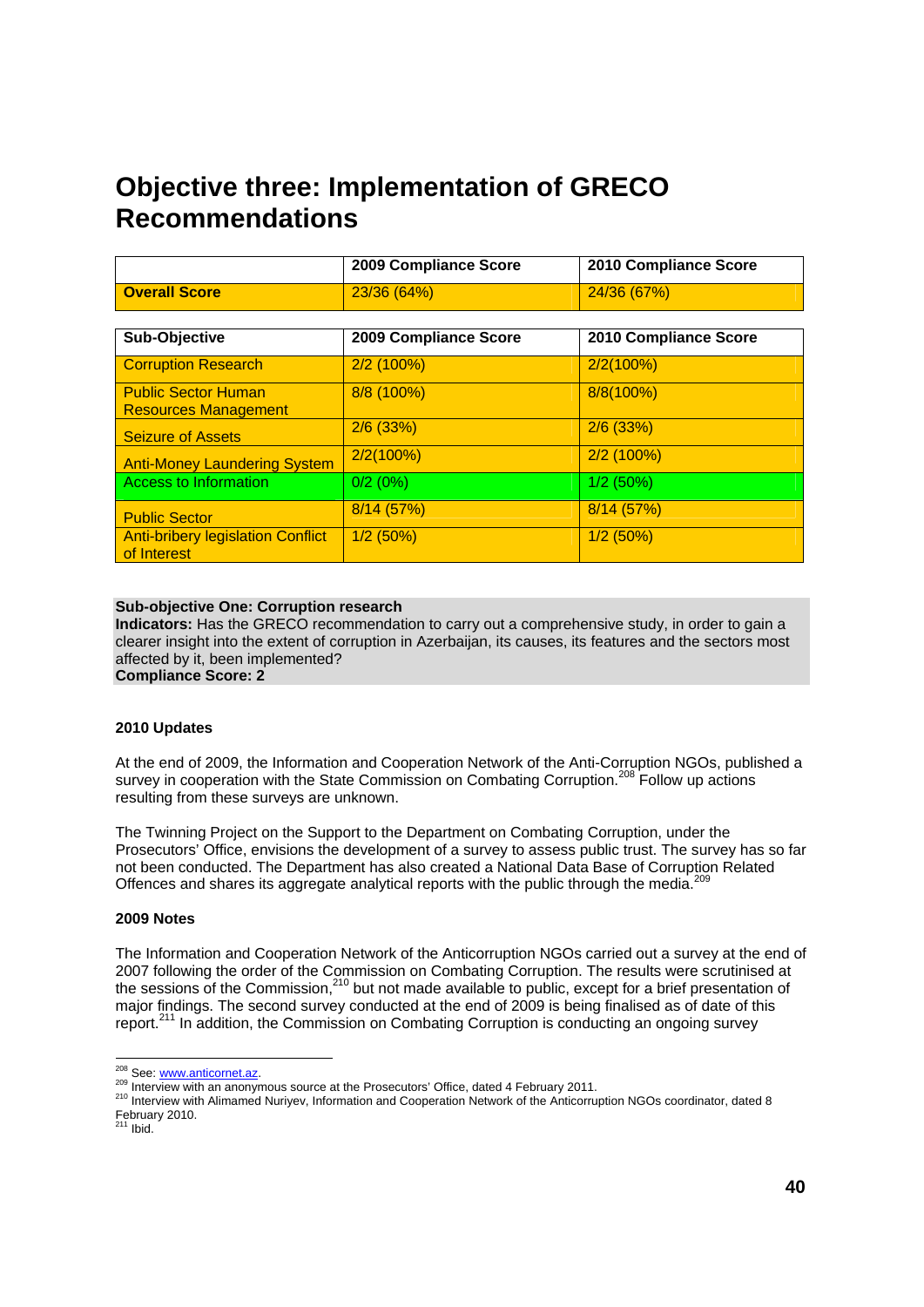assessing the key anti-corruption measures through its website.<sup>212</sup> It is unknown if any actions and measures have been made and/or planned by the Commission pursuant to the survey's findings.

#### **Sub-Objective Two: Public Sector Human Resources Management (Detection and prosecution of corruption)**

**Indicators:** Has the GRECO recommendation to take the necessary measures to improve communication, feedback and cooperation in practice of all agencies involved in the detection, investigation and prosecution of corruption (i.e. police, prosecution and tax authorities) been implemented?

#### **Compliance Score**: **2**

#### **2010 Updates**

The Prosecutors' Office arranged a seminar to improve the capacity of internal security and investigation departments of law enforcement agencies. Other participating agencies included the Ministries of Education, Health, Labour and Social Protection of Population, and the Social Protection Fund, State Commission for Civil Service, State Patent Office, Metrology Institute and Standardisation Committee. The seminars aimed to establish corruption detection units. The Anti-Corruption Department also assisted the above agencies with internal regulations.<sup>213</sup>

#### **2009 Notes**

This recommendation has been implemented. Pursuant to the recent Presidential Decree that sets coordination and cooperation in combating corruption-related violations in the field of management of state and municipal property, an amendment was introduced to the internal regulation instructing prosecutors to forward court decisions to the relevant investigation departments of other public agencies in order to improve communication and feedback between respective agencies. Enhancement of cooperation was achieved through another innovation: an investigator should participate in the criminal case circumstances discussion with a public prosecutor appearing in the court on behalf of the state. <sup>215</sup> The practice of establishing joint investigation teams is also extensive. As a rule, all investigation teams are led by prosecutors/investigators of the Prosecutors' Office.<sup>216</sup>

#### **Sub-Objective Two: Public Sector Human Resources Management (Police, Prosecution, Tax authorities)**

**Indicators:** Has the GRECO recommendation to set up a working group of representatives from the various training centres to share best practices and to design a plan for joint training of police, prosecution and tax authorities on investigations into complicated economic crimes, including corruption been implemented? **Compliance Score**: **2** 

### **2010 Updates**

The training programme continues using previously established training modules. However, there is little utility in continuing the training if corruption related crimes will be delegated exclusively to a specialised department at the Prosecutors' Office.

**2009 Notes**

<sup>&</sup>lt;sup>212</sup> See: http://www.commission-anticorruption.gov.az/view.php?lang=en&menu=0.

<sup>213</sup> Interview with an anonymous source at the Prosecutors' Office, dated 4 February 2011.<br>
<sup>213</sup> Interview with an anonymous source at the Prosecutors' Office, dated 4 February 2011. in the field of management of state and municipal property and means, dated 22 June 2009.<br><sup>215</sup> Also supported by internal order of the Prosecutor General.

<sup>215</sup> Also supported by internal order of the Prosecutor General. 216 Interview with an anonymous source, dated 18 February 2010.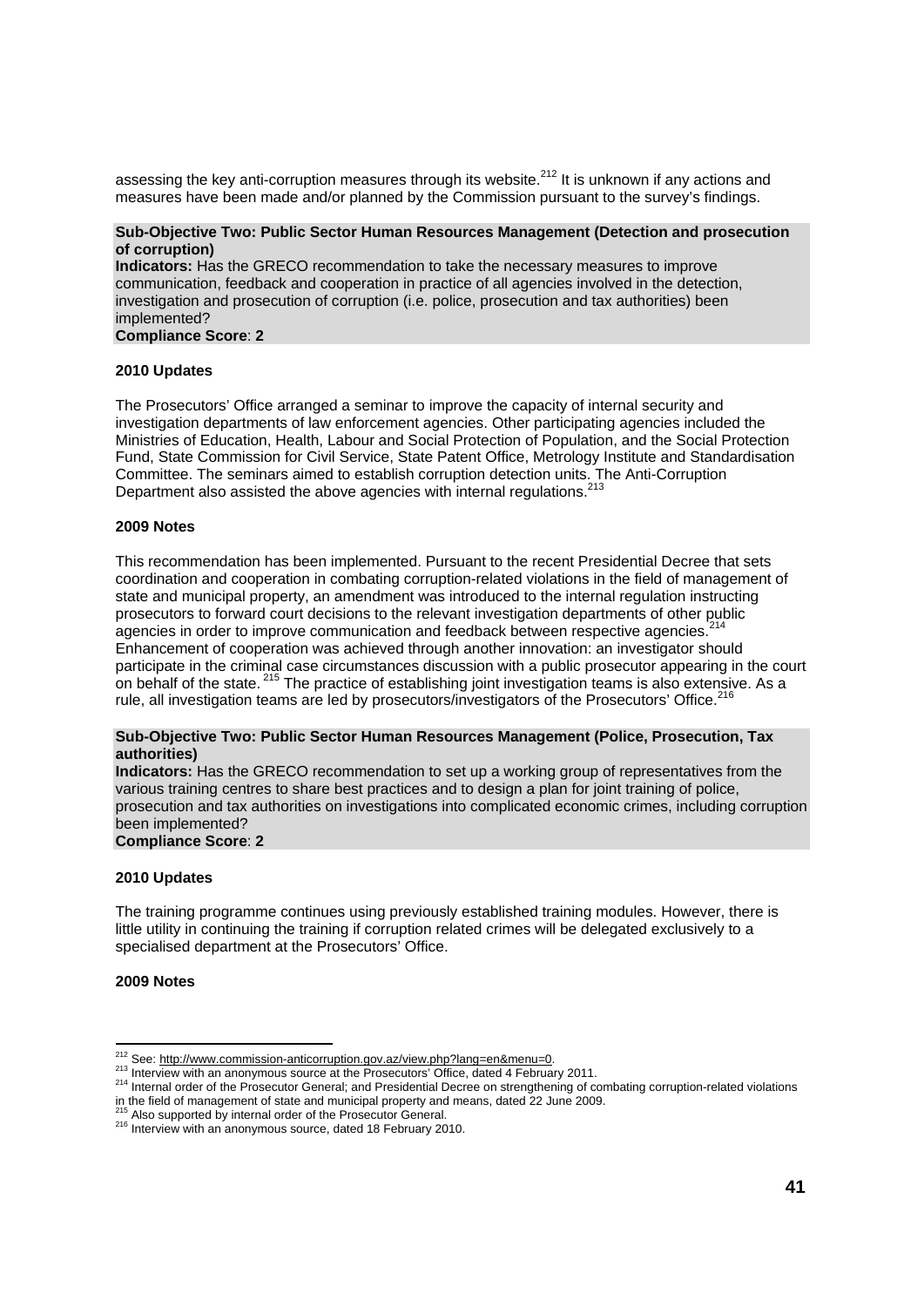The chief of the Analytical Information Division of the Anti-corruption Department under the Prosecutors' Office chairs a newly formed ad hoc working group composed of representatives of the training centres of various public agencies, including the Prosecutors' Office, Ministry of Internal Affairs and Ministry of Taxes, as well as the Ministry of National Security.<sup>217</sup> This ad hoc group has developed a special curriculum for anti-corruption training modules that were incorporated into the training programmes of the agencies referred to above. Some of the training topics may recur for new groups of beneficiaries or at the upgraded level.

**Sub-Objective Two: Public Sector Human Resources Management (financial crimes) Indicators:** Has the GRECO recommendation to establish a comprehensive specialised training programme for the agencies concerned to increase their expertise on how to carry out financial investigations (both of financial crimes and of the possible proceeds of crime), in particular as regards corruption, been implemented? **Compliance Score**: **2** 

#### **2010 Updates**

By the end of 2010, 15 training seminars were arranged under the Twinning Project and the Department on Combating Corruption at the Prosecutors' Office.

#### **2009 Notes**

The newly formed ad hoc working group (mentioned above) has included topics on how to carry out financial investigations (both of financial crimes and of the possible proceeds of crime) in their training curriculum.218

**Sub-Objective Two: Public Sector Human Resources Management (Judiciary and Public Sector) Indicators:** Has the GRECO recommendation to give a core number of prosecutors from the Department for the Defence of the State Indictment and a core number of judges systematic and particular training in dealing with corruption cases – building on existing training opportunities – and to provide that, wherever possible, corruption prosecutions should be conducted in court by prosecutors with that systematic training, before judges with such training, been implemented? **Compliance Score**: **2** 

#### **2010 Updates**

Training programmes continue and the five existing courts for Grave Offences have specialised prosecutors, but lower-courts can not afford to have specialised prosecutors in this area. In addition, Parliament revoked the right of military garrisons to institute criminal cases and conduct initial investigations; power will be delegated to the specialised prosecutors.<sup>2</sup>

On 11 March 2010, by Presidential Decree,<sup>220</sup> the number of staff of the Anti-corruption Department under the Prosecutors' Office increased from 40 to 100 prosecutors. The Cabinet of Ministers was also assigned to increase substantially the salaries of the officers of the Department and take necessary measures to improve its material maintenance. Legislative amendments have also been made to empower the Anti-corruption Department to carry out special investigation means (SIMs) in respect of the corruption offences in addition to their investigative powers.<sup>221</sup> The amendments go beyond this to exclude all other law enforcement agencies from carrying out policing measures in respect of the corruption offences, with the exception of legitimate extraordinary circumstances. On 3 March 2011

<sup>&</sup>lt;sup>217</sup> Internal order of the Prosecutor General.

<sup>218</sup> Interview with an anonymous informant, dated 22 February 2010.<br>
<sup>218</sup> See: www.day.az, 22 October 2010.<br>
<sup>219</sup> See: www.day.az, 22 October 2010. General Prosecutor of the Republic of Azerbaijan, dated 11 March 2011.<br><sup>221</sup> American Prosecutor of the Republic of Azerbaijan, dated 11 March 2011.

<sup>&</sup>lt;sup>1</sup> Amendments to the Law on Prosecutors' Office and the Law on Detective Search Activities, dated 18 March 2011.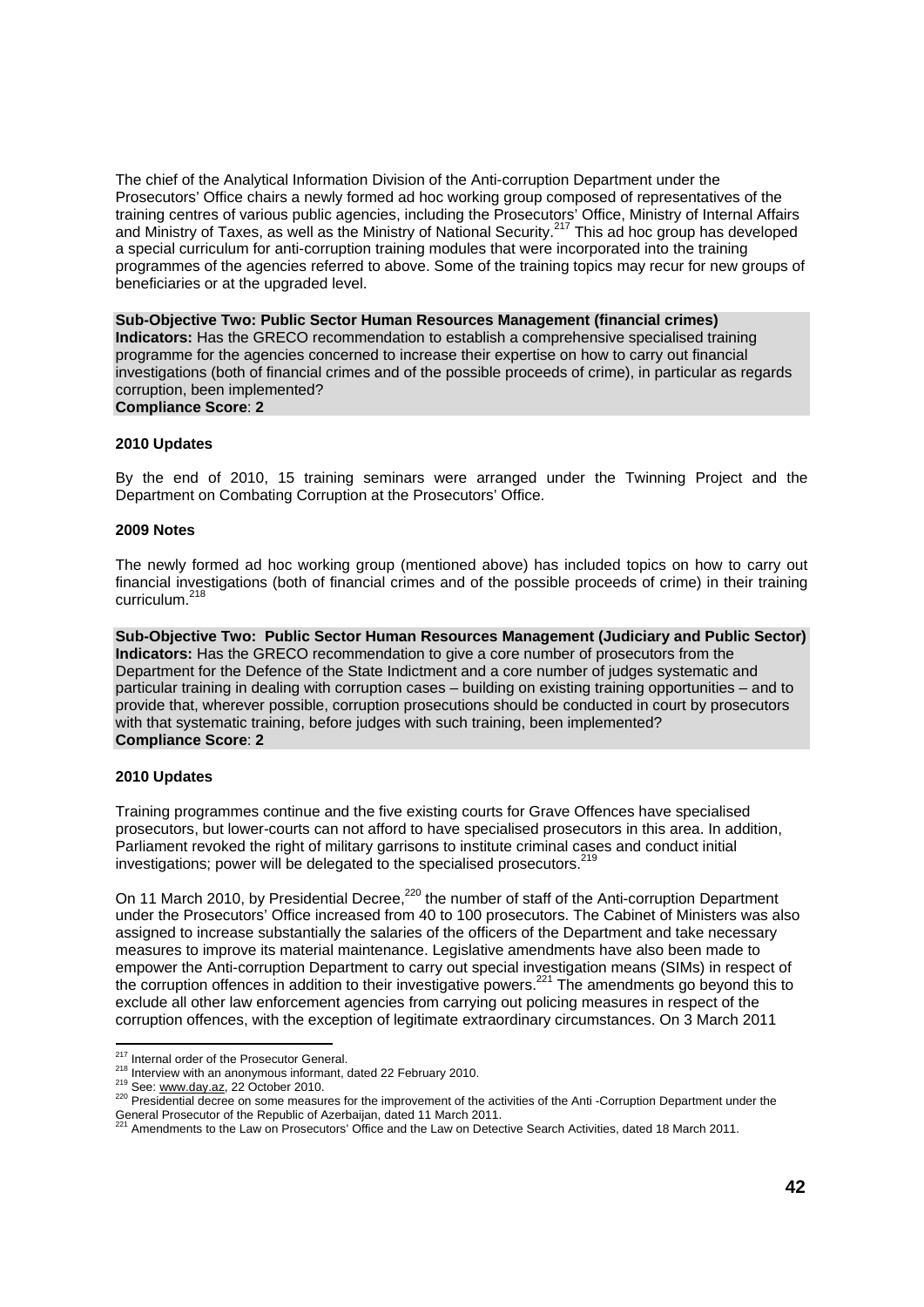Prosecutors' Office launched special hot-line with the number 161. This is an easy-to-access, free-toll hotline aimed at receiving complaints related to corruption.

#### **2009 Notes**

The internal regulation of the Prosecutors' Office<sup>222</sup> draws a circle of public prosecutors authorised to deal with corruption-related cases, while the judicial system does not have a list of designated judges.<sup>223</sup> Various training courses for judges and prosecutors were conducted at the Prosecutors' Training Centre at least once every three months with the participation of the OSCE, the Council of Europe (within the framework of the Azerbaijan Project on Anti-Corruption), Germany's Technical Cooperation Organization (GTZ), the US Department of Justice, and the EU Twinning Project with the Prosecutors' Office and other international organisations. These courses also examined precedents set by the European Court of Human Rights.<sup>224</sup> So, in practice, the core prosecutors are most often in receipt of such training programmes while there seems to be no systematic approach for judges. Though all judges are participating in regular training conducted by the Judiciary Council, as well as under various technical assistance projects being implemented, there are no special courts or specialised judges responsible for reviewing corruption trials.

#### **Sub-Objective Three: Seizure of Assets – Practice**

**Indicators:** Has the GRECO recommendation to make full use in practice of the new provisions allowing for the confiscation of assets of an equivalent value to the proceeds of corruption and to introduce provisions allowing for the confiscation of assets held by third parties been implemented? **Compliance Score**: **1** 

#### **2010 Updates**

As in 2009, no data on cases relating to property confiscation are available, despite the Presidential Decree.<sup>225</sup> Other sources believe that amendments should be introduced both to the existing legislation and the Criminal Code to make applications of confiscation in all corruption and corruption related crimes mandatory.<sup>226</sup> Even in cases covered by the media, there is no indication that interim measures, such as freezing assets before a trial, have been applied.

In the case of an investigator in the Goychay regional Prosecutors' Office, who abused official power and was released from his position, prosecution is under way in line with the Article 313 of the Criminal Code.<sup>227</sup> The Prosecutors' Office also arrested the head of the Gobustan department of State Social Protection Fund and an Assistant Rector at the Cooperation University for corruption related offences. No information on the application for temporary measures, such as freezing of assets, is available for either of the cases above. $228$ 

#### . **2009 Notes**

Article 51 of the Criminal Code envisions mandatory confiscation, upon conviction, of the assets obtained as a result of corruption or the equivalent value of the proceeds of corruption in cases where it is not possible to confiscate the actual assets. It is difficult to assert whether full use has been made of the practice of confiscation, in the view of meagre value of the assets confiscated: value of property that was subject to the intermediary measures, such as freezing, arresting, etc. was 105,302 Manats

<sup>&</sup>lt;sup>222</sup> Internal order of the Prosecutor General.

<sup>228</sup> Interview with an anonymous informant, dated 22 February 2010.<br>
224 Azerbaijan newspapers for 2009 and Transparency Azerbaijan first-hand experience.<br>
<sup>225</sup> Presidential Decree No 469 on rules for the confiscation of p Asia, Istanbul Anti-corruption Action Plan, 31 March 2010; available at: www.oecd.org/corruption.acn.<br><sup>227</sup> 'Investigator has been fired from his position', Radio Liberty, 11 August 2010; available at:

http://www.azadliq.org/content/article/2125220.html<br><sup>228</sup> See: www.mediaforum.az, 24 September 2010.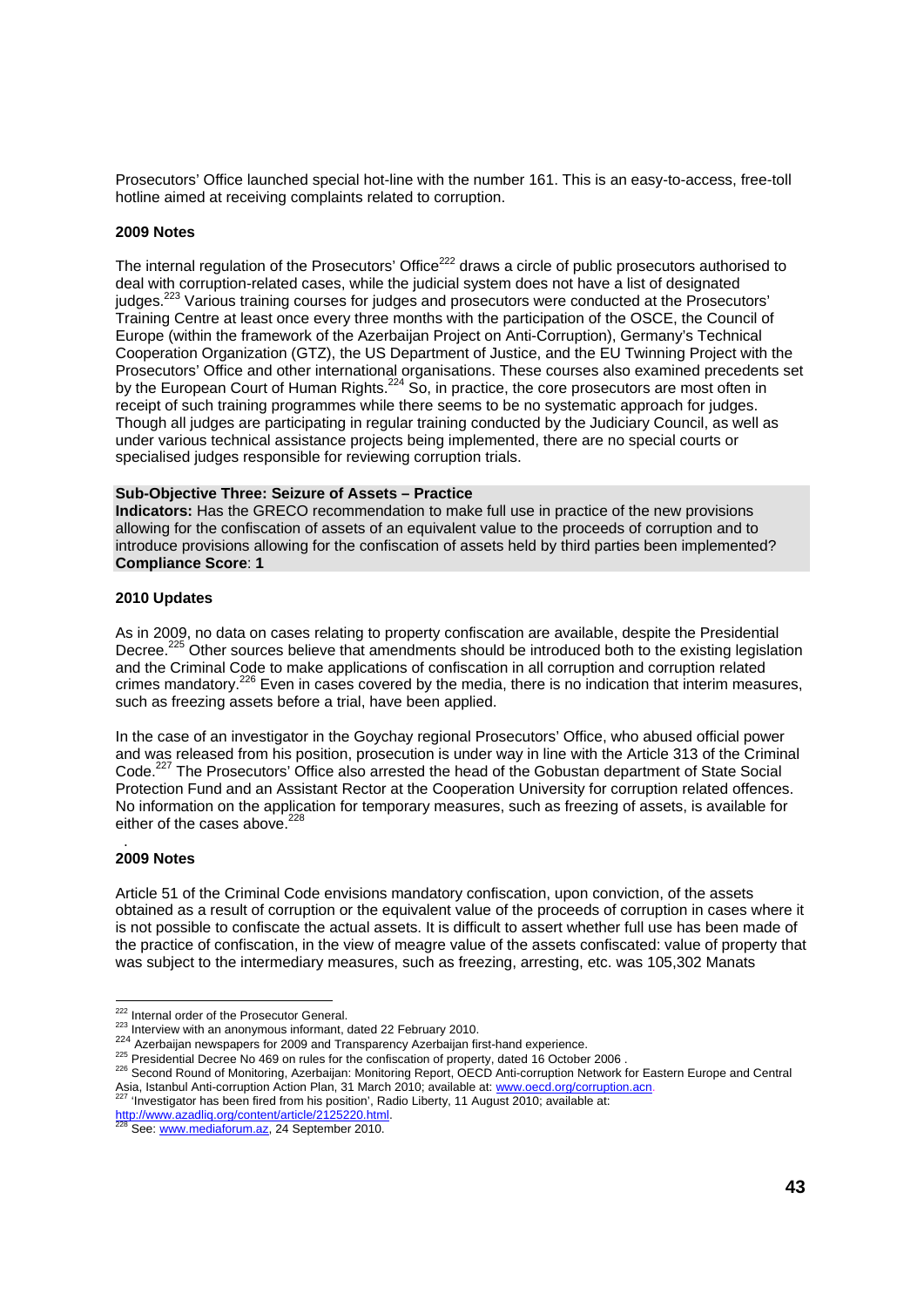(US\$131,465) in 2006 and 180,180 Manats (US\$224,945) in 2007. Neither 2008 nor 2009 data, nor data for the value of property confiscated as a result of court decisions, is available to Transparency Azerbaiian.<sup>229</sup> The new provisions allowing for confiscation of assets held by third parties have been introduced. However, under the Civil Code the confiscation of property from a third person should be based on a civil suit (within a criminal case), abolishing the transaction with property.

#### **Sub-Objective Three: Seizure of Assets Human Resources**

**Indicators:** Has the GRECO recommendation to establish guidelines and thorough training for those officials (i.e. investigators, prosecutors and judges) who are required to apply the legal provisions on confiscation and interim measures been implemented? **Compliance Score**: **1** 

#### **2010 Updates**

There are no new developments in this area.

#### **2009 Notes**

Training on legal provisions on confiscation and interim measures has been implemented. Interim measures are applied by prosecutors based on the court sanction, while confiscation is performed by court executors (bailiffs) pursuant to the court verdict. There are no special guidelines on how to freeze/arrest and confiscate; or at least, information is not available. The confiscation and interim measures are common for all crimes, including corruption, and are regulated by legislation in force.

#### **Sub-Objective Three: Seizure of Assets – Legislation**

**Indicators:** Has the GRECO recommendation on assessing the effectiveness of the amended Penal Code and on verifying, in particular, that the measures introduced are appropriate for the seizure and deprivation of the proceeds of corruption offences, by collecting detailed information on the use, and failure to use, confiscation and interim measures been implemented? **Compliance Score**: **0** 

#### **2010 Updates**

There are no new developments in this area.

#### **2009 Notes**

There is no available information.

#### **Sub-Objective Four: Anti-Money Laundering System**

**Indicators:** Has the GRECO recommendation to ensure that the anti-money laundering system becomes operational as soon as possible, to rapidly provide the FIU with appropriate staff, resources and access to relevant information sources (databases), to provide training to the FIU's staff as well as to investigators, prosecutors and judges on the new provisions, and to educate reporting entities regarding their reporting duties under the new legislation been implemented? **Compliance Score**: **2**

#### **2010 Updates**

<sup>&</sup>lt;sup>229</sup> Materials made available to Transparency Azerbaijan in connection with the meeting of Azerbaijan NGOs with the team of the OECD Anti-Corruption Network for Eastern Europe and Central Asia, preparing the second round of anti-corruption monitoring of Azerbaijan dated 10 December 2009.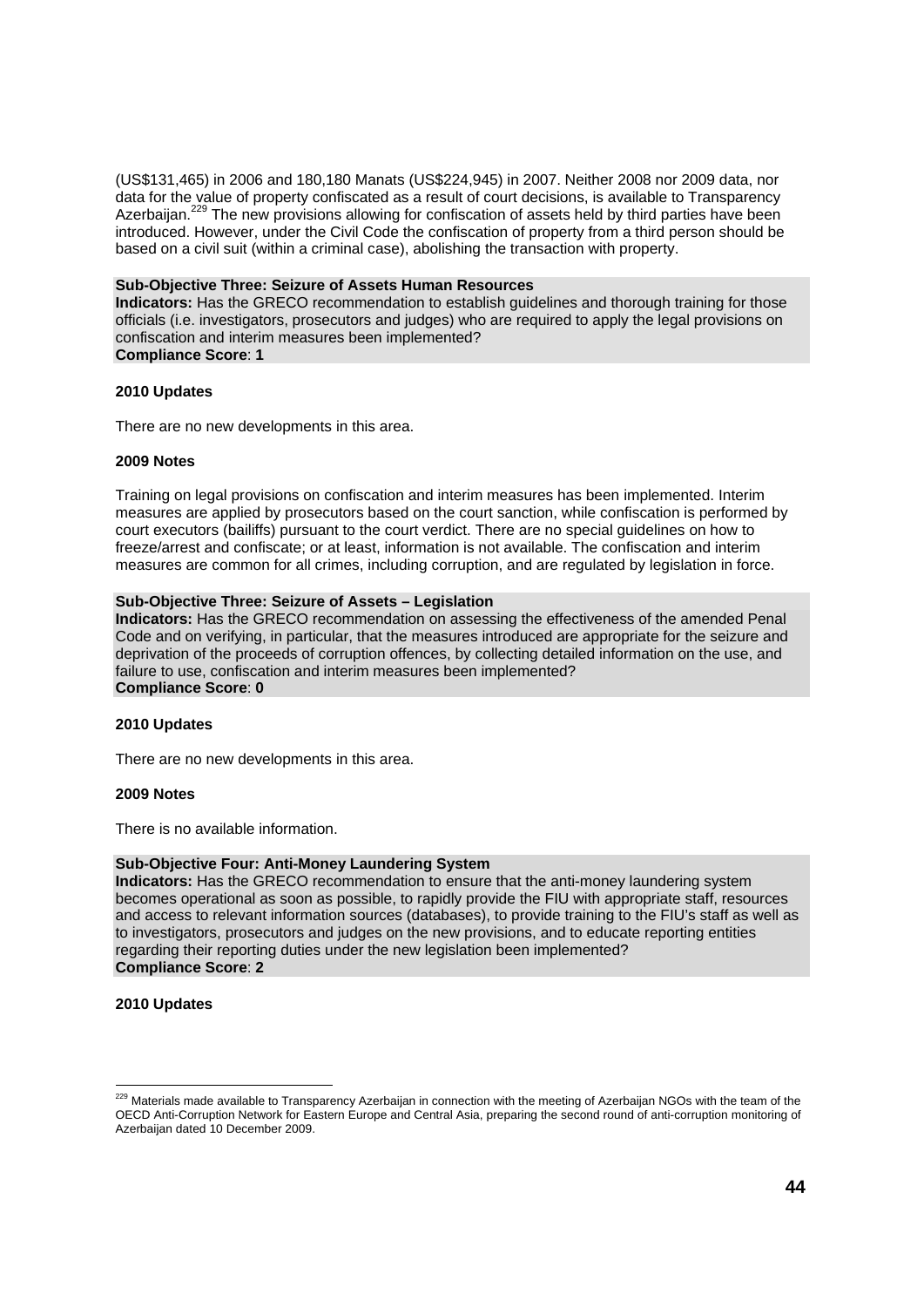Legislative activity in this area continued as one more law and two presidential decrees were adopted.<sup>230</sup> Additionally, numerous lesser legal acts were approved.<sup>231</sup> Since 2009, Azerbaijan has also adopted numerous legislative initiatives on anti-money laundering.<sup>232</sup>

Special money laundering provisions require the ability to closely monitor and collate Cash Transactions Reports and Electronic Funds Transfer Reports. Special software (AzAML and GoAML) was acquired and installed to receive, process and analyse data securely. Altogether four training programmes on AML/CFT have been designed and 54 training events were organised with support from international organisations such as USAID, OSCE, the IMF, the World Bank and the UN Office on Drugs and Crime. In October 2010, the USAID Baku Office awarded the FMS team with a Certificate of Accomplishment in recognition of efficient training programmes on AML/CFT and achievements in introducing international standards in this field. $^{23}$ 

Thanks to the expedient and systematic measures taken in the development of the AML/CFT system Azerbaijan was assigned to evaluate Moldova.<sup>234</sup> The MONEYVAL Committee of the Council of Europe on AML/CFT has recommended the country's development as a model in the legislative system and to be treated as an example by other states.  $\frac{3}{5}$ 

#### **2009 Notes**

Azerbaijan has created a legislative basis to combat money laundering and the financing of terrorism. Pursuant to joining the 1990 Council of Europe Convention on Laundering, Search, Seizure and Confiscation of the Proceeds of Crime in March 2003, Azerbaijan adopted a respective law to honour its obligations.<sup>236</sup> Subsequently, the Ministry of Finance dissolved its previous financial structure, and as of April 2009 Azerbaijan established and put into operation a new intelligence unit entitled the Public Financial Control Service or Financial Intelligence Unit under the National Bank.<sup>237</sup> The Unit is responsible for controlling the use of budgetary funds according to their destination, and it receives and processes reports from reporting agencies. The Ministry of Finance and the General Prosecutors' Office have signed a memorandum of understanding on establishing an effective channel of communication, and from April through to December 2009 the Unit performed six complex financial examinations pursuant to the request of law enforcement agencies.238 The Unit has received a good external evaluation of its work.<sup>239</sup> It is equipped with appropriate staff and resources: its staff is made up of 124 persons and it had a budget of 601,600 Manats (US \$751,072) for the year 2009, but there are

<sup>&</sup>lt;sup>230</sup> Presidential Decrees on making changes and additions to some legislative acts of the Republic of Azerbaijan, related to criminally obtained funds and other property, as well as on strengthening the fight against the financing of terrorism, dated 13 August and 241, dated 17 March 2010.

Law on the Prevention of the Legalization of Criminally Obtained Funds or Other Property and the Financing of Terrorism, dated 10 February 2009. The Law on Changes and Amendments to some legislative acts of the Republic of Azerbaijan in connection with implementation of the Law of the Republic of Azerbaijan on the Prevention of the Legalization of Criminally Obtained Funds or Other Property and the Financing of Terrorism, dated 24 July 2009. The Law of the Republic of Azerbaijan on amendments to individual legislative acts of the Republic of Azerbaijan to enhance the prevention of the legalization of criminally obtained funds or other property and the financing of terrorism, dated 5 March 2010.

<sup>&#</sup>x27;OSCE Trains Azerbaijani Financial Institutions in Combating Money Laundering', Press Release, dated 22 November 2010;

available at:, www.osce.org/baku/74182.<br><sup>233</sup> Annual report for the Financial Intelligence Unit for 2010; available at: www.fiu.az.<br><sup>234</sup> 22 Plenary Session of Financial Action Task Force, October 2010; available at: www.f and on the Financing of Terrorism is under way. Law on Combating Legalization of Proceeds from Crime and Financing of Terrorism, dated 10 February 2009.

<sup>&</sup>lt;sup>7</sup> According to the Presidential Decree on measures for improving the activity of the Ministry of Finances of the Republic of Azerbaijan, dated 9 February 2009.

<sup>238</sup> Materials made available to Transparency Azerbaijan in connection with the meeting of Azerbaijan NGOs with the team of the OECD Anti-Corruption Network for Eastern Europe and Central Asia preparing for the second round of anti-corruption monitoring of Azerbaijan, dated 10 December 2009.<br><sup>239</sup> Compliance Enhancing Procedures in respect of Azerbaijan, dated 11 December 2009; available at:

http://www.coe.int/t/dghl/monitoring/moneyval/About/AZE\_StatDec09\_en.pdf.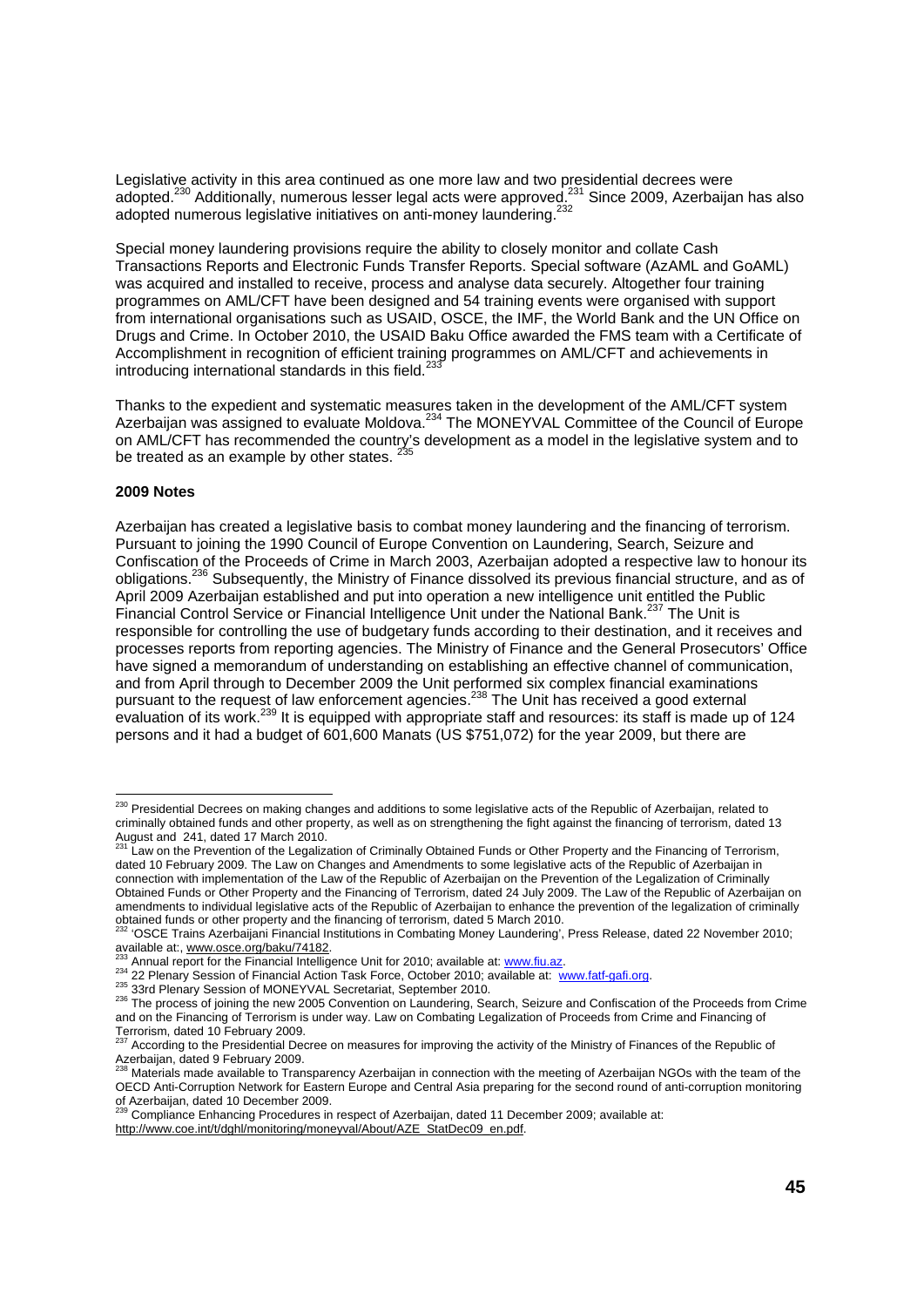deficiencies regarding access to databases.<sup>240</sup> Training was not yet provided to the Unit staff, or to prosecutors, judges and reporting agencies, but it is planned for the year 2010.<sup>241</sup>

#### **Sub-Objective Five: Access to Information**

**Indicators:** Has the GRECO recommendation on (i) setting up the 'Authorized Agency on Information Matters' as provided for in the law 'On the Right to Obtain Information' as soon as possible and to providing it with adequate resources to carry out its functions, (ii) providing training to those civil servants required to respond to requests for information under the new law, (iii) holding civil servants' accountable for failure to comply with the requirements of the aforementioned law, and (iv) raising the awareness among the general public about their right to access information been implemented? **Compliance Score**: **1** 

#### **2010 Updates**

There were no serious efforts to improve access to information other than the further establishment of hotlines for reporting crimes. New hotlines have been introduced by the Department on Combating Corruption under the Prosecutors' Office, Azerigas Joint Stock Company, the Ministry of Labour and Social Protection, the Ministry of Health, and the Customs' Committee. Transparency Azerbaijan recommended the State Council on Civil Service to take up the task of regulating the operation and accountability of such hotlines.<sup>242</sup>

As the country continues to slide on its downward trajectory in international freedom indexes, Facebook, YouTube and Twitter are emerging as an alternative source of information, which are widely used by the younger generation.<sup>243</sup>

#### **2009 Notes**

There are serious gaps between the law on freedom of information and its implementation in practice.<sup>244</sup> The Authorized Agency on Information Matters or Information Ombudsman envisioned by the law has not been set up, although discussions in Parliament are under way. Neither has the single electronic registry of documents available on the internet been created. There are no dedicated public information offices in ministries, and although press agencies have been informally instructed to attend to information requests, they have neither official competence nor knowledge on how to do so. The public cannot get access to information on government departments or to the designated officials to whom to send requests.<sup>245</sup> No systematic and comprehensive training for those civil servants required to respond to requests for information has been provided; neither are public civil servants being held accountable for failure to comply with the requirements of the aforementioned law. There have been no overt efforts by the authorities to raise public awareness on the right to access to information.<sup>246</sup>

It should be acknowledged that national authorities have improved their performance in replying to queries compared to previous years. As a result, the rate of responses to information queries is in the range of 25-30% for ordinary citizens and 70-75% for civil society organisations such as Transparency Azerbaijan.<sup>247</sup> A number of government agencies have also enhanced their websites and set up

l <sup>240</sup> Materials made available to Transparency Azerbaijan in connection with the meeting of Azerbaijan NGOs with the team of the OECD Anti-Corruption Network for Eastern Europe and Central Asia preparing the second round of anti-corruption monitoring of Azerbaijan, dated 10 December 2009; and interview with an anonymous informant, dated 22 February 2010.

<sup>&</sup>lt;sup>241</sup> Interview with an anonymous informant, dated 24 February 2010.<br><sup>242</sup>Recommendations on Improving Civil Service from the advocacy round table, dated 2 February 2011, submitted by

Transparency Azerbaijan to the State Council on Civil Service; available at: www.transparency.az.<br><sup>243</sup> 'Vugar Gojayev reports on Azerbaijan's diminishing media landscape', dated 15 March 2010; available at: www.indexoncensorship.org.

<sup>245</sup> Interview with Rahid Hajili, director, Media Rights Institute, dated 24 February 2009.<br><sup>245</sup> Interview with Rahid Hajili, director, Media Rights Institute, dated 24 February 2009.<br><sup>246</sup> Interview with Arif Aliev, chair Azerbaijan first-hand experience.<br><sup>247</sup> Transparency Azerbaijan, first-hand experience through the Advocacy and Legal Advice Centres.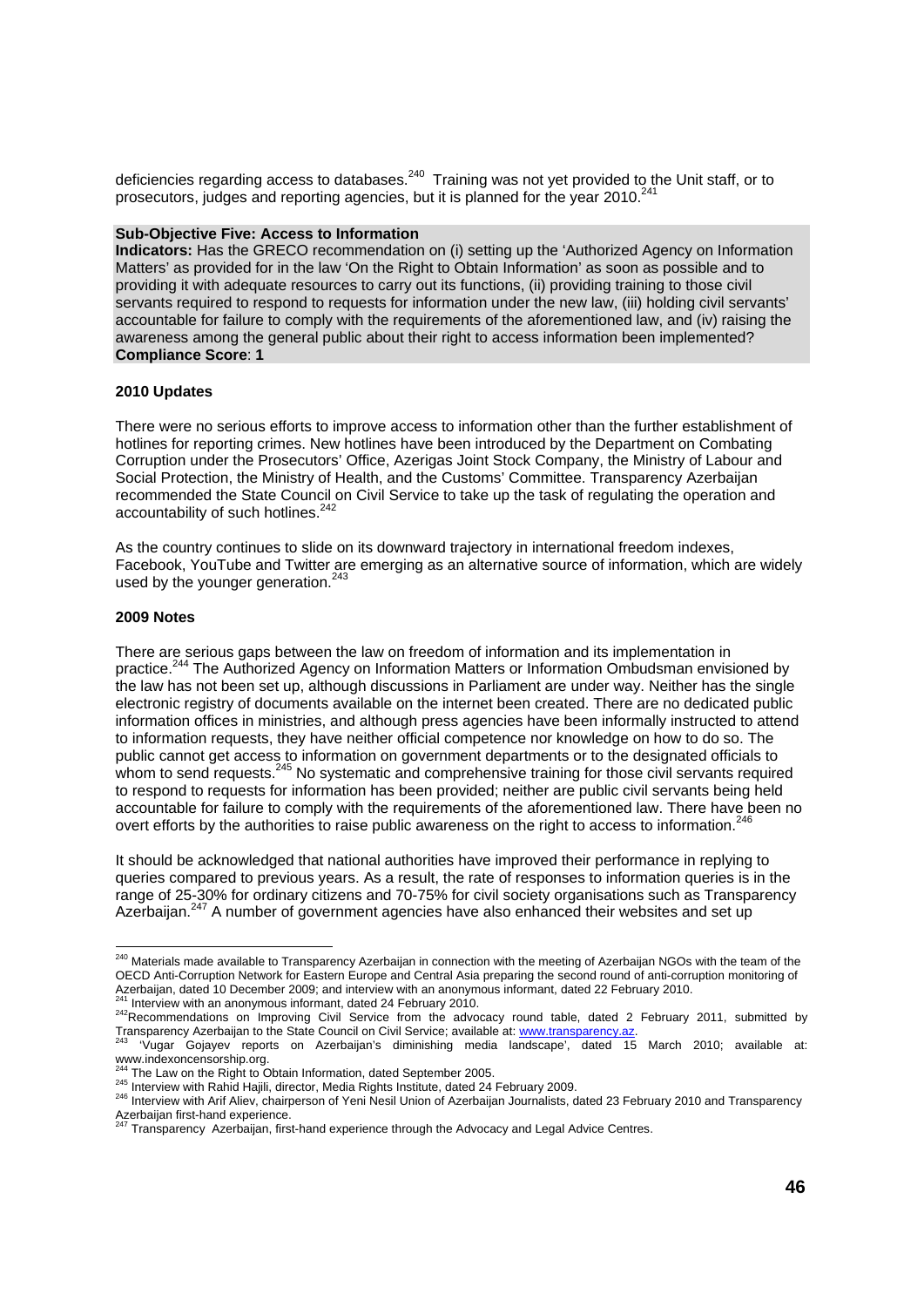information hotlines, speeding up the process of obtaining information; the best sample being the Ministry of Tax. However, the absence of a unique methodology for the establishment and operation of hotlines, as well as legal provisions for accountability, diminishes their efficiency.<sup>248</sup>

#### **Sub-Objective Six: Public Sector – Conflicts of Interest**

**Indicators:** Has the GRECO recommendation to enact and implement standards on conflicts of interest for all civil servants and officials – including standards with regard to situations where officials move to the private sector – and to provide for an appropriate mechanism to enforce these standards been implemented?

### **Compliance Score**: **1**

#### **2010 Updates**

There are no new developments in this area.<sup>249</sup>

#### **2009 Notes**

There are several provisions covering conflicts of interest in Azerbaijan legislation. Civil servants are obliged to avoid and report potential conflicts of interest.250 In addition to specialised legislation covering law enforcement officers, the above law sets out post-employment restrictions, namely prohibiting civil servants from moving to entities in the private sector supervised when in public service within period of time again as set out by the legislation. However, the full details shall be set out by the Conflict of Interest Law, which was passed by the Parliament in the first reading in mid-2006 but has been delayed ever since, drawing much criticism from civil society. Accordingly, no sanctions for violation of this provision are foreseen in the Administrative or Criminal Code, or in the Code of Administrative Violations. Thus, no implementing mechanisms exist to prevent conflicts of interest, including in postemployment. Even if there were, most senior officials own companies obtained before or during office. Some of them are even in monopoly positions and keep their businesses after being in the government.<sup>251</sup> This recommendation has been partially implemented.

#### **Sub-Objective Six: Public Sector – Disclosure of Assets**

**Indicators:** Has the GRECO recommendation to (i) ensure that financial declarations can be verified in an effective manner, (ii) provide for an appropriate means of enforcing the provisions regarding financial declarations with regard to all officials concerned, and (iii) consider disclosing the financial declarations of elected and appointed officials to the public, as a preventive measure, with a view to increasing transparency in the public sector been implemented?

**Compliance Score**: **1** 

#### **2010 Updates**

l

There are no new developments in this area.

All asset declarations are considered commercial or bank secrets and should be disclosed only in the event of a corruption or criminal investigation pursuant to court decisions. Use of the financial information for anything other than the actions specified above constitutes a criminal offence. This provision nullifies the whole of idea of this as a tool for improved accountability of the public servants.

<sup>&</sup>lt;sup>248</sup> Report Regarding Monitoring of the Activity of Hotline telephone Services of the State Bodies, publication by NGO Coalition, ed. by S.Mammadov, Baku, 2009; available at: http://www.clrpl.az/upload/file/Qaynar\_xett\_Hesabat\_az.pdf; and Making Government Anti-corruption Hotlines Effective, a study of Azerbaijan, Czech Republic, Kenya and Moldova, Working Paper by Transparency International, No 7, 2009.<br><sup>249</sup> Recommendations on Improving Civil Service from the advocacy round table, dated 2 February 2011, submitted by

Transparency Azerbaijan to the State Council on Civil Service; available at: www.transparency.az.<br><sup>250</sup> Article 151 and 15.2 of the Law on Rules of Ethical Behaviour for Public Servants.<br><sup>251</sup>Global Integrity Report, Azerb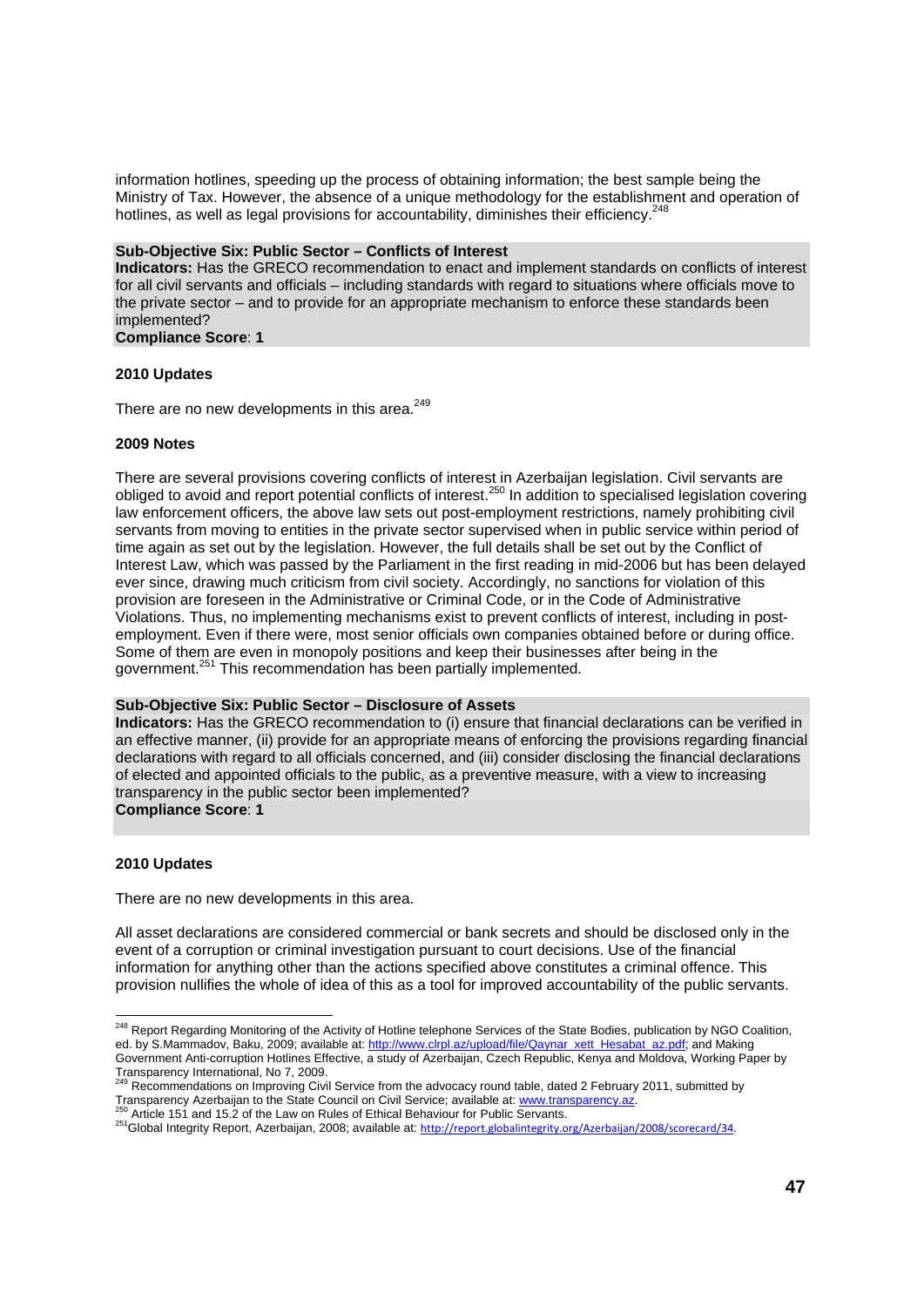#### **2009 Notes**

Under Article 5 of the Law on Combating Corruption, public officials should file regular asset disclosure forms, illustrating sources, types and amount of income, stock holdings, taxable properties and other assets. Furthermore, the Law on Approval of Rules for Submission of Financial Information by Officials<sup>252</sup> covers appointed as well as elected officials, and requires submission of declarations within 30 days of taking up their responsibilities. Later the Cabinet of Ministers was instructed to draw up such forms and rules for both types of official, which so far has not been carried out.

As to the agency that is the recipient of such declarations, according to the Law on the Rules, the senior echelon of public officials including the President should submit declarations to the Anticorruption Commission, and lower ranks to the respective financial/accounting departments. Members of the national Parliament and the Nakhichevan Autonomous Republic Parliament, report to an entity selected by the respective parliaments, which is yet to be set up, and local elected governments should submit declarations to the body 'specified by the law', which later was set as the Ministry of Justice.

All authorities receiving asset declarations are required to review the statements for accuracy and completeness of information, and compare the current statement with the financial information submitted previously. Additional information may be requested from filers for the sake of clarification. However, the cause or procedure for this action is not clear from the language of the legislation. The mechanism for verification of financial declarations has not yet been set up. Thus, the legislation does not define an independent auditing of the executive branch's asset disclosure forms. Under Article 8 of the Law on Approval of Rules for Submission of Financial Information by Officials, the Commission itself controls the accuracy of the information submitted.

#### **Sub-Objective Six: Public Sector - Integrity**

**Indicators:** Has the GRECO recommendation on establishing rules requiring periodic and continuing anti-corruption, ethics and integrity training for all civil servants, including such issues as reporting corruption, gifts and conflicts of interest been implemented? **Compliance Score: 2** 

### **2010 Updates**

In general, training in anti-corruption and ethics for public officials gained momentum in 2010. Training programmes were delivered by the Anti-Corruption Commission, the State Commission on Civil Service, various international organisations, civil society organisations, the Public Administration Academy, the Justice Academy and the Ministry of Education. Still there is no legal framework regulating such programmes.

#### **2009 Notes**

Training on anti-corruption, ethics and integrity is broadly envisioned in Article 19.0.1 of the Law on Rules of Ethical Behaviour for Civil Servants and sector codes of conduct, e.g., for judges, Prosecutors' Office employees, police officers, tax and customs officials, etc., and internal regulations at some public agencies. However, existing regulations do not specify the frequency and content of training, or the responsibility for non-compliance.<sup>253</sup> Also the organisation of quarterly training programmes on issues of ethics and integrity is envisioned in the Action Plan of the Civil Service Commission. A series of training courses was organised by the Commission on its own and in cooperation with international organisations, such as Council of Europe and UN Development Program, covering all of the country.<sup>254</sup>

<sup>&</sup>lt;sup>252</sup> Law on Approval of Rules for Submission of Financial Information by Officials, dated 24 June 2005.

<sup>253</sup> Action Plan for 2009-2010 of the Civil Service Commission, which is part of the implementation of the National Strategy for Increasing Transparency and Combating Corruption.

<sup>&</sup>lt;sup>4</sup> Letter from B.Xalilov, chairman, Civil Service Commission, dated 23 April 2010.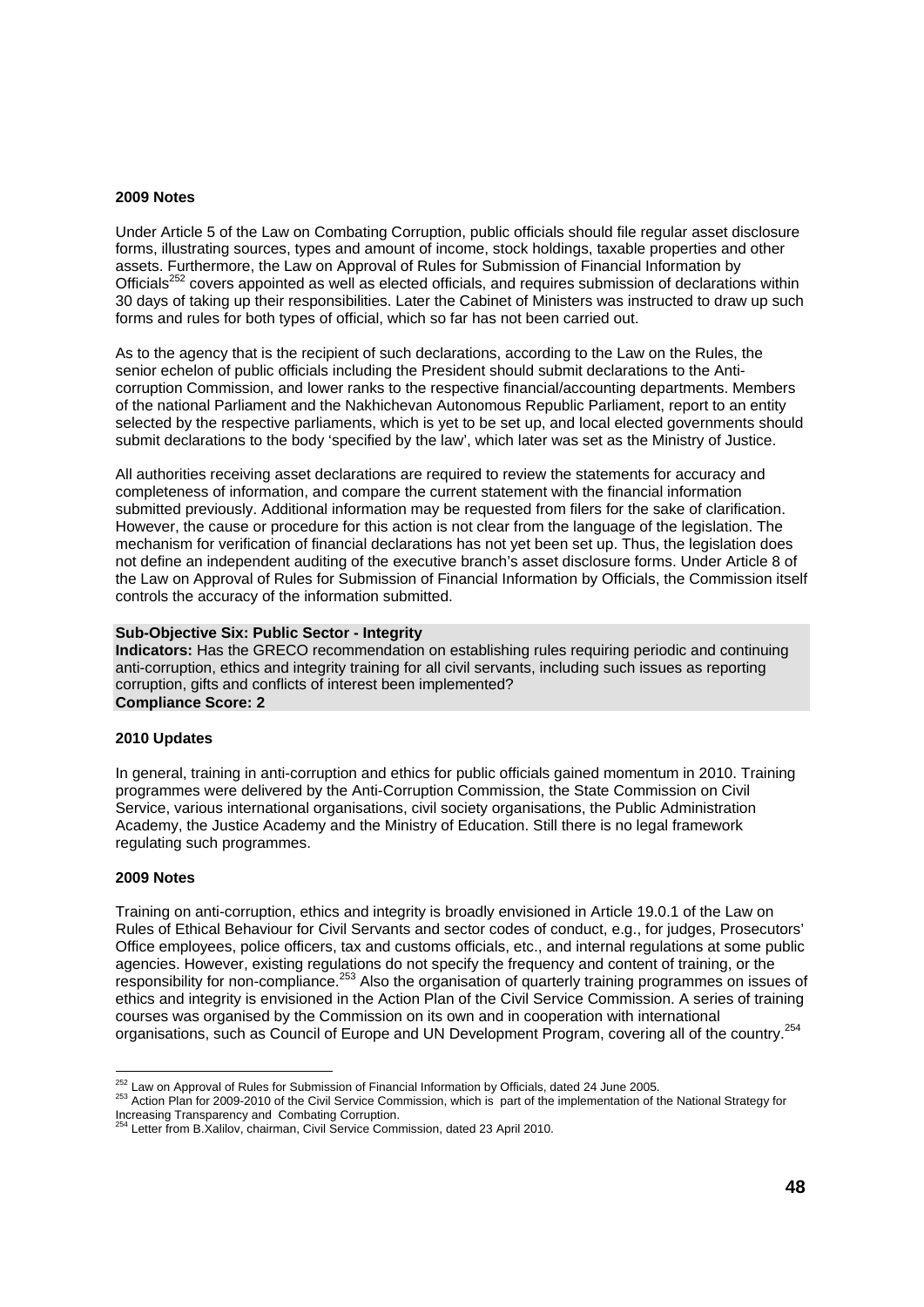#### **Sub-Objective Six: Public Sector Whistleblowing**

**Indicators:** Has the GRECO recommendation on introducing clear rules/guidelines requiring civil servants to report suspicions of corruption and to ensure that civil servants who report suspicions of corruption in public administration in good faith are adequately protected from retaliation been implemented?

#### **Compliance Score**: **0**

#### **2010 Updates**

These are envisioned in the draft Conflict of Interest Law. This law has yet to be adopted, despite the efforts of civil society.<sup>255</sup>

#### **2009 Notes**

This recommendation has not been implemented: there are no clear rules/guidelines requiring civil servants to report suspicions of corruption, nor are civil servants who report suspicions of corruption in public administration in good faith adequately protected from retaliation.

#### **Sub-Objective Six: Public/Private Sector Integrity**

**Indicators:** Has the GRECO recommendation on ensuring that a sanction disqualifying a person from engaging in certain specific professions and activities is effective in practice, in respect of persons acting in a leading position in a legal person been implemented? **Compliance Score**: **1** 

#### **2010 Updates**

There are no new developments in this area.

#### **2009 Notes**

The punishment of depriving civil servants the right to hold certain positions or to be engaged in certain types of activity for a certain period of time following official abuse, including corruption-related offences is envisioned in Chapter 33 of the Criminal Code. Also, Article 27 of the Law on Public Service specifically prohibits people who have been subject to the punishments mentioned above from being recruited to the public service. Specific legislation also has similar provisions, e.g. for temporary debarment from participating in public procurement contracting.256 However, all these provisions cover civil servants and are not applicable to persons in leading positions in other entities such as in the private sector. There is evidence of some implementation of this sanction albeit infrequently, with only four cases of respective court decisions in 2009.257 Notwithstanding this, the records show a very small number of persons convicted for bribery:<sup>258</sup> 62, 52 and 68 persons in the years of 2006, 2007 and 2008, respectively.<sup>259</sup>

#### **Sub-Objective Six: Public Sector - Codes of Conduct**

**Indicators:** Has the recommendation that tax authorities pay particular attention to the problem of corruption in the exercise of their fiscal duties, and to this end develop guidelines and specific training modules concerning the detection of corruption offences and the enforcement of the relevant legislation been implemented?

**Compliance Score**: **1**

l

<sup>&</sup>lt;sup>255</sup>Recommendations on Improving Civil Service from advocacy round table, dated 2 February 2011, submitted by Transparency Azerbaijan to the State Council on Civil Service item anyonesy found table, taked 2 February 2<br>
<sup>256</sup> Article 13 of the Law on Public Procurement.<br>
<sup>257</sup> Letter from Inam Karimov, Secretary, State Anti-corruption Commissio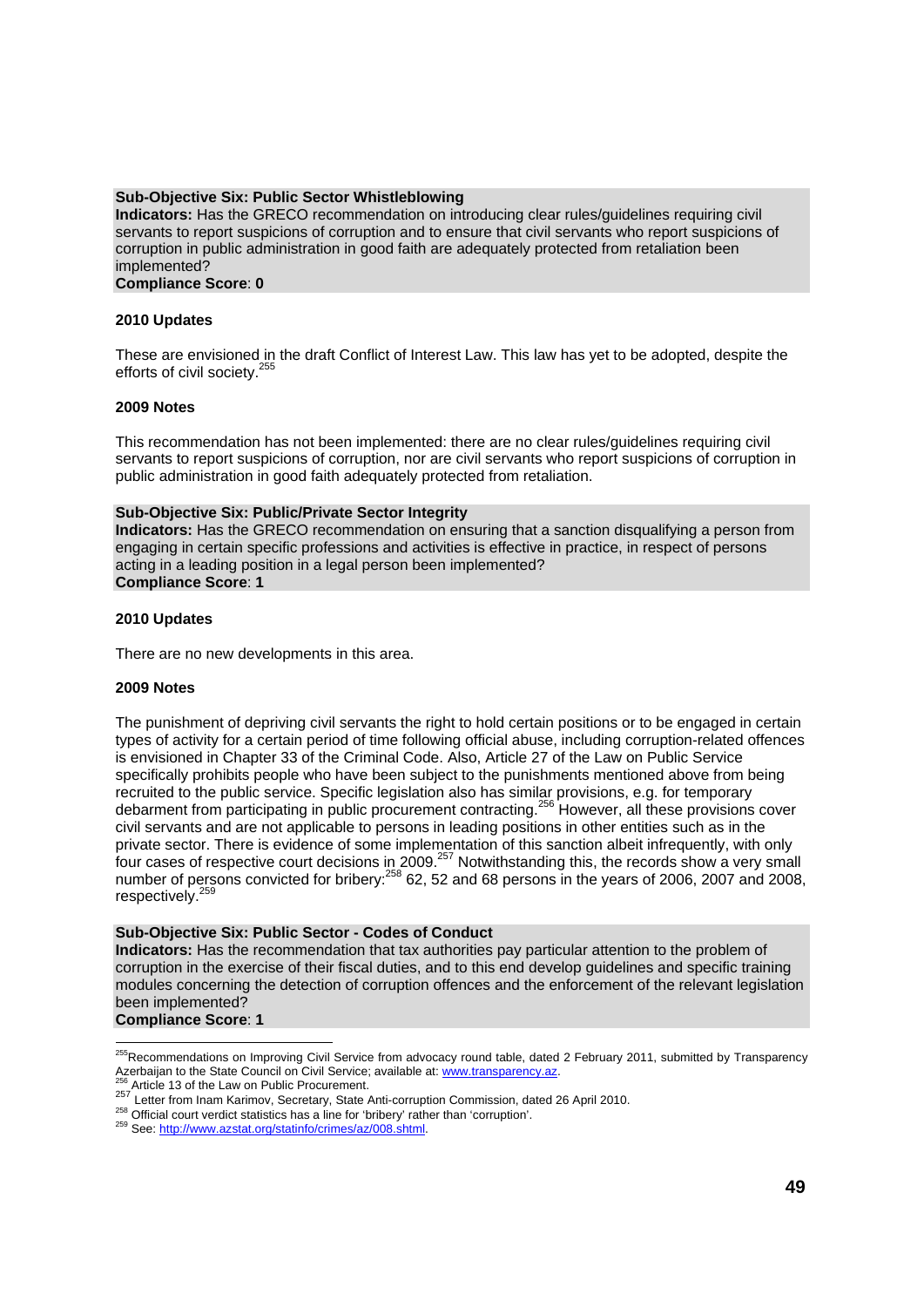#### **2010 Updates**

Training continued by the Ministry of Tax and the Training Centre of the Department of Combating Corruption under the Prosecutors' Office. Despite these improvements, arbitrary taxation creates opportunities for graft.260 In the first half of 2010, the Ministry of Tax filed 94 prosecution cases for tax violations, finalised the initial prosecution in 39 cases and sent another 22 cases to court. The numbers seem to be rather small in light of mass tax evasion, as demonstrated by businesses in many opinion surveys.<sup>261</sup>

A memorandum of understanding has been signed between the Ministry of Tax and the Prosecutors' Office to design specific training modules concerning the detection of corruption offences with regard to tax evasion.<sup>262</sup> However, the evidence suggests that the relevant legislation has not been implemented efficiently: only one person in 2007 and 12 people in 2008 have been prosecuted and convicted for false accounting.263 No other more precise data is available.

#### **2009 Notes**

To improve detection of corruption in the exercise of their fiscal duties, the Ministry has developed special Corruption Detection Guidelines that are thoroughly assessed by peers.<sup>264</sup> Information on corruption and other offences by tax inspectors and/or in application of tax legislation by reporting entities can be given to the Ministry online.<sup>265</sup> While existence of this tool is commendable, no follow-up on the reports received is publicly available.

#### **Sub-Objective Six: Public Sector - Accountability**

**Indicators:** Has the recommendation to review the provisions on account offences, and to establish appropriate sanctions fully in line with Articles 14 and 19 of the Criminal Law Convention on Corruption been implemented?

**Compliance Score**: **2** 

#### **2010 Updates**

This recommendation has been implemented and no new developments took place.

#### **2009 Note**

In line with Article 14 (Account offences) and Article 19 (Sanctions and Measures) of the Council of Europe Criminal Law Convention against Corruption, amendments were made to the Criminal Code: Articles 313 (forgery by an official), 320 (forgery, illegal preparation and sale of official documents, state awards, stamps and forms or use of false documents) and 179 (embezzlement, misappropriation or other misuse of entrusted property) envisage criminal accountability. The Code of Administrative Violations sets out administrative penalties for possible accompanying violations: Articles 204-1 (violation of financial rules in financial-economic activities at state budget-financed enterprises and organisations), 247-1 (violation of the legislation covering accounting procedures) and 249 (violation of the rules of writing off taxes and compulsory fees). A loophole exists concerning legal persons who

 <sup>260</sup> 2011 Index of Economic Freedom by the Heritage Foundation and Wall Street Journal; available at:

http://www.heritage.org/Index/.<br><sup>261</sup> See: www.day.az, 13 July 2010.<br><sup>262</sup> Letter from Inam Karimov, Secretary, State Anti-corruption Commission, dated 26 April 2010.<br><sup>262</sup> Letter from Inam Karimov, Secretary, State Anti-c OECD Anti-Corruption Network for Eastern Europe and Central Asia, preparing the second round of anti-corruption monitoring of Azerbaijan, dated 10 December 2009.<br><sup>264</sup> Interview with anonymous informant, dated 18 February 2010.

<sup>265</sup> Through the Ministry of Tax website; available at: http://www.taxes.gov.az/?name=daudit&lang=\_eng.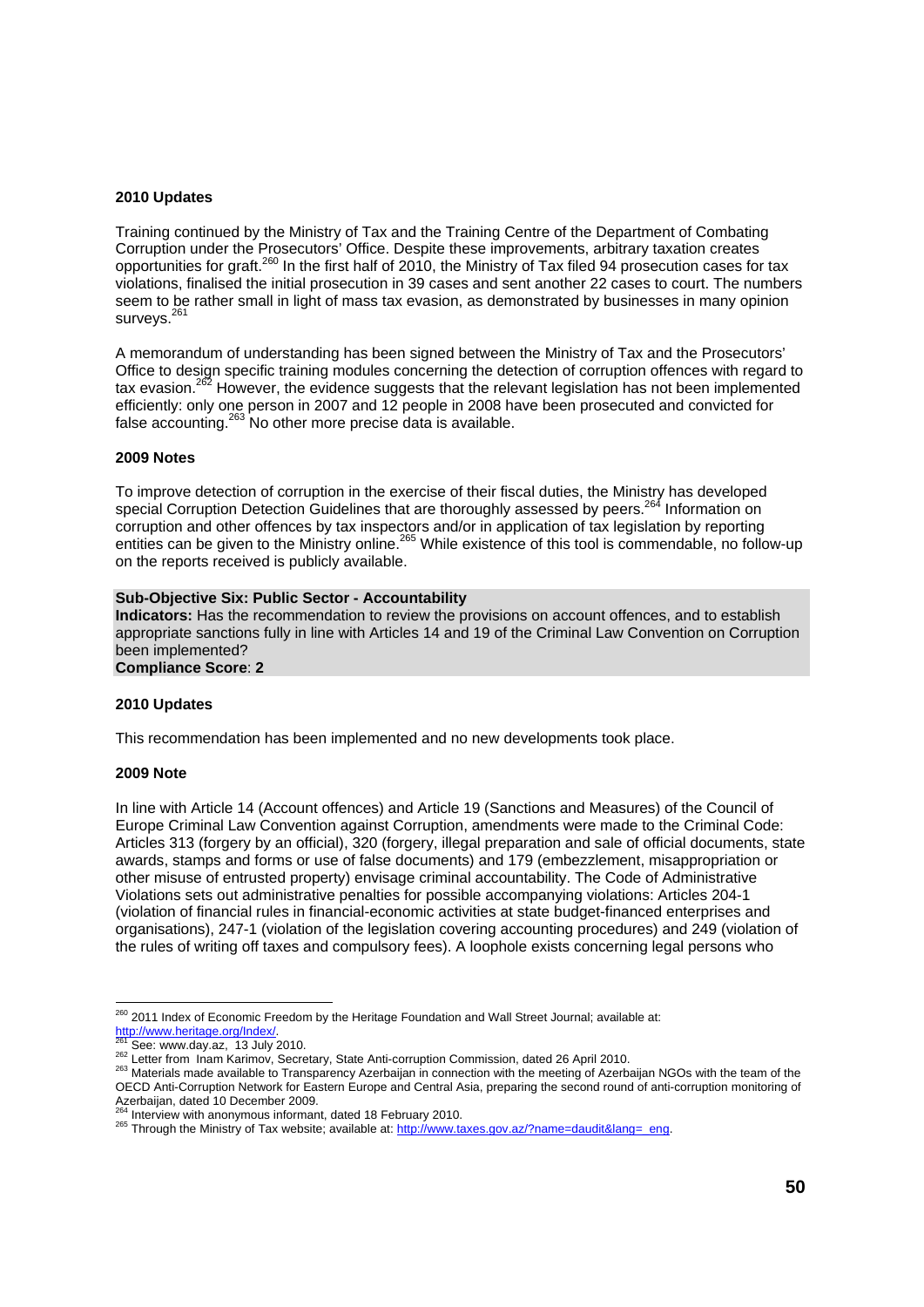cannot be held liable under current criminal law, although draft legislation is underway. Still, administrative and civil legislation applies to legal persons for corruption and similar offences.<sup>266</sup>

#### **Sub-Objective Seven: Anti-bribery legislation (Individual liability)**

**Indicators:** Has the GRECO recommendation on adopting the necessary legislation to provide for liability of legal persons for the offences of bribery, trading in influence and money laundering with sanctions that are effective, proportionate and dissuasive, in accordance with the Criminal Law Convention on Corruption (ETS 173), and to provide training to investigative and judicial authorities on these issues been implemented?

### **Compliance Score**: **1**

#### **2010 Updates**

The draft law on Criminal Accountability of Legal Persons (the draft was prepared by the Working Group on Improvement of Legislation under the State Anti-Corruption Commission) has not been adopted. However, a national working group was established to propose amendments to the Criminal Code to bring it in line with international obligations.<sup>267</sup> Preparatory activities are under way.

A draft law on the amendments to the Criminal Code was submitted to the Parliament in February 2011.<sup>268</sup> Under the new law the subjects of corruption crimes will include all categories of civil servants listed in the Civil Service Act, employees of institutions who, although do not occupy administrative and managerial posts, are still materially in charge of affairs, employees of the municipalities, officials of foreign states, 'other employees' of international organisations, members of the international parliamentary assemblies, officials and judges of the international court, arbiters of international arbitrary tribunals, foreign and local jurors. In terms of the active and passive bribery, the legislator is to introduce the acceptance of the offer or promise to do so, as well as the offer and promise of a bribe. Likewise the trade in influence is to be extended to cover similar elements both in active and passive forms. The draft Law also envisions mandatory anti-corruption screening of all normative and legal documents and their drafts.

#### **2009 Note**

To honour its respective international obligations,<sup>269</sup> the country has made some preliminary steps in this direction. A draft law on the Criminal Accountability of Legal Persons was drawn up and submitted for review and comments to the working group set up jointly with the Council of Europe. It is planned to include the criminal accountability of legal persons in the new version of the Criminal Code.<sup>270</sup> However, no training for judges or investigators has been conducted in this respect. Azerbaijan legislation envisions the head of any legal entity or any other authorised official thereof should bear liability for illegal actions of any of its staff on duty.<sup>271</sup>

<sup>&</sup>lt;sup>266</sup> Article 7.2 of the Code of Administrative Violations covers corruption-related offences; petty embezzlement is covered by Article 69 and other violations related to securities and economic activity are covered in Chapter 18.

<sup>267</sup> Interview with Alimamed Nuriyev, Information and Cooperation Network of the Anticorruption NGOs coordinator, dated 15 March 2011.

<sup>&</sup>lt;sup>268</sup> Draft Law on Normative Legal Acts.<br><sup>269</sup> Obligations assumed under the Council of Europe Criminal Law Convention on Corruption ratified on 30 December 2003, and the UN Convention Against Corruption ratified on 30 September 2005.

<sup>&</sup>lt;sup>0</sup>Interview with Alimamed Nuriyev, Information and Cooperation Network of the Anticorruption NGOs coordinator, dated 8

February 2010.<br><sup>271</sup> Article 1099 of the Civil Code.